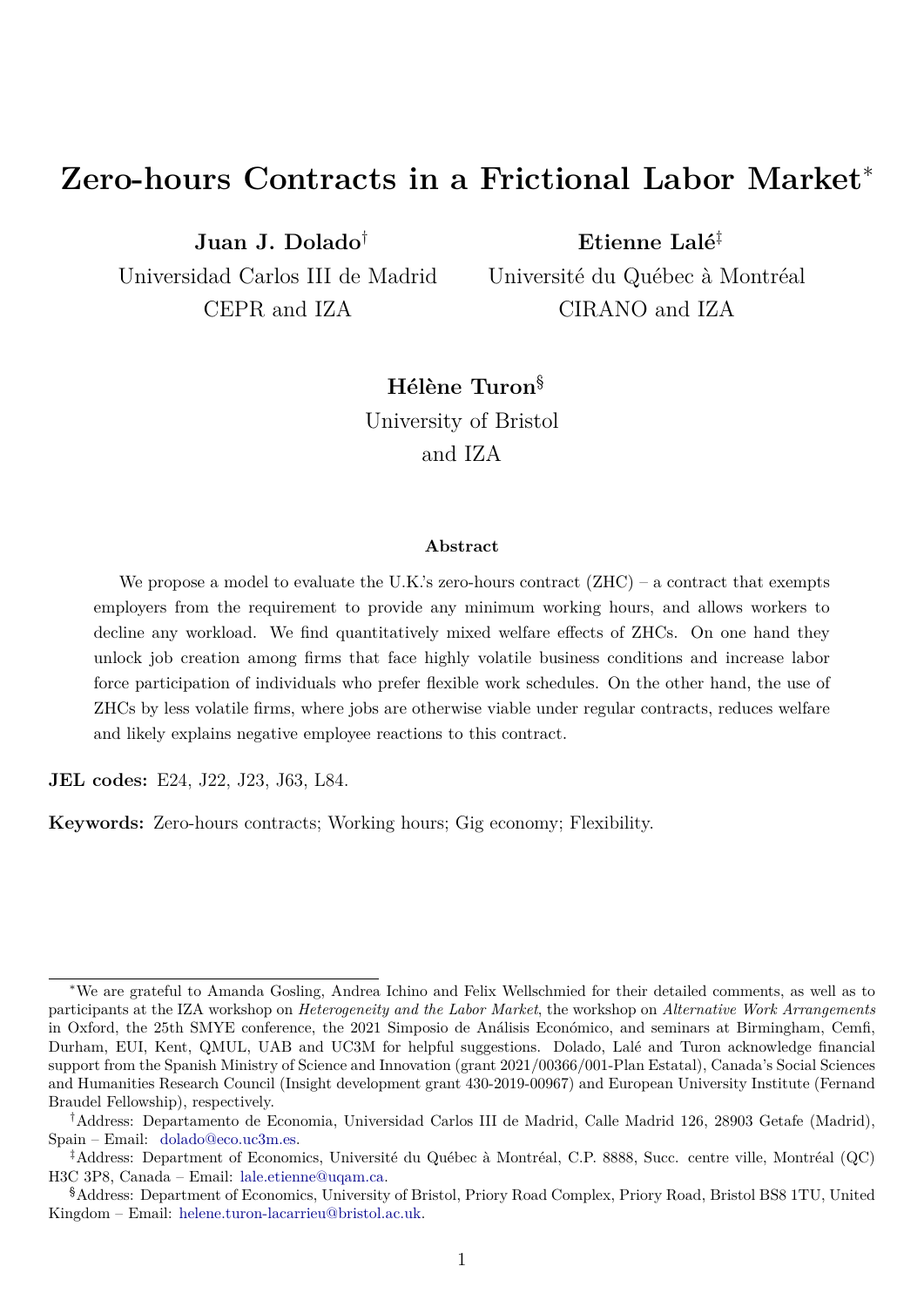## **1 Introduction**

Zero-hours contracts (ZHCs) have spread in the United Kingdom (U.K.) during the past decade, particularly in the low-pay segment of the labor market. These contracts, which exempt employers from the requirement to provide any minimum working hours while allowing employees to decline any workload, have become the focus of a heated controversy in the British media and political arena (see [Adams et al.](#page-37-0) [\[2015\]](#page-37-0) and [Adams et al.](#page-37-1) [\[2018\]](#page-37-1)). On the one hand, employers, and some employees, point to the benefits of having flexible labor contracts in the face of fluctuating demand conditions.<sup>[1](#page-0-0)</sup> On the other hand, trade unions and other commentators have raised fierce concerns about the potential exploitation of workers, especially for those employed by online platforms that typically enjoy significant monopsonistic power (see [Dube](#page-37-2) [et al.](#page-37-2) [\[2020\]](#page-37-2)). This controversy has ramifications for the design of labor laws and regulation of employment relations. Indeed, the legal status of workers on ZHCs lies between the categories of "employee" and "self-employed", making it unclear what benefits and welfare programs these workers should be entitled to. Similar debates exist in other OECD countries, where on-call contracts have been put into focus by the emergence of the gig economy.[2](#page-0-0)

Despite this ongoing important debate, research on the equilibrium and welfare effects of oncall contracts is only at an early stage. Part of the reason for this is that detailed data on these labor contracts has only recently become available; see [Abraham et al.](#page-36-0) [\[2021\]](#page-36-0) for a discussion of the many challenges of measuring segments of the labor market that make more intensive use of these contracts. In the U.K. where the number of workers under ZHCs is coming close to the one million mark (Figure [1\)](#page-2-0), these workers typically account for a small share of the sample of the country's labor force survey, which limits the scope of analyses that can be conducted solely using these data. One alternative to make up for these data shortcomings is to conduct specific questionnaire surveys [\(Katz and Krueger](#page-38-0) [\[2019a\]](#page-38-0), [Boeri et al.](#page-37-3) [\[2020\]](#page-37-3)) or field experiments [\(Mas](#page-38-1) [and Pallais](#page-38-1) [\[2017\]](#page-38-1)) to gather evidence about the effects of these contracts. Another approach consists in combining a structural model with the empirical information provided by the labor force survey's data. This is the approach we undertake in this paper.

We seek to understand the pros and cons of ZHCs based on a frictional labor-market model where firms and workers are both heterogeneous in their valuation of ZHCs compared to regular contracts. Firms are characterized by more or less volatility in their revenue function, typically capturing the fluctuating demand conditions that affect low-pay service sectors where ZHCs

<sup>&</sup>lt;sup>1</sup>An eloquent illustration was the offer made in 2016 by McDonald's to 115,000 of its U.K. employees to switch to regular contracts with a minimum number of guaranteed hours every week. The offer took place in the wake of complaints by staff in McDonald's restaurants that they were struggling to get access to loans and mortgages as a result of not having guaranteed employment each week. However, McDonald's reported that about 80% of these workers chose to remain on flexible ZHCs; see this [article in The Guardian](https://www.theguardian.com/business/2017/apr/25/mcdonalds-contracts-uk-zero-hours-workers) for details.

<sup>&</sup>lt;sup>2</sup>If anything, the COVID-19 pandemic has reinforced this state of affairs. Many workers deemed "essential" during the pandemic were in jobs with on-call contracts, thus cumulating the higher risk of exposure to the virus to the disadvantages of precarious labor contracts. The case of Uber drivers is emblematic of these dynamics. The issue of whether Uber drivers are "workers" as opposed to "independent, third-party contractors" of Uber had been raised long before the pandemic. On 19 February 2021, the U.K. Supreme Court unanimously upheld a ruling that they are workers of the company, with rights to be paid at least the national minimum wage, to holiday pay and other benefits. See this [article in The Washington Post](https://www.washingtonpost.com/world/europe/britain-uber-supreme-court-workers/2021/02/19/5f9a0b24-729f-11eb-8651-6d3091eac63f_story.html) and related discussion in this [blogpost](https://www.epi.org/blog/what-we-learned-from-the-uk-case-rendering-uber-drivers-employees/) [of the Economic Policy Institute.](https://www.epi.org/blog/what-we-learned-from-the-uk-case-rendering-uber-drivers-employees/)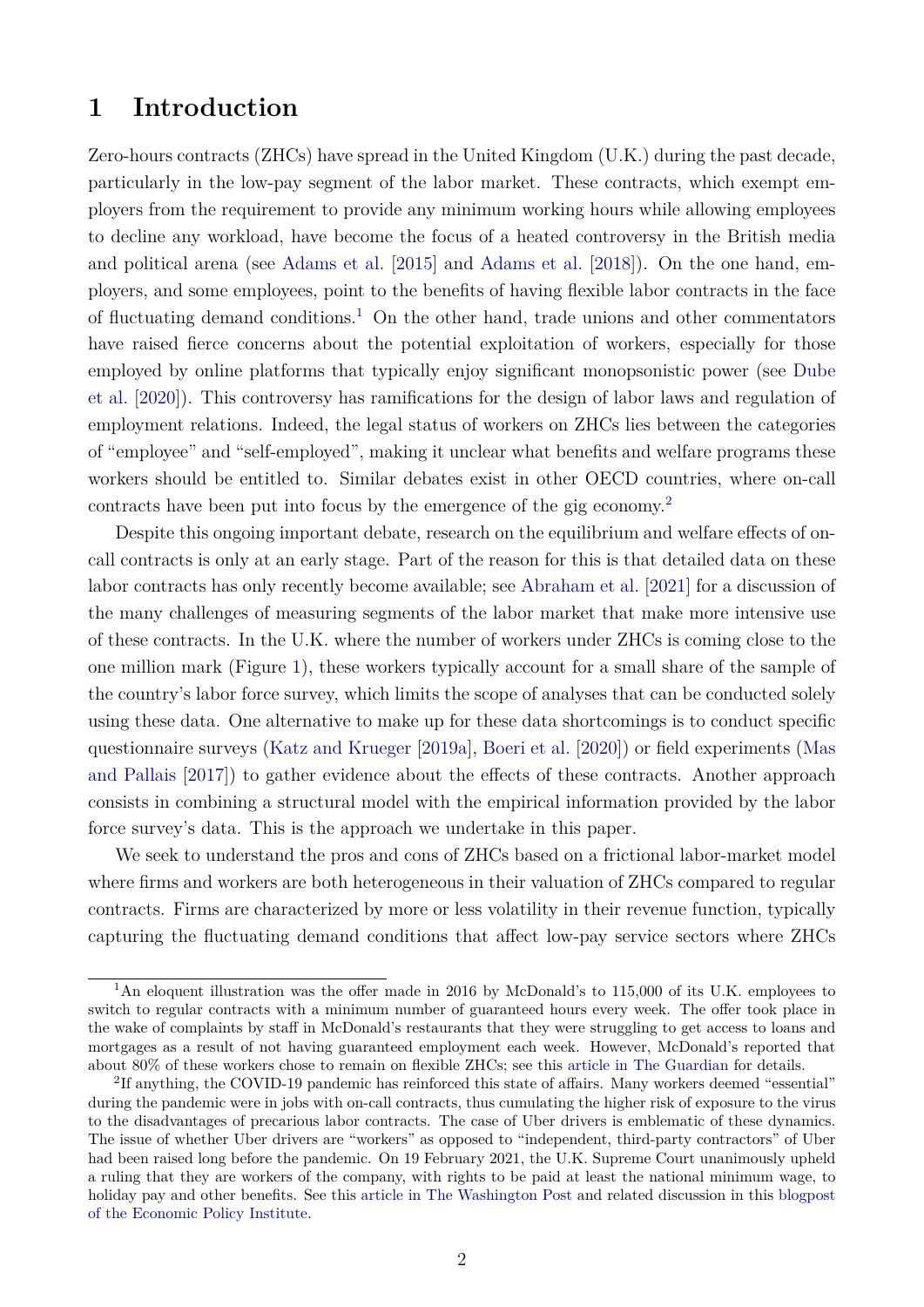<span id="page-2-0"></span>

**Figure 1:** Workers on ZHCs and Google trend for the keyword "Zero-hours contract"

**Notes:** Left axis (dashed line): Office for National Statistics, calculations based on data from the Labour Force Survey weighted to official population projections. Data is annual from 2000 to 2013, semi-annual from 2014 to 2019 and quarterly in 2020. From 2014 to 2019, the number reported is the average of the two data points. For 2020, the number reported is the value for the 1st quarter. Data is not seasonally adjusted. Right axis (solid line): Google Trends, search for the keyword "Zero-hours contract" in the United Kingdom. Data is available monthly from January 2004 onwards.

are commonly used. Workers differ from each other with respect to their utility from working short hours, and since short hours are more prevalent in ZHCs, this creates a preference for or against these contracts. Thus, trade-offs between contract types arise for different agents, leading to sorting patterns of workers across firms that choose to offer either ZHCs or regular contracts. The model emphasizes three channels through which ZHCs affect the labor market. First, a job-creation effect, as firms endowed with more volatile business conditions can enter the market and/or are able to post more vacancies using these flexible contracts. Second, a substitution effect, whereby some jobs that would be otherwise viable under regular contracts (typically part-time jobs with fixed hours) become advertised as ZHCs. Third, a participation effect, as workers who prefer flexible work schedules join the labor market to take advantage of ZHCs. The relative importance of each of these three channels in shaping the equilibrium and welfare effects of ZHCs is ultimately a quantitative question. We address it by calibrating our model to data and policies from the U.K. Motivated by the U.K. debates on the consequences of the spread of ZHCs (Figure [1\)](#page-2-0), we then use our model to analyze a ban on ZHCs.[3](#page-0-0)

<sup>&</sup>lt;sup>3</sup>The dashed line in Figure [1](#page-2-0) shows that at the beginning of 2020 there are almost a million worker under ZHCs, which represents 3% of the U.K. labor force. The spread of ZHCs has received considerable policy and media attention, which is somewhat evidenced by the solid line in Figure [1](#page-2-0) reporting the Google trend for the keyword "Zero-hours contract". Ever since the expansion of ZHCs in the 2010s, there have been protests calling for a ban on ZHCs in the U.K.; see, among many others, this [article in Politics Home](https://www.politicshome.com/news/article/record-figures-reveal-almost-one-million-workers-on-zerohour-contracts) summarizing the views of Labour, the Lib Dems and the Conservatives on ZHCs.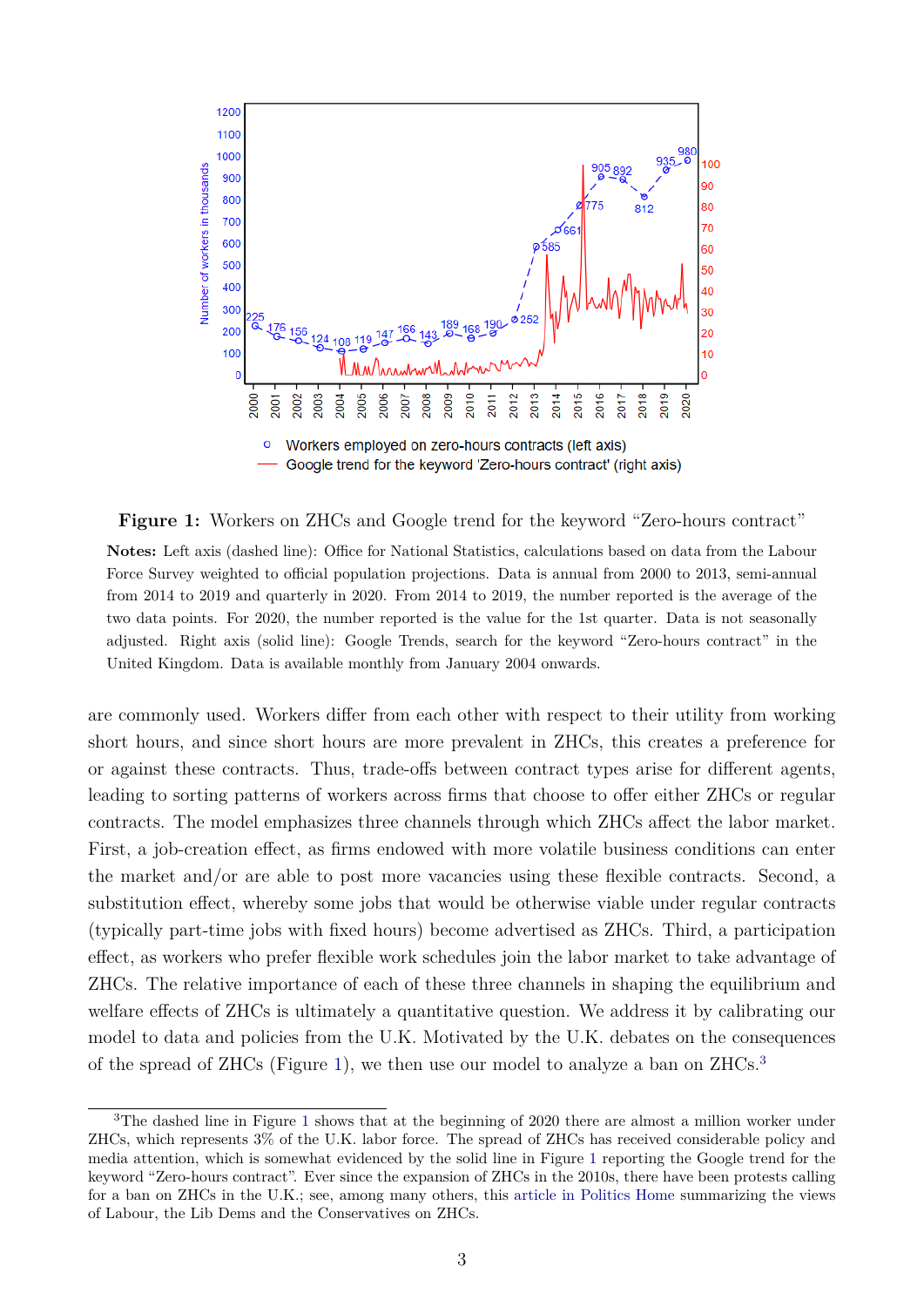Our main quantitative findings are as follows. A ban on ZHC leads to an increase of the unemployment rate in the low-pay labor market between 2.0 and 2.7 percentage points (p.p.). At the same time, it makes the employment rate of the low-pay labor market drop by between 4.8 and 5.4 p.p. The difference between the impact on unemployment and that on the employment rate comes from the labor force participation effect of ZHCs. We find that there are 3-4 percent of workers in this segment of the labor market who would prefer not to participate if there were no flexible contracts, such as ZHCs, that provide access to a shorter work schedule. The ranges of values for the unemployment and employment effects come from the so-called substitution effect of ZHCs. Suppose for instance that all ZHC jobs in the market are offered by firms that would otherwise find it profitable to hire workers under regular contracts. This minimizes the impact of a ZHC ban on the unemployment rate. Still, according to our model, employment falls by almost 5 p.p. The unemployment/employment impact is on the other hand maximized when all ZHCs jobs are provided by firms that would not be able to create jobs if flexible contracts were made illegal. In sum, even when substitution effects are largest, we find that a ban on ZHCs decreases job creation substantially. This is because those firms that find it profitable to substitute ZHCs for regular contracts conditional on filling a vacancy also find it more profitable to post more vacancies when ZHCs come into operation, as well as because all firms create more jobs when labor force participation is higher.

Next, to get the full picture of the equilibrium consequences of a ban on ZHCs, we study its impact on accession rates to regular employment. In a frictional labor market setting, there are two factors that counteract the decline in the aggregate job-finding rate driven by lower job creation. First, workers who were previously employed in ZHCs become more effective at searching for regular jobs – indeed, we estimate that their on-the-job search efficiency in ZHCs is lower than when unemployed. Second, vacancies that advertise regular contracts are more likely to reach these workers once ZHC vacancies are no longer "diluting" their chances of doing so. As a result, although unemployment increases in response to this policy reform, we find that regular employment expands and that the average duration out of regular employment decreases. The broader lesson from these experiments is that jobs that can serve as a stepping stone towards regular employment, such as ZHCs, may also imply that labor market trajectories are more unstable on average.

Given these results, the welfare consequences of a ban on ZHCs are not obvious. In our model, these consequences are well-defined for workers who participate in the labor market even in the absence of ZHCs. We find that the gain from avoiding transitions through ZHCs is offset by the increase in unemployment, meaning that the reform generates welfare losses among these workers. Depending on their valuation of short hours, and on the strength of the substitution effects, the welfare impact ranges between -0.9 and -1.1 percent of foregone consumption. While these effects suggest that ZHCs are wholly beneficial for the low-pay labor market, our model also rationalizes concerns on how hours flexibility is shared between firms and workers – specifically, that workers bear the costs of unpredictable hours schedules under ZHCs. In the (partial equilibrium) experiment where we transplant workers who always participate in the labor market into an environment where their ZHCs have been replaced by regular contracts, we find welfare gains that range between 0.2 and 0.5 percent in consumption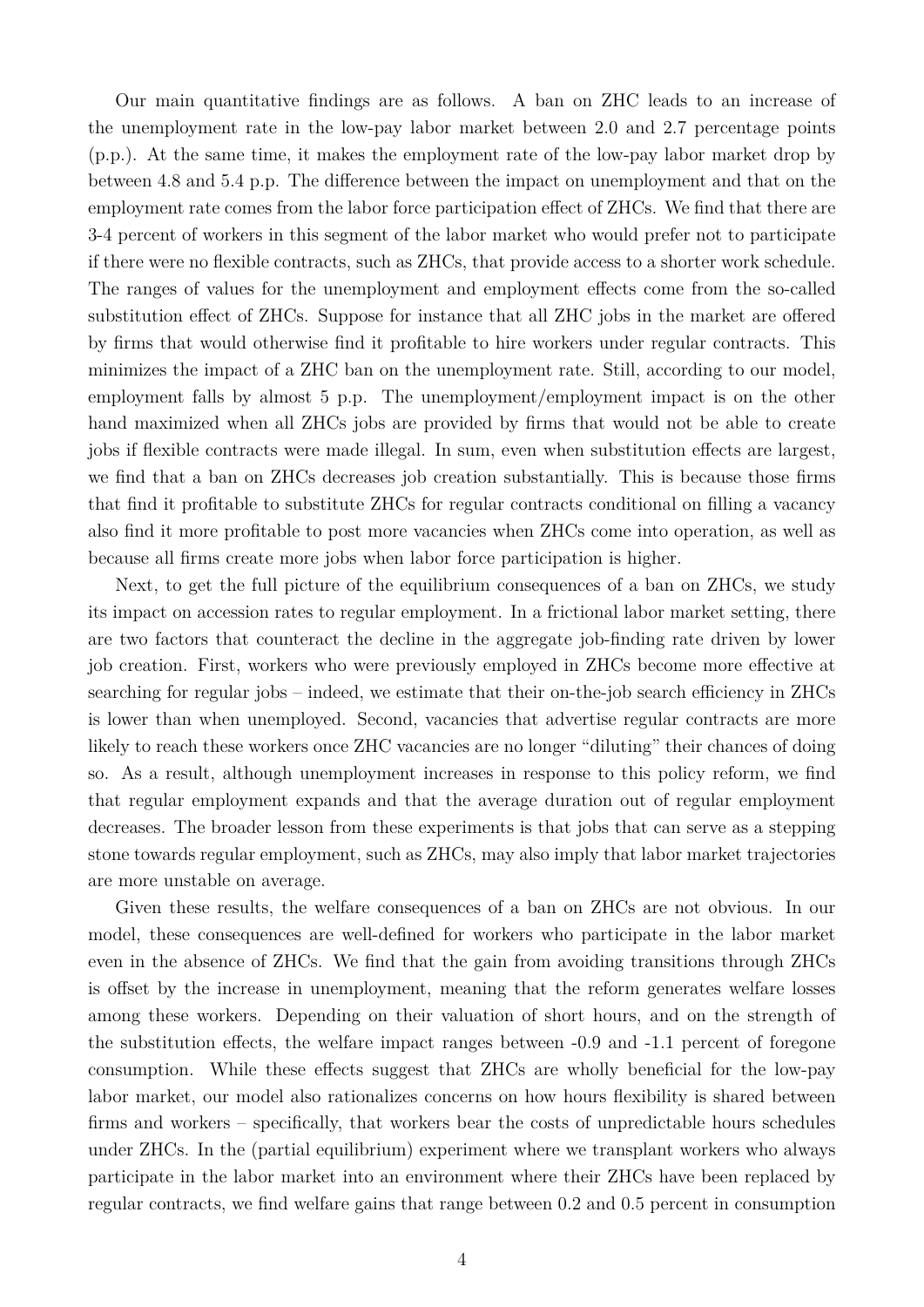equivalent variation. In other words, although the substitution effect is offset by the other labor market impacts of ZHCs, the effect is not negligible in absolute terms. This may explain the seemingly paradoxical responses to the spread of ZHCs described in the opening paragraph. In a general equilibrium setting, other forces (participation and job creation) come into play and, as it turns out, overturn these negative consequences of ZHCs.

Finally, a by-product of our analysis is to derive model-based predictions about workers' willingness to pay (MWP) for shorter work shifts. Indeed, in our model we uncover regions of the parameter space where the marginal utility of working short hours leads to a preference for ZHCs over regular employment contracts over unemployment, regions where the marginal utility leads to a preference for ZHCs over unemployment over regular employment, and so on. Consider those workers who would always rank employment over non-employment, and conditional on working they would prefer a regular employment contract over a ZHC – we call them "more attached workers". These workers do not value short hours very much: they would be willing to give up at most £4.7 of consumption (per week) to avoid working one hour beyond their work availability. On the other hand, the "least attached workers", who participate in the labor force only to work on ZHCs but would not accept to work on regular contracts, have a much higher valuation of short hours. That is, the lower utility bound indicates that they would give up at least £10.9 of consumption (per week) to avoid working one hour beyond their work availability. This MWP is 45 percent higher than the hourly minimum wage  $(\pounds 7.5)$ per hour) that workers can earn in this segment of the labor market.

The paper contributes to a growing body of research on understanding alternative work arrangements, much of which is motivated by the advent of the online gig economy.<sup>[4](#page-0-0)</sup> In addition to monitoring the trends in the development of alternative work arrangements (e.g., [Abraham](#page-36-1) [et al.](#page-36-1) [\[2019,](#page-36-1) [2021\]](#page-36-0), [Katz and Krueger](#page-38-2) [\[2019b\]](#page-38-2), [Collins et al.](#page-37-4) [\[2019\]](#page-37-4), [Boeri et al.](#page-37-3) [\[2020\]](#page-37-3)), the focus of this research is on understanding the reasons why firms use non-standard employment, and how this affects a broad set of outcomes of workers; e.g., [Bloom et al.](#page-37-5) [\[2015\]](#page-37-5), [Mas and Pallais](#page-38-1) [\[2017\]](#page-38-1), [Koustas](#page-38-3) [\[2018\]](#page-38-3), [Katz and Krueger](#page-38-0) [\[2019a\]](#page-38-0), [Angelici and Profeta](#page-37-6) [\[2020\]](#page-37-6), among many others. Our contribution is to address these questions through the lens of a structural model. This approach allows us to model heterogeneous agents on both sides of the market and simulate their behavior in response to the changing flexibility of labor contracts as well as the impact on their welfare. Our analysis speaks to this research by producing estimates of the valuation of flexibility that can be compared to the MWPs that have been estimated empirically. In addition, the structure afforded by the model enables us to investigate the relation between ZHCs and labor market policies, thereby complementing the empirical analysis of U.K. policies presented in [Datta et al.](#page-37-7) [\[2019\]](#page-37-7). The U.K. is an interesting case because of the growth of ZHCs that took place recently, but similar contracts exist in Australia, Canada, Finland and Ireland, suggesting that these policy analyses can be of broader relevance.<sup>[5](#page-0-0)</sup>

<sup>4</sup>However, alternatives to regular, fixed hours employment contracts are clearly not a new feature of labor markets. Other flexible work arrangements, such as those labeled "reservist", "on call", and "if and when" contracts (see [Dickens](#page-37-8) [\[1997\]](#page-37-8)) date back to the 19th century where workers hired under piece-rate contracts were not guaranteed any amount of fixed work on a daily or weekly basis, e.g. in industries involving dock labor. In this respect, the lessons of our analysis extend beyond the recent experience of the U.K. labor market.

<sup>5</sup>Differences between the U.K.'s ZHC and the ZHCs in place in Australia, Canada, Finland and Ireland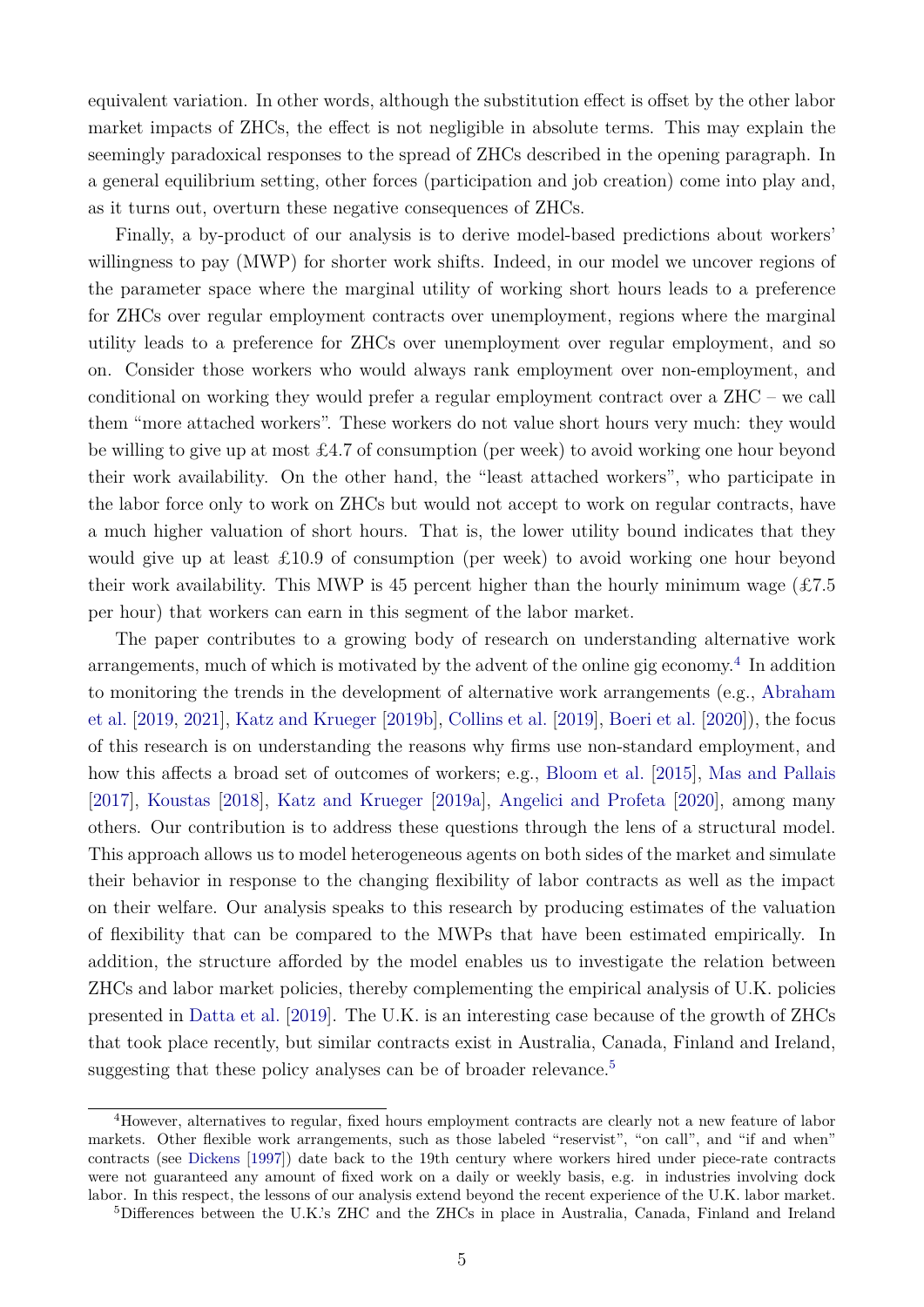To our knowledge few attempts have been made to analyze flexible hours contracts in a structural model. The one most closely related to ours is [Scarfe](#page-38-4) [\[2019\]](#page-38-4). The author develops a frictional labor-market model to analyze the coexistence of "casual work" (akin to ZHCs in our analysis) and regular employment, and calibrates the model on data for Australia where casual workers account for about 10% of the labor force. Her model and ours differ along several important dimensions. Foremost, we emphasize *ex ante* heterogeneity as a key source of variation to understand firms and workers' ranking of different labor contracts. In [Scarfe](#page-38-4) [\[2019\]](#page-38-4), agents are homogeneous *ex ante* and the choice of contracts depends much on "luck", namely the stochastic draw of match productivity at the time of meeting between firms and workers. Our assumptions are guided by our focus on linking the pros and cons of ZHCs to individuals' heterogeneous valuations of flexibility. [Scarfe](#page-38-4) [\[2019\]](#page-38-4)'s approach is rather guided by the objective of making her model tractable to theoretically analyze casual jobs. For this reason, we view the two studies as being complementary to each other.<sup>[6](#page-0-0)</sup> The other related paper in this vein of the literature is [Frazier](#page-37-9) [\[2018\]](#page-37-9). The author considers a directed search model of hours and wages to analyze the effect of regulations restricting variation in working hours. The main finding is that search frictions generate imperfect sorting between workers and firms where the key trade-off is between the wage level and hours flexibility. Sorting plays an important role in our analysis as well, since it introduces *ex ante* rankings between labor contracts which is absent from [Frazier](#page-37-9) [\[2018\]](#page-37-9)'s analysis. This ranking, we argue, is key to evaluate the pros and cons of ZHCs.

The rest of the paper is organized as follows. To set the stage for our analysis, in Sections [2](#page-5-0) and [3](#page-7-0) we describe the regulatory framework of ZHCs in the U.K. and present a set of stylized facts about these contracts. In Section [4,](#page-12-0) we present our model of the equilibrium and welfare effects of ZHCs. In Section [5,](#page-19-0) we explain the model's calibration, and in particular how it is used to draw inferences about firms' and workers' heterogeneous valuation of ZHCs. We analyze the labor market effects of a ban on ZHCs in Section [6.](#page-27-0) Finally, Section [7](#page-35-0) concludes. An Appendix gathers further details about the model and robustness checks of the results.

## <span id="page-5-0"></span>**2 Regulatory framework**

This section reviews the legal status of individuals on ZHCs in the U.K., as well as their entitlement to welfare under these contracts.

relate to the legal status of zero-hours workers (see Section [2\)](#page-5-0) and the levels of regulation of these contracts. Similar on-call contracts also exist in Scandinavian countries and in Cyprus and Malta. Likewise, they are also used, albeit subject to much heavier regulations, in Germany, Italy and in the Netherlands. They are either explicitly forbidden or not used in the remaining countries of the European Union. In the United States, on call working arrangements are also growing in importance. Despite the absence of federal regulation, several states operate 'show-up pay' laws, where employers are required to pay workers for a minimum number of hours, if they have been called to work, though coverage varies across these states and a number of exemptions exist.

<sup>&</sup>lt;sup>6</sup>In terms of quantitative results, [Scarfe](#page-38-4) [\[2019\]](#page-38-4) finds that a ban on casual work (akin to a ban on ZHCs in our model) leads to an almost doubling of the unemployment rate (i.e., a rise from 7% to 13%). This large unemployment effect is related to her assumption of *ex ante* homogeneity among firms: since *any* entering firm is susceptible of becoming an employer with casual workers, the ban has a large negative effect on firms' entry. On the other hand, in our model we find that most firms' heterogeneous types is such that they are indifferent to the existence of ZHCs, in the sense that they would always find it more profitable to post regular contracts.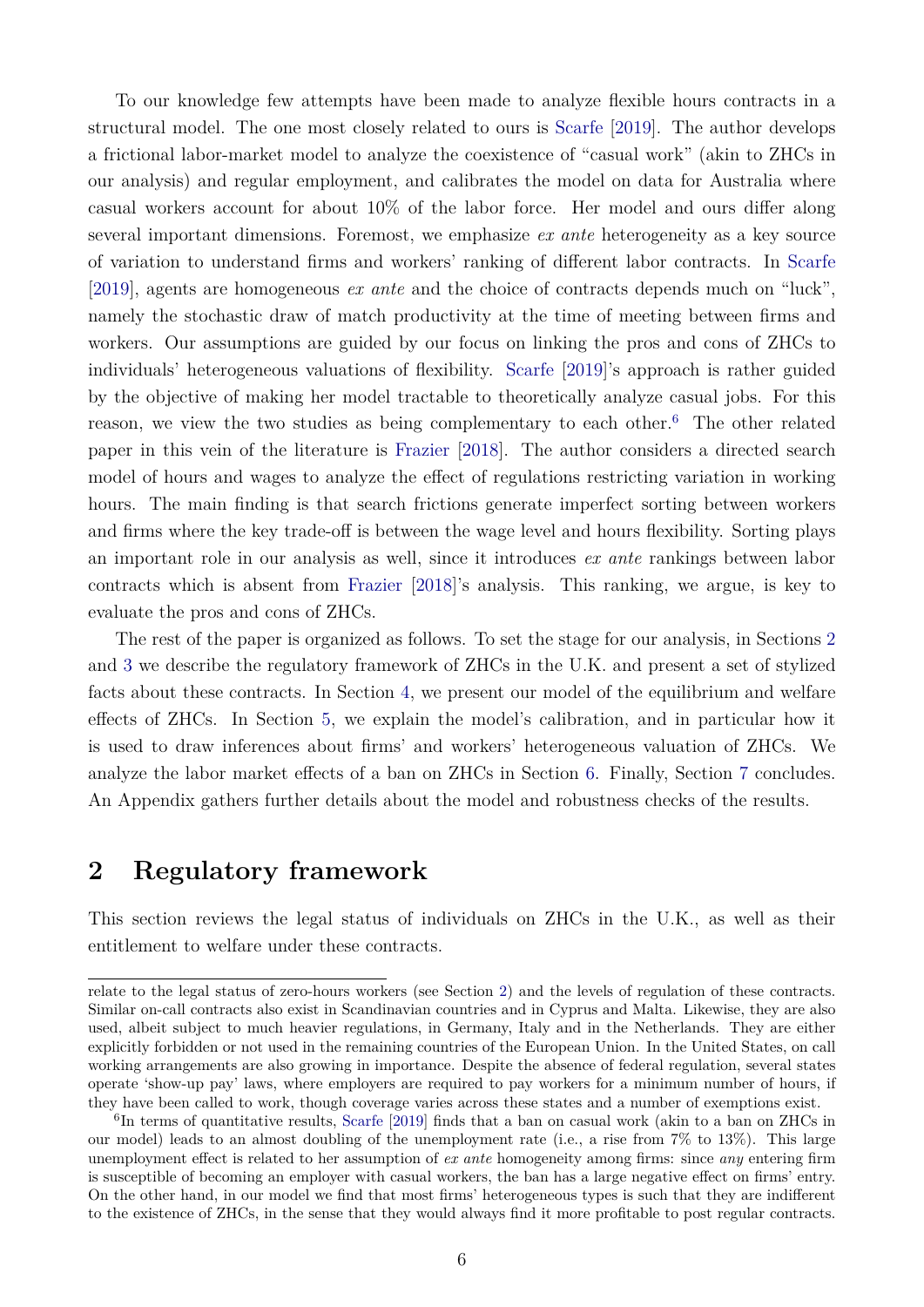**Workers' rights.** As will be explained below, ZHCs typically give staff a "worker" employment status, which lies between the traditional categories of "employee" and "self-employed". This intermediate status confers such individuals with the following employment rights:<sup>[7](#page-0-0)</sup>

- Right not to be discriminated against under the Equality Act 2010; right to receive prorata holiday pay and other working time rights (Working Time Regulations 1998); and right to receive Statutory Sick Pay (as long as they have met the Lower Earnings Limit);
- Automatic enrollment for pensions;
- Protection from unlawful deductions from wages:
- Right to receive the hourly National Minimum Wage or National Living Wage.<sup>[8](#page-0-0)</sup>

However, in contrast to employees, ZHC workers are not entitled to redundancy pay when dismissed but have more rights than the self-employed who are only entitled for protection for health and safety on a client´s premises and against discrimination. It is noteworthy that exclusivity clauses in ZHCs, which stop a zero-hour worker from taking on another job, were banned in May 2015. Employers cannot enforce the clause, and since January 2016, workers have been able to claim compensation at an employment court if they are punished or dismissed for looking for work elsewhere.

Whereas in the U.K. workers under ZHCs are not obliged to provide any minimum working hours, in this respect it is noteworthy that in Ireland individuals are contractually obliged to be available for work if called by employers. By contrast, "self-employed" individuals have no employment rights besides certain discrimination rights. At the other end of the spectrum "employees" have the whole range of employment rights, such as paid maternity leave, including unfair dismissal and redundancy and family rights.

The distinction between the status of "worker" and that of "employee" has been subject to court litigation recently. A well-known case is whether companies like Uber or Deliveroo should hire under employment contracts or freelance work. To the extent that some of these firms use contractors rather than employees, they do not fall into the above definition of ZHCs. The most important difference between these two categories of workers is that employers must offer "employees" work in exchange for pay, and "employees" are required to do the work, whereas "workers" can turn work down, depending on their time *availability*.

Moreover, whether an individual is considered to be an "employee" or a "worker" depends not just on what it is the offered contract, but also on what happens day to day. While a contract might stipulate that there is no obligation to work, if the individual is "punished" for

<sup>&</sup>lt;sup>7</sup>There is, however, some controversy between trade unions and employers' associations about whether individuals on ZHCs are "workers" or "employees". While the Trade Unions Congress considers that most of them are "workers", the Chartered Institute of Personnel and Development [CPID, [2013\]](#page-36-2) reports that two-thirds of employers (interviewed in a survey carried out by the institute) classify zero-hours individuals on ZHCs as "employees".

<sup>&</sup>lt;sup>8</sup>In the U.K. there have been several minimum wages in place during the recent period. From April 2016 there are three minimum wage rates for young workers (those aged 16-17, 18-20, and apprentices), another minimum wage rate for young adults (those aged 20-24), and finally the new National Living Wage (NLW) for individuals aged 25 and above. The NLW was raised in April 2019 to £8.21 an hour.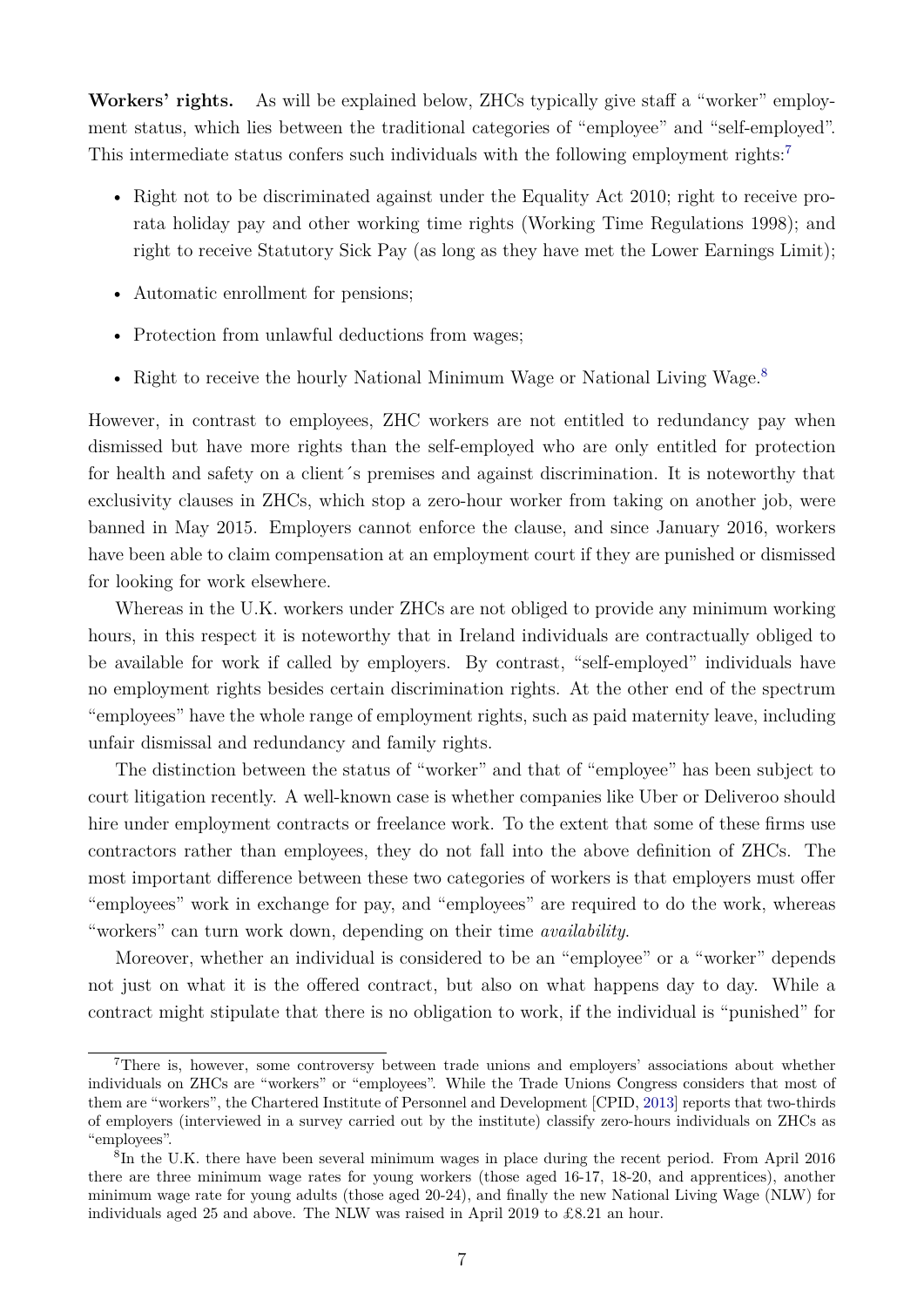not accepting all the offered hours offered, or consistently work a set number of hours, then a tribunal might decide that the worker is actually an "employee".

**Entitlement to welfare.** Since workers under ZHCs are often low-wage earners, they are entitled to means-tested benefits and tax credits. In the past, the benefits one could claim hinged on whether the individual worked more than 16 hours in a week, as in the case of the Income Support program or Jobseekers' Allowance (JSA). When working 16 hours a week or more, individuals could also claim the Working Tax Credit, Child Benefit and Housing Benefit if they needed help with the rent and had savings less than  $\pounds 16,000$ . However, the Universal Credit (UC) in 2013 replaced all of these income support schemes with a taper rate of 65 percent implemented from a typical monthly work allowance of (net of taxes) £490 for single workers. The UC taper rate was reduced to 63 percent in 2018, and a further reduction to 55 percent is expected to come into force at the end of 2021.

## <span id="page-7-0"></span>**3 Stylized facts about ZHCs**

Next, we present some stylized facts about ZHCs. These facts are useful not only for context purposes but also to guide the development of the model presented in Section [4.](#page-12-0)

We use data from the U.K.'s household labor force survey (LFS). This survey covers a large number of individuals, which is important for our purposes since, despite their growth, ZHCs still represent a fairly small portion of the labor market. The U.K.'s LFS has a modest longitudinal dimension as it follows individuals over five quarters, with one fifth of the sample being renewed every quarter. Among these five interviews, respondents are asked twice (one semester apart) whether they hold a ZHC. We pool eight quarterly waves of the longitudinal LFS, up to the onset of the COVID-19 pandemic. Specifically, the survey responses that we analyze cover the period from September 2018 to March 2020. One motivation for focusing on this time period is that Figure [1](#page-2-0) suggests that the U.K. labor market was stable during those years along the dimensions we analyze.

As our focus is on the segment of the labor market where jobs pay around the minimum wage, we restrict our data analysis to individuals who either work in a low-paying occupation in at least one quarter or are 'not employed' in any of five quarters while not being recorded as 'inactive' throughout the five quarters.<sup>[9](#page-0-0)</sup> We define low-paying occupations as those classified as either 'Administrative and secretarial', 'Caring, leisure and other service', 'Sales and customer service', 'Process, plant and machine', or 'Elementary' occupations. We exclude all retirees and those under age 16 in the first quarterly interview. This leaves us with 9,342 individuals aged 16 to 69 belonging to the low-pay segment of the labor market.

The unemployment rate in the first interview is 11.2 percent. Every other quarter, the LFS includes a question asking respondents whether they hold a ZHC. In particular, 356 individuals,

<sup>9</sup>This sample restriction does not exclude from our sample some long-term unemployed who are looking for a high-paying occupation job. Consequently our approach might overstate the unemployment rate of the low-pay segment of the U.K. labor market.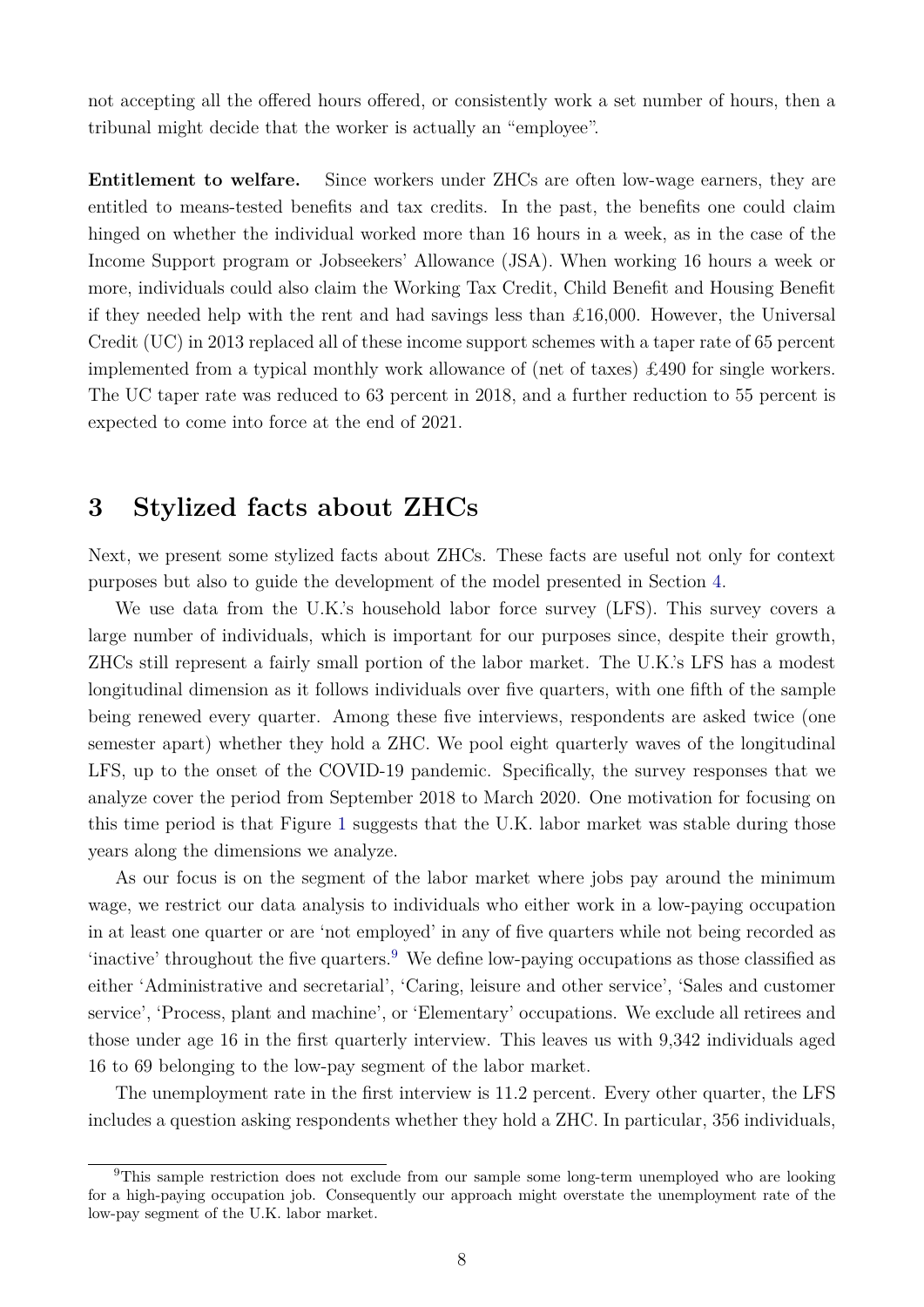i.e. 3.8 percent of our sample, reports being employed under a ZHC in the first interview where this question is included. This represents 4.4 percent of all employees in the low-pay segment of the market. Likewise, 431 individuals, or 4.6 percent of our sample (5.2 percent of all employees), report having a ZHC in either the first or the second interviews. This is about 1.5 times the share of ZHC workers in the overall labor market. As expected, all individuals on ZHCs report being employed.

| (a) Gender                           | $\boldsymbol{N}$ | $\boldsymbol{Z}$ | $\boldsymbol{R}$ |
|--------------------------------------|------------------|------------------|------------------|
| Men                                  | 44.0             | 43.5             | 39.6             |
| Women                                | 56.0             | 56.5             | 60.4             |
| (b)<br>Age                           | $\boldsymbol{N}$ | $\boldsymbol{Z}$ | $\boldsymbol{R}$ |
| $16$ to $19$ years                   | 21.2             | 16.6             | 3.0              |
| $20$ to $24$ years                   | 9.3              | $11.5\,$         | 4.9              |
| $25$ to $29$ years                   | 5.8              | 7.3              | 6.2              |
| $30 \text{ to } 34 \text{ years}$    | 6.8              | 6.2              | 7.7              |
| $35$ to $39$ years                   | 6.3              | 3.9              | 8.7              |
| $40$ to $44$ years                   | 5.7              | 5.6              | 9.8              |
| $45$ to $49$ years                   | 7.4              | 9.6              | 11.9             |
| $50$ to $54$ years                   | 8.7              | 8.7              | 14.9             |
| 55 to 59 years                       | 10.6             | 12.4             | 15.9             |
| $60$ to $64$ years                   | 12.5             | 11.0             | 12.6             |
| $65$ to $69$ years                   | 5.7              | 7.3              | 4.6              |
| (c) Education                        | $\boldsymbol{N}$ | $\boldsymbol{Z}$ | $\boldsymbol{R}$ |
| Degree or equivalent                 | 16.3             | 21.9             | 18.0             |
| Higher education                     | 6.7              | 8.7              | 8.9              |
| GCE A level or equivalent            | 20.4             | 21.9             | 23.8             |
| GCSE grades $A^*$ -C or equivalent   | 31.6             | 25.8             | 27.8             |
| Other qualification                  | 9.2              | 10.7             | 9.8              |
| No qualification                     | 13.9             | 8.2              | 9.2              |
| No answer or don't know              | 1.8              | 2.8              | 2.7              |
| (d) Industry                         |                  | $Z \,$           | $\boldsymbol{R}$ |
| Agriculture, forestry and fishing    |                  | 1.1              | 0.9              |
| Mining and quarrying                 |                  | 0.0              | 0.3              |
| Manufacturing                        |                  | 3.9              | 7.9              |
| Electricity, gas, AC supply          |                  | 0.0              | 0.5              |
| Water supply, sewerage, waste        |                  | 0.0              | 1.0              |
| Construction                         |                  | 0.8              | 3.7              |
| Wholesale, retail, repair of vehicle |                  | 8.7              | 17.7             |
| Transport and storage                |                  | 8.7              | 7.9              |
| Accommodation and food services      |                  | 19.9             | 4.0              |
| Information and communication        |                  | 0.8              | 1.2              |

<span id="page-8-0"></span>**Table 1:** Characteristics of people by labor contracts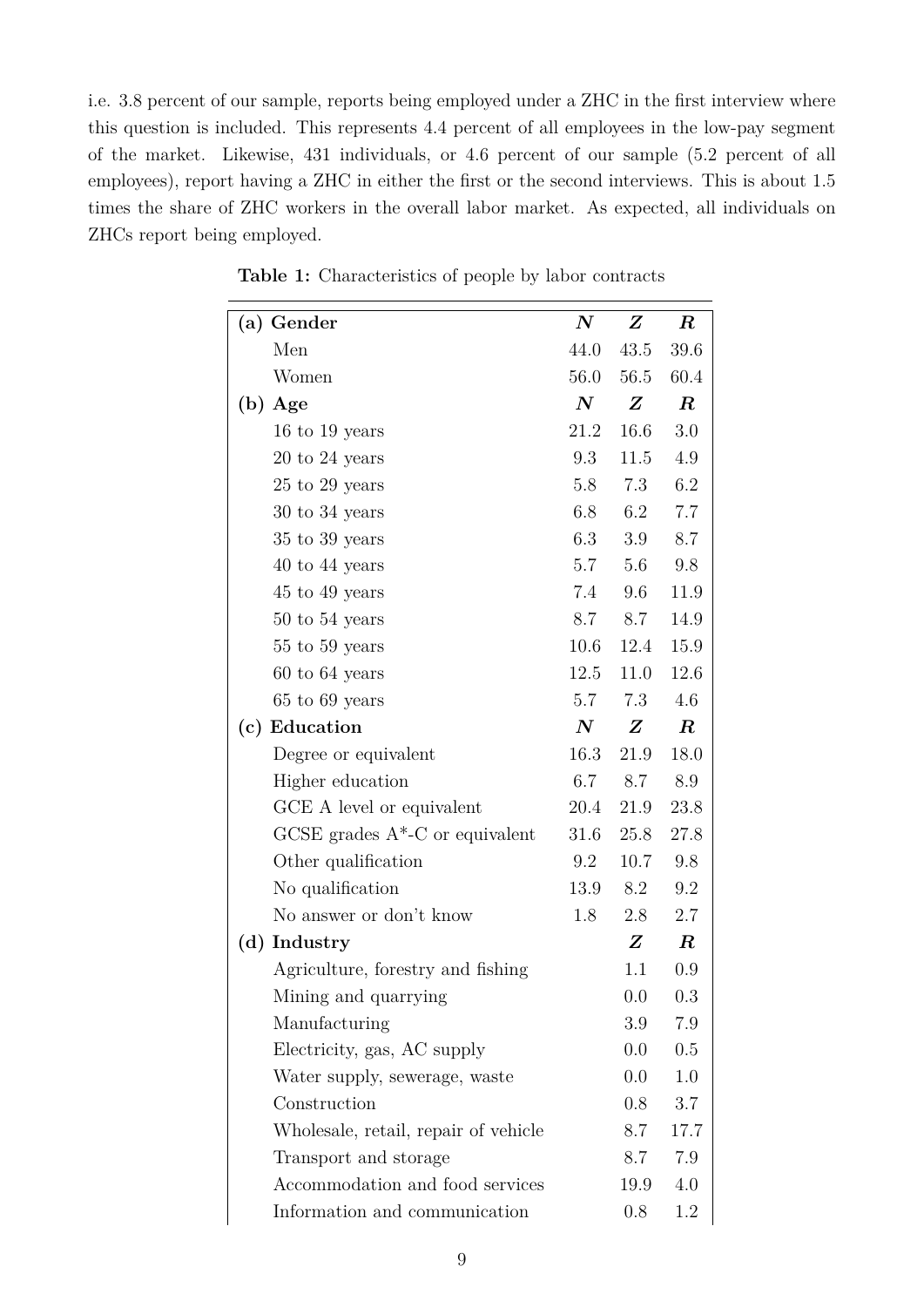| Financial and insurance activities      | 0.6  | 2.9  |
|-----------------------------------------|------|------|
| Real estate activities                  | 0.3  | 0.7  |
| Prof., scientific, technical activities | 2.5  | 5.1  |
| Admin. and support services             | 6.7  | 5.5  |
| Public admin. and defense               | 2.0  | 7.2  |
| Education                               | 8.4  | 10.8 |
| Health and social work                  | 20.5 | 15.5 |
| Arts, entertainment and recreation      | 6.7  | 1.9  |
| Other service activities                | 3.4  | 3.2  |
| Households as employers                 | 0.8  | 0.3  |
| Extraterritorial organizations          | 0.0  | 0.1  |
| No answer                               | 3.9  | 1.5  |

**Note:** Authors' calculations based on data from the Labour Force Survey. N: Unemployed, Z: Employed in a zero-hours contract, R: Employed not in a zero-hours contract. All table entries are expressed in percent.

In Table [1](#page-8-0) we start out our description of ZHCs by comparing the cross-sectional characteristics of workers in these contracts (denoted in short as  $Z$ ) with workers in regular contracts  $(R)$  and workers without employment  $(N)$ .<sup>[10](#page-0-0)</sup> First, we note little difference in terms of gender: female employees account for 56.5 percent of ZHC employment vs. 60.4 percent of regular employment, and this difference is not statistically significant. Differences with respect to age, on the other hand, are large. The (not reported) mean age of workers under ZHCs is 40.8 vs. 46.3 years old for employees in regular contracts. In order to get a more precise view of the incidence of ZHCs over the life cycle, Panel (b) of Table [1](#page-8-0) displays the shares of each 5-year age bands in Z and R employment and in unemployment N. This shows an increased prevalence of  $Z$  contracts at both ends of the working life. Indeed, relative to both  $R$  and  $N$  individuals, the group of Z workers displays a much lower share of workers aged 30 to 44 years old. Relative to R workers, the age distribution of workers in Z contracts is largely skewed towards younger workers; relative to N individuals, the share of workers aged 45 and above is slightly higher. The latter fact could be related to the demand for flexibility among older workers to smooth out the transition to retirement.<sup>[11](#page-0-0)</sup>

Panel (c) of Table [1](#page-8-0) displays the distribution of educational attainment among employed and unemployed workers. As in [Datta et al.](#page-37-7) [\[2019\]](#page-37-7), these distributions only exhibit modest differences. 21.9 percent of ZHC workers hold a degree or equivalent vs. 18 percent of employees in regular contracts, and 19 percent of ZHC workers hold no or "other" qualifications, which is the same fraction as for those in regular employment. Hence, two facts stand out from these findings: (i) a substantial fraction of employment in "low occupations" are highly qualified,

<sup>10</sup>'Regular contracts' is somewhat of a misnomer because this category lumps together all employed workers not on ZHCs, which could include workers on part-time employment contracts, temporary jobs, etc. Thus, differences between  $Z$  and  $R$  workers might be dampened by the fact that workers employed in those 'regular' but precarious employment contracts are likely to resemble workers on ZHCs.

<sup>11</sup>[Ameriks et al.](#page-37-10) [\[2020\]](#page-37-10) document, based on survey data for the United States, that there is a large potential for increasing labor force participation among older workers through the use of jobs with shorter work schedules.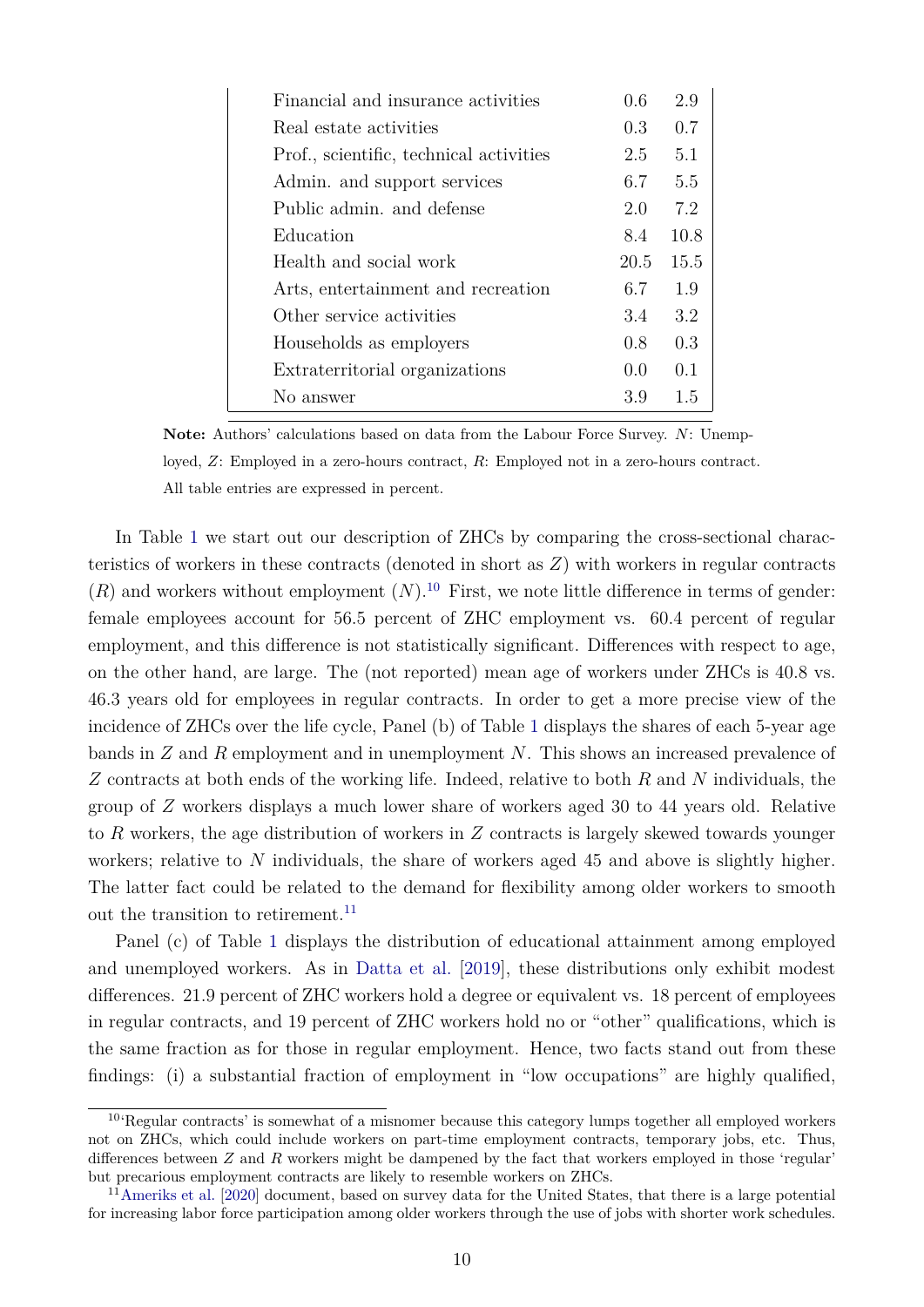<span id="page-10-0"></span>

**Figure 2:** Distribution of actual hours worked

**Notes:** Authors' calculations based on data from the Labour Force Survey. Total actual hours worked exclude holidays. Z: employed in a zero-hour contract, R: employed not in a zero-hour contract.

corresponding perhaps to young college students and elderly college graduates who use ZHCs to complement their earnings;<sup>[12](#page-0-0)</sup> and (ii) the different contract types in this segment of the labor market are filled with very similar workers in terms of education. Next, Panel (d) of Table [1](#page-8-0) shows the breakdown of employment in either contract type by industry. We note that industries that are over-represented in ZHC employment are 'Accommodation and food services', 'Health and social work' and 'Arts, entertainment and recreation'. Conversely, underrepresented industries in ZHC employment are 'Manufacturing', 'Construction', 'Wholesale, retail, repair of vehicle' and 'Public administration and defense'. The relation between ZHCs and 'Accommodation and food services' and 'Health and social work' is in line with what one would expect and has been highlighted by the COVID-19 pandemic.

In our dataset, the only measure of hours that does not suffer from a large fraction of missing data is "total actual hours in the main job". Since there is no information about whether the respondent is on holiday during the LFS's reference week (the time frame used to measure actual hours worked), we assume that individuals reporting hours in the lowest decile of the distribution of hours worked are on holiday. Figure [2](#page-10-0) reports the cross-sectional distributions of hours among individuals at work with either type of contract. As can be inspected, ZHC

<sup>&</sup>lt;sup>12</sup>In general, the relationship between education and the probability of being employed in a flexible job is a complex one. On the one hand, workers with more educational attainment who benefit from more bargaining power are more likely to obtain more schedule and location flexibility, and at the same time employers face a lower cost of providing flexibility in high-skilled jobs. On the other hand, less educated workers are more likely to be employed in jobs which require working overtime, having night shifts, or receiving shorter advance notice about their schedules. [Mas and Pallais](#page-38-5) [\[2020\]](#page-38-5) find a statistically significant, positive relationship between higher education and the probability of employment in some form of flexible work arrangement; see Section 1.2 of their paper and the insightful discussion therein.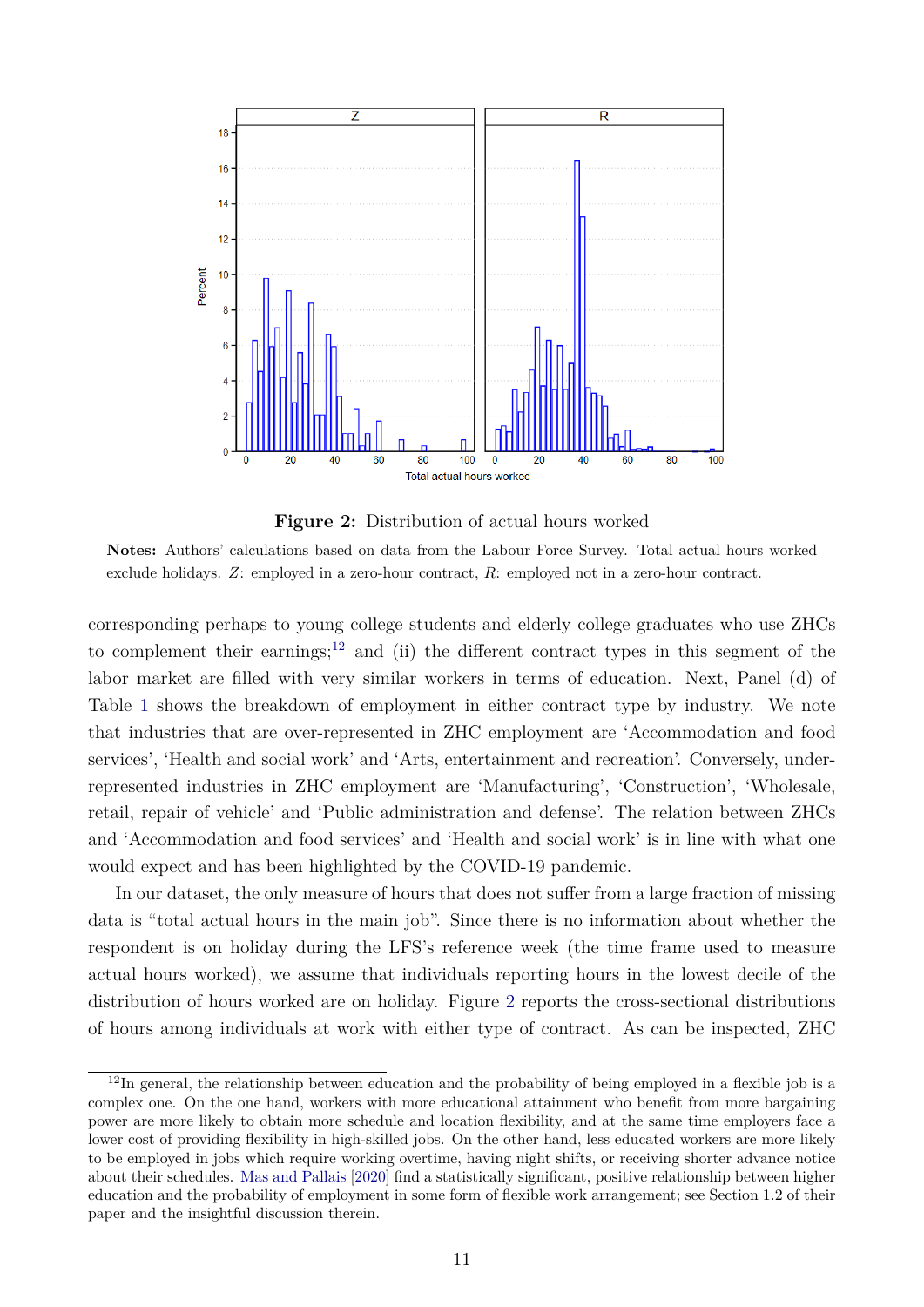workers spend on average fewer hours on the job, and the cross-sectional standard deviation of these hours is higher than in regular contracts. To inspect further the source of these differences, we use the longitudinal dimension of the LFS to compute the mean and standard deviation of hours worked for each individual over the five quarterly interviews in which they are included in the survey. Table [2](#page-11-0) displays the average of the individual-level means and individual-level standard deviations obtained for those who are continuously employed under ZHCs and under regular contracts, respectively.[13](#page-0-0) As expected, these figures suggest that ZHC jobs offer fewer hours of work and a more volatile hours schedule than regular jobs. The LFS also includes questions about an individual's willingness to work more hours. 16.6 percent of individuals in ZHCs indicate that they would like to work more hours vs. 10.1 percent in regular contracts. In a similar vein, 18.2 percent of ZHC workers report looking for another (or additional) job whereas only 5.0 percent of employees in regular jobs do so. This suggests that a higher fraction of workers in ZHCs are in underemployment, but that a majority of them are satisfied with both their job or their hours, to the extent that they are not looking to change either.

<span id="page-11-0"></span>**Table 2:** Mean and standard deviation of actual hours worked

| Continuous employment in: | Z  | R.        |
|---------------------------|----|-----------|
| Mean                      |    | 19.4 28.1 |
| Standard deviation        | 78 | -7.2      |

**Notes:** Authors' calculations based on data from the Labour Force Survey. Total actual hours worked exclude holidays. Z: Employed in a zero-hours contract, R: Employed not in a zero-hours contract.

We now turn to different measures of labor market mobility across contract types. These measures will play an important role in informing the model's calibration in Section [5.](#page-19-0) Table [3](#page-12-1) shows the distribution of job tenure with the current employer among workers in either type of contract. Rather surprisingly, nearly half of ZHC workers report job tenures longer than 2 years, which contrasts with the popular image of ZHCs as precarious employment contracts.[14](#page-0-0) At any rate, job tenures are on average shorter in ZHCs than in regular contracts, but probably less so than expected: 9.2 percent of ZHC workers were recruited in the last 3 months vs. 3.4 percent of employees in regular contracts, and 30.3 percent of ZHC workers have been with their current employer for less than a year, vs. 14.3 percent of employees in regular contracts. For the purposes of our model, we also look at the duration of spells of unemployment. This distribution, reported in Table [C1](#page-42-0) of the Appendix, indicates that over half of the unemployed have been without jobs for less than 6 months. At the same time, a substantial 21 percent have exceeded two years without jobs.

Finally, Table [4](#page-12-2) displays the transition matrix between the three labor market states under consideration, namely, unemployment N, employment under a zero-hour contract Z and employment under a regular contract  $R<sup>15</sup>$  $R<sup>15</sup>$  $R<sup>15</sup>$  Several interesting observations emerge from this

<sup>13</sup>As before, we assume that the observations in the first decile of the hours distribution correspond to holidays and excluded them from these calculations.

<sup>&</sup>lt;sup>14</sup>12.3 percent of ZHC workers report job tenures longer than 10 years. Besides reporting error, another factor that could explain this figure is that their contracts might have been reclassified as ZHCs.

<sup>&</sup>lt;sup>15</sup>Note that these transitions occur over one semester since we only observe the response to the question: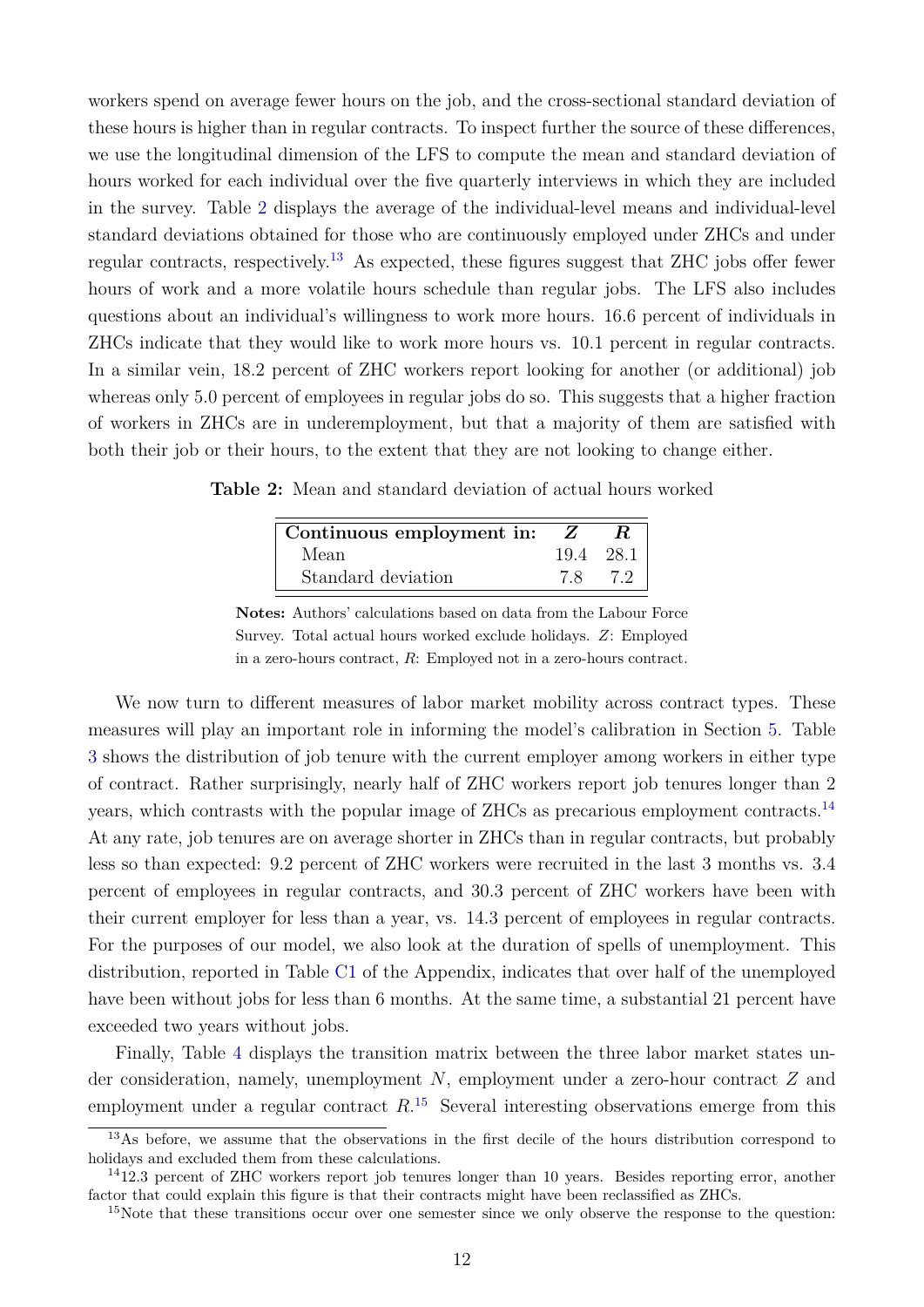<span id="page-12-1"></span>

| Length of time with current employer: | Z    | R    |
|---------------------------------------|------|------|
| Less than 3 months                    | 10.7 | 4.2  |
| 3 to 6 months                         | 8.3  | 4.0  |
| 6 to 12 months                        | 11.3 | 6.1  |
| 1 to 2 years                          | 19.6 | 9.7  |
| 2 to 5 years                          | 26.0 | 19.3 |
| 5 to 10 years                         | 12.2 | 15.5 |
| $10$ to $20$ years                    | 9.8  | 26.0 |
| More than 20 years                    | 2.5  | 15.2 |

**Table 3:** Distribution of job tenure by labor contracts

**Notes:** Authors' calculations based on data from the Labour Force Survey. Z: Employed in a zero-hours contract,  $R$ : Employed not in a zero-hours contract. All table entries are expressed in percent.

matrix. First, 11 percent of exits from unemployment are to ZHCs. Second, the transition rate to unemployment is almost 50 percent larger in ZHCs than in regular contracts (6.2 vs. 4.4 percent). Third, the job-to-job transitions involving a change of contract type are predominantly from ZHCs to regular contract. These are key empirical findings to inform the design and calibration of our model. In particular, in Section [5](#page-19-0) we will exploit the information that is contained in the distribution of job tenure and unemployment duration beyond that conveyed by the transition matrix shown in Table [4.](#page-12-2)

<span id="page-12-2"></span>**Table 4:** Transition rates between employment status and labor contracts

|       | $\mathrm{To:}$ | N    | Z        | $\boldsymbol{R}$ |
|-------|----------------|------|----------|------------------|
| From: | N              | 62.2 | 4.2      | 33.5             |
|       | Z              | 6.2  | 87.3 6.5 |                  |
|       | R.             | 4.4  | 0.5      | 95.2             |

**Notes:** Author's calculations based on data from the Labour Force Survey.  $N:$  Unemployed,  $Z:$  Employed in a zero-hours contract,  $R:$  Employed not in a zero-hours contract. All table entries are expressed in percent.

## <span id="page-12-0"></span>**4 The model**

We propose a model that analyzes the incentives of heterogeneous firms and heterogeneous workers to post/accept zero-hours  $(Z)$  and regular  $(R)$  contracts. In addition, the model provides an understanding of the equilibrium stocks and flows between employment in either contract type and non-employment.

<sup>&#</sup>x27;Do you hold a zero-hour contract?' every other quarter.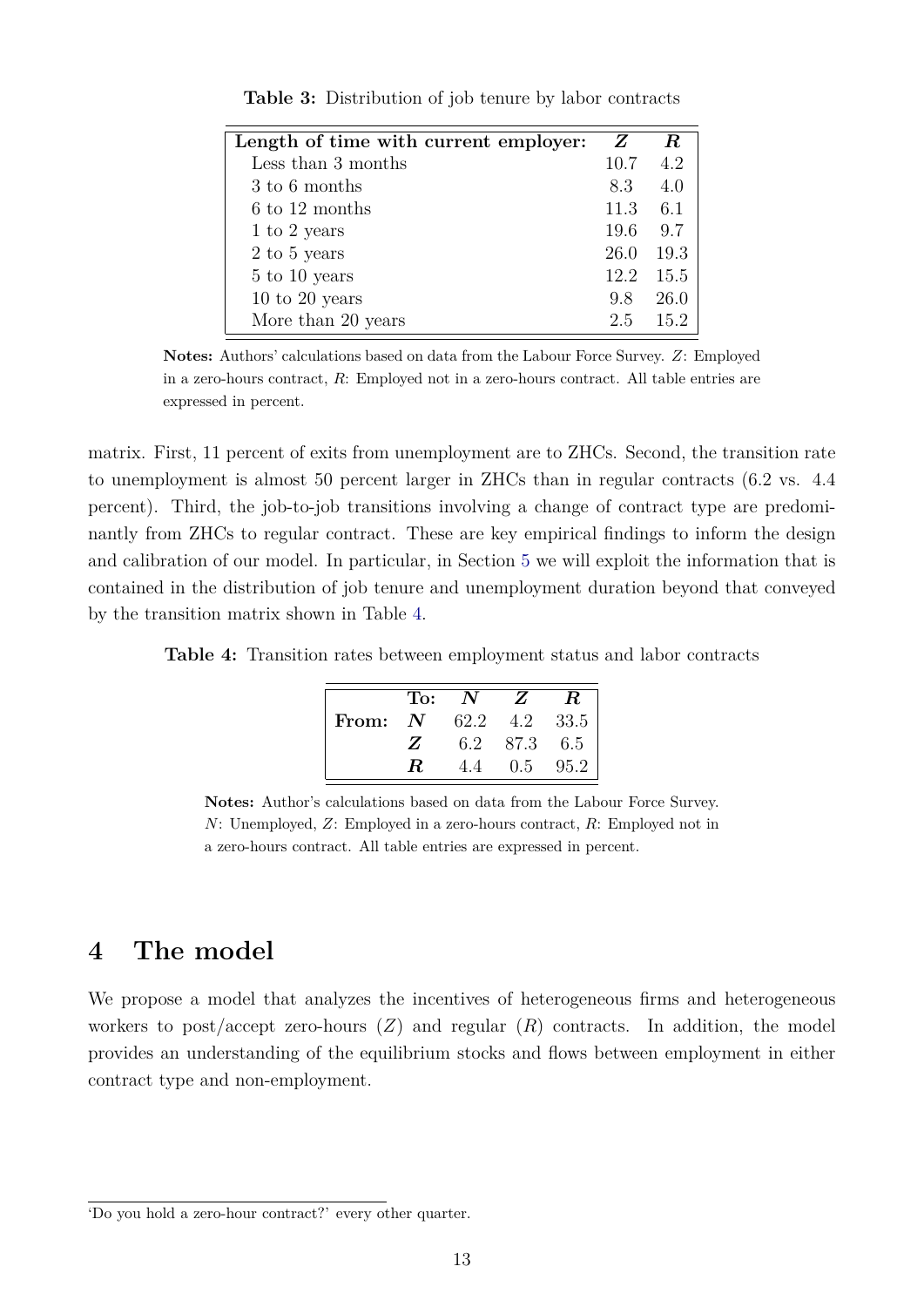#### **4.1 Economic environment**

Time is discrete and runs forever. Agents discount the future at a common rate  $\rho$ . Given our focus on the low-pay segment of the labor market, it is assumed that all jobs pay the national minimum hourly wage, denoted as  $w$ . We think of this segment of the labor market as being subjected to rapidly changing business conditions. Typically, we consider a time period to be two weeks and assume that business conditions in a given fortnight are independent of those in the preceding fortnight. These shifting business conditions motivate the use of flexible labor contracts, such as ZHCs. In line with the regulatory framework of ZHCs, we consider a "regime" where the firm chooses the number of hours worked and allows the worker to choose the timing of work. Later on in the analysis we consider another regime where workers in ZHCs can decline any workload beyond a threshold of hours worked.

**Workers' and firms' types.** Workers and firms are heterogeneous. Workers' type is denoted as i, and in an equilibrium  $i = 1, \ldots, 4$  corresponds to the possible ranking of the opportunities that are available to workers. Letting  $N$  denote a worker's asset value of being not employed, and  $W_Z$  and  $W_R$  denote workers' asset values of being employed under a  $Z$  contract and  $R$ contract, respectively, workers' type i are labeled as follows:

<span id="page-13-1"></span>
$$
\begin{cases}\nN < W_Z < W_R \quad \text{for type 1} \\
W_R < N < W_Z \quad \text{for type 2} \\
W_Z < N < W_R \quad \text{for type 3} \\
N < W_R < W_Z \quad \text{for type 4}\n\end{cases} \tag{1}
$$

(ignoring types that would rank non-employment higher than any form of employment). Hence, type-1 and type-4 workers are the ones most attached to the labor market as non-employment is their least preferred option. By contrast, types 2 and 3 are less attached in the sense that they would prefer non-employment over employment in a certain labor contract. In particular, if Z contracts were to be banned, type-2 workers would prefer to remain inactive in equilibrium (that is to say if the asset values in the equilibrium without Z contracts are such that  $W_R < N$ for type-2 workers). We do not model the labor force participation rate in the equilibrium with Z contracts. Yet, through type-2 workers, we can assess by how much this rate would *change* in response to a ban on ZHCs, and thereby allow the model to capture the so-called *participation* effect of these contracts.

Firms can be of one of three types  $j = c, s, r$ , depending on their ranking of the asset values  $V_Z$  and  $V_R$  of advertising a vacant position as either a Z contract or R contract. In equilibrium, firms' type  $j$  are labeled as follows:

<span id="page-13-0"></span>
$$
\begin{cases}\n V_R < 0 < V_Z & \text{for type } c \\
 0 < V_R < V_Z & \text{for type } s \\
 0 < V_Z < V_R & \text{for type } r.\n\end{cases}\n\tag{2}
$$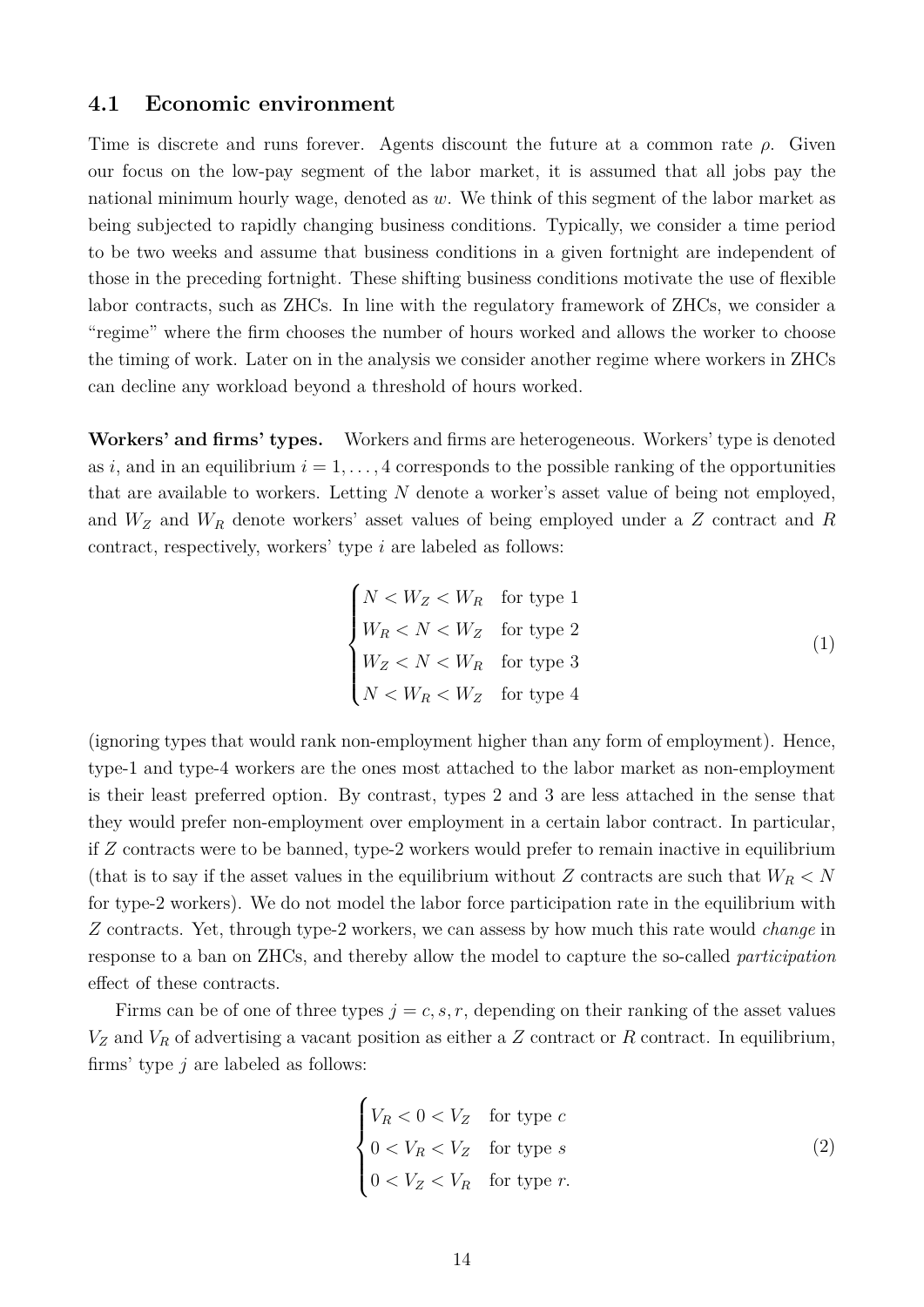That is, when  $Z$  contracts come into operation, type- $c$  firms would be the ones that predominantly *create* these jobs (hence label c) while, when abolished, they are the ones which would abstain from creating any jobs. Thus, type-c firms enable us to capture the *job creation* effect associated to  $Z$  contracts. Type-s firms, on the other hand, advertise jobs as  $Z$  contracts even though they would profitably hire workers under R contracts, and they would *switch* to R contracts if Z contracts were banned. Hence, this type of firms allows us to capture the so-called *substitution* effect. Finally, firms of type r would *remain* offering R contracts irrespective of whether  $Z$  contracts are legal or banned. Notice that although a type-r firm always posts  $R$ contracts, the expected discounted value of its profits will in general depend on the presence of Z contracts in the labor market. More generally, whether Z contracts are available or not will affect equilibrium conditions, which in turn matters for the calculations of the asset values and implies that all firm types may adjust their job creation decisions in response to a ban on Z contracts.

We now turn to the economic environment that gives rise to the coexistence of these heterogeneous worker and firm types.

**Workers' preferences.** Workers derive utility from consumption and leisure. In nonemployment, they receive unemployment benefits b, while in employment they are paid at the minimum wage  $w$  and work for  $h$  hours. When earning labor income  $wh$ , workers may retain part of their unemployment compensation depending on the taper rate  $\tau$  of welfare benefits, so that earned labor income is:

<span id="page-14-0"></span>
$$
inc(h) = max \{wh, b + (1 - \tau)wh\}
$$
\n
$$
(3)
$$

Workers are available to work for a hours at no utility cost. Hours worked beyond a generates a disutility, which is assumed to be linear with respect to the extra hours of work and measured by:  $\alpha_i$  max  $\{h - a, 0\}$ . Observed that hours worked h are not subject to any indivisibility, i.e. if employed in a Z contract the worker is able to choose the timing of her work shifts, so that the disutility depends "only" on the  $h-a$  excess hours.  $\alpha_i$ , measuring the marginal utility cost of working excess hours, is specific to each worker type  $i^{16}$  $i^{16}$  $i^{16}$  In an equilibrium, this parameter drives workers' heterogeneous valuations of Z contracts. We assume that earned labor income in [\(3\)](#page-14-0) is the only source of income for workers and we rule out saving/borrowing, so that workers consume all their labor income. Utility from consumption is derived according to a CRRA function.<sup>[17](#page-0-0)</sup> The intra-period utility function is thus given by:

<span id="page-14-1"></span>
$$
u^{i}(h,a) = \frac{\text{inc}(h)^{1-\eta} - 1}{1-\eta} - \alpha_{i} \max\{h-a, 0\}.
$$
 (4)

<sup>&</sup>lt;sup>16</sup>Throughout the text, we describe workers as having a preference for short hours. In Equation  $(4)$ , we model this by introducing a disutility from working long hours. This formulation gives rise to a marginal willingness to pay to avoid working long hours (which we analyze in Section [5.4\)](#page-25-0). We find the latter more intuitive to interpret because it can be compared to the rate of overtime pay.

<sup>17</sup>We use a CRRA function for the calculation of welfare effects in Section [6.](#page-27-0)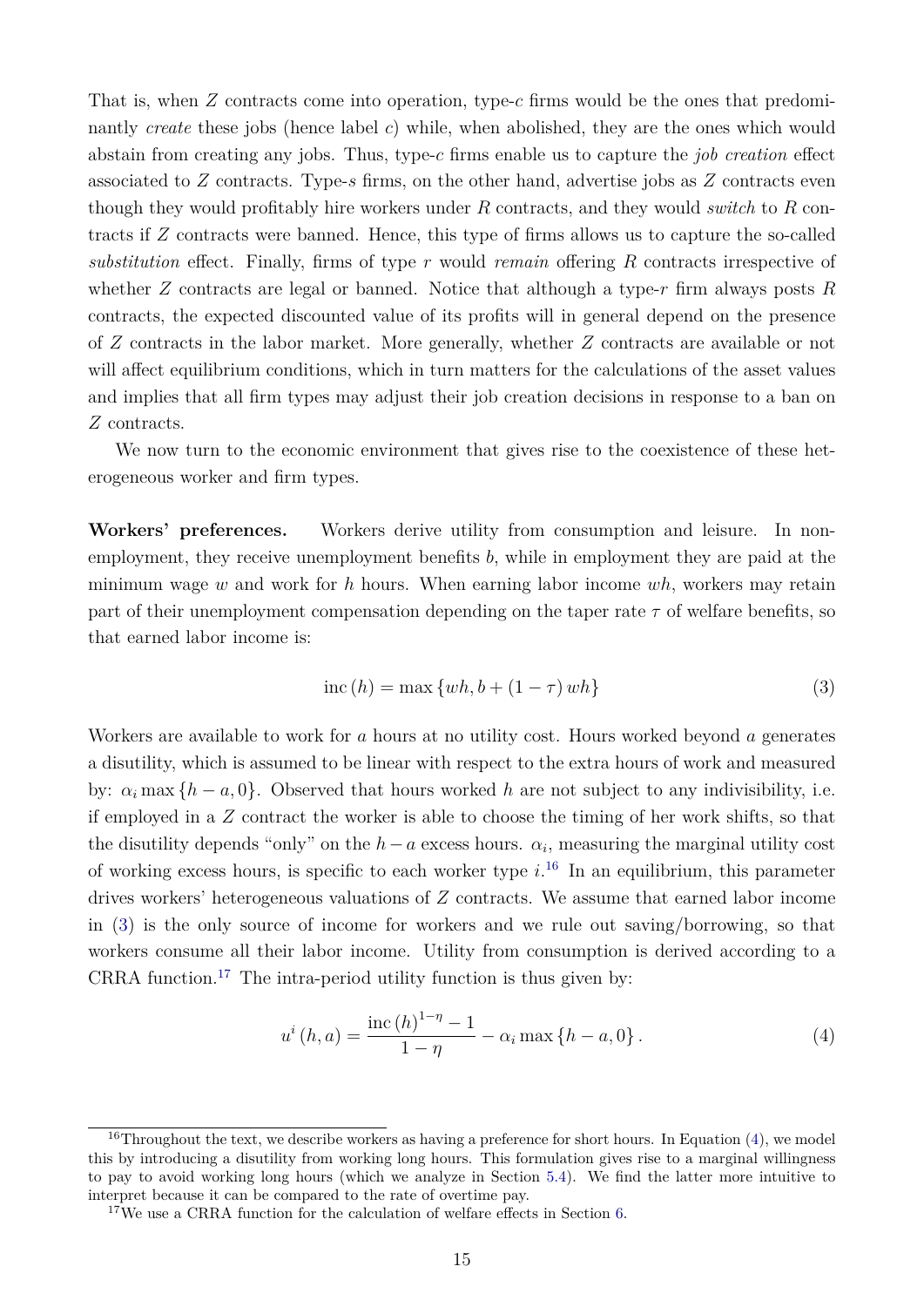There is a unit continuum of workers. The shares of each worker type i are exogenously given and are denoted as  $\omega_i$ .

**Production technology.** Firms face shocks to their revenues which reflect fluctuations in demand conditions and/or production shocks. We entertain the idea that profits depend on actual hours worked, h, as well as on hours h measuring the number of working hours that would exactly meet the demand that a firm faces at a given point in time. Deviations between  $h$  and h are costly due to, e.g., reputation costs (if the firm is not able to produce enough to satisfy the demands of its consumer), marketing expenses (if the firm needs to expand marketing to sell extra units of output), etc. The firms' instantaneous profit function is:<sup>[18](#page-0-0)</sup>

<span id="page-15-0"></span>
$$
\pi\left(h,\widetilde{h}\right) = (p-w)h - \frac{\phi}{2}\left(h - \widetilde{h}\right)^2\tag{5}
$$

h is stochastic and is drawn from a distribution  $H_j$ , where j denotes firm-specific types. These stochastic draws are assumed to be independent across periods. This simplifying assumption avoids carrying hours  $\tilde{h}$  as a state variable, and is intended to capture rapidly changing business conditions, which in turn motivates the use of flexible contracts in the low-pay labor market. In equilibrium, the properties of  $H_i$  – its mean and variance – yield a ranking of flexible and regular contracts consistent with the taxonomy of firm types in [\(2\)](#page-13-0).

Actual hours worked, h, depend on the type of labor contract operated by the firm.  $h = \widetilde{h}$ under a Z contract, so that this contract enables firms to fully offset the quadratic losses in [\(5\)](#page-15-0) by effectively making workers work irregular hours. Under a R contract, on the other hand, h is constant over time and is set fixed equal to an exogenous level of hours h. This feature of R contracts, together with the assumption of quadratic losses, implies that firm's expected profits are negatively related to the variance of  $\widetilde{h}.$ 

**Search frictions.** Job seekers and vacant positions are brought together via a random search process. We assume that workers search off and on the job provided that the incentives to do so are strictly positive. Thus, type-1 workers, who accept all job offers when not employed, search on the job when employed under a Z contract since they would prefer to hold a R contract. Likewise, type-4 workers employed under a R contract search on the job in order to find a Z contract. Type-2 and type-3 workers, on the other hand, do not find it profitable to search on the job. Letting  $x > 0$  denote on-the-job search intensity, in equilibrium it must be that  $x_i = x$ for  $i \in \{1,4\}$  and  $x_i = 0$  for  $i \in \{2,3\}$ . While searching on the job, we assume that workers switch to a different firm if and only if the benefit of doing so is strictly positive, i.e. we rule out job-to-job transitions within the same contract type. Another implication of this setting, which is key to capture ZHCs's participation effect, is that type-2 workers would not search *at*

<sup>&</sup>lt;sup>18</sup>The environment faced by firms can also be described in the following way. A firm receives orders  $\tilde{q}$  and produces output  $q = ph$ , where p is the hourly labor productivity. It incurs a convex reputation costs  $\underline{d} (q - \tilde{q})^2$ <br>when it produces loss than its orders. If the firm wants to sell more than its orders i.e. if  $a > \tilde$ when it produces less than its orders. If the firm wants to sell more than its orders, i.e. if  $q > \tilde{q}$ , it needs to spend on marketing to sell the new orders, and the cost is given by  $\overline{d} (q - \tilde{q})^2$ . For simplicity, we assume that  $\frac{d}{dt} = \overline{d} = d$ . The instantaneous profit of firms is then  $q - wh - d(q - \tilde{q})^2$ , which boils down to  $\pi(h, \tilde{h})$  in Equation [\(5\)](#page-15-0) after defining  $\tilde{h} = \tilde{q}/p$  and  $\phi = 2dp^2$ .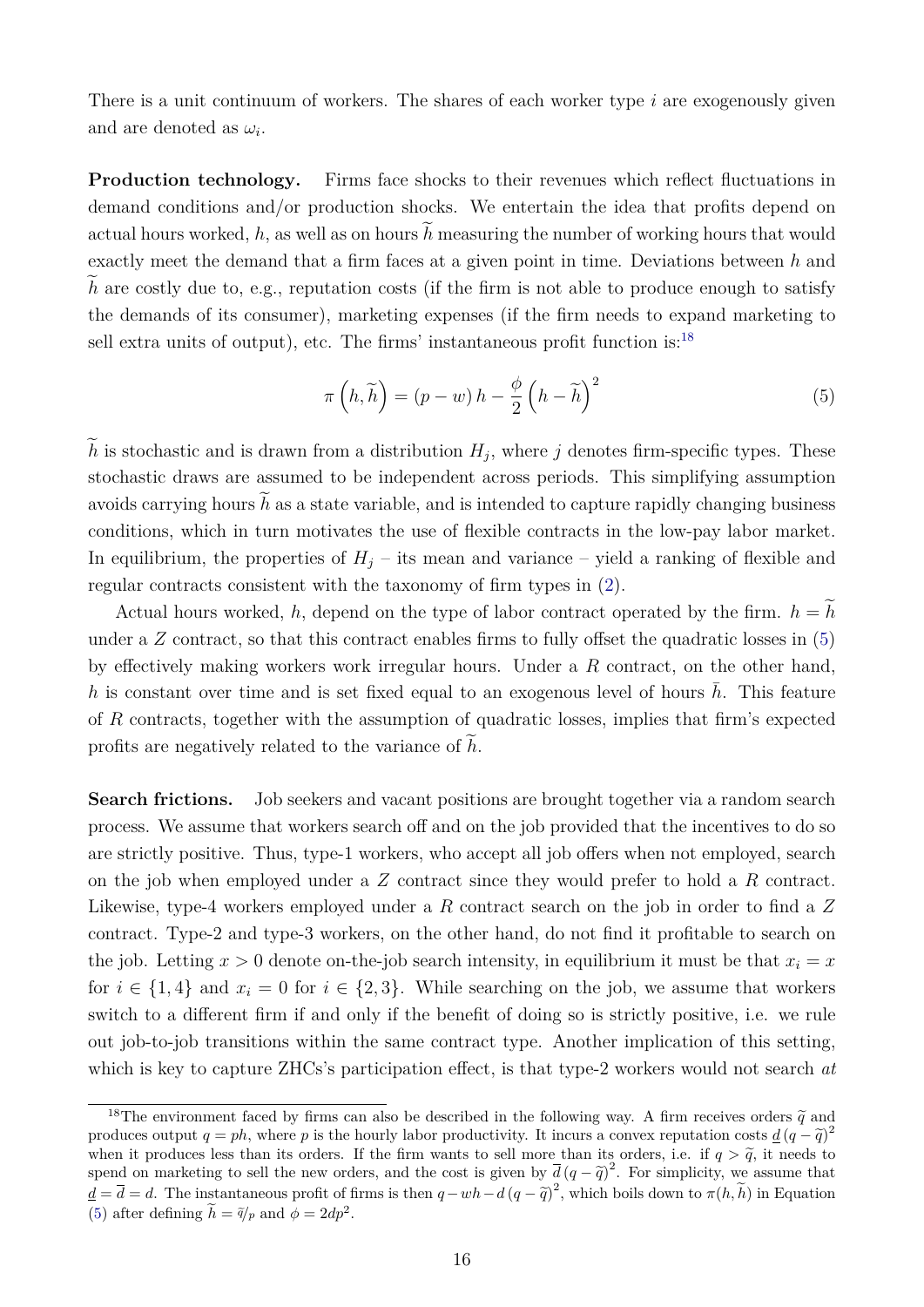*all* if Z contracts were to be banned, since their strictly preferred option would be to remain without employment.

On the other side of the market, firms attract workers (either not employed or those employed and searching on the job) by posting vacancies at a per-period cost  $\kappa > 0$ . Here we make a key assumption: firms must advertise the type of contract that they offer upon post-ing a vacancy.<sup>[19](#page-0-0)</sup> Hence the trade off faced by firms is as follows. Suppose a firm posts a Z contract, and there are many workers in the labor market who dislike Z contracts. While the firm expects higher per-period profit once the position will be filled, it faces a low acceptance rate of its posted vacancy and/or a high probability that the worker will eventually leave to another firm. This is a standard trade off between maximizing profit flows vs. attracting more or retaining workers over longer employment spells. The converse occurs for firms that choose to post a R contract, if there are many job seekers who prefer the stable work schedule afforded by R contracts.<sup>[20](#page-0-0)</sup>

At the aggregate level, the number of contacts per unit of time depends on market tightness θ, the ratio between the number of vacant positions and job seekers (weighted by the search intensity). The contact rate for non-employed workers is  $\lambda(\theta)$ , where  $\lambda(.)$  is an increasing, concave function of  $\theta$ . For employed workers of type i, the contact rate with vacant positions is  $x_i\lambda(\theta)$ . The job-filling rate, i.e. the probability that a randomly chosen vacant job meets a randomly chosen job seeker, is  $\lambda(\theta)/\theta$ , which is a decreasing and convex function of  $\theta$ . All jobs are destroyed with a per period probability  $\delta$ . When this happens, the firm must leave the market. Conditional on not being hit by the  $\delta$  shock, a firm's position becomes vacant if the worker leaves to another firm. In this event since the job is not destroyed, the firm remains in the market and re-advertises its now vacant position. $^{21}$  $^{21}$  $^{21}$ 

In order to enter the market, firms must incur a one-off, business creation cost  $K > 0$ . The measure of active firms is endogenous and is pinned down by an equilibrium free entry condition (details follow).

#### **4.2 Bellman equations**

We now turn to the expression of the asset values of workers and firms. These values depend on exogenous parameters as well as on equilibrium market tightness  $\theta$  and the equilibrium crosssectional distribution of agents. We denote as  $e_{i,j}$  the measure of job matches between workers of type  $i = 1, ..., 4$  and firms of type  $j = c, s, r; n_i$  the measure of unemployed workers of type i;  $v_j$  the measure of vacancies of firms of type  $j; n = \sum_i n_i$  the aggregate measure of unemployed workers; and  $v = \sum_j v_j$  the aggregate measure of vacancies. To define the relevant probabilities used by agents to form expectations, we also define  $e_j = \sum_i e_{i,j}$  the measure of jobs at firms

 $19$ It is also assumed that firms are fully committed to the posted contract. Thus we rule out the possibility of advertising a job as a R contract and eventually offering a  $Z$  contract upon meeting, and vice versa. Commitment to the posted terms of trade is a common assumption in wage posting models; see [Rogerson et al.](#page-38-6) [\[2005\]](#page-38-6).

<sup>&</sup>lt;sup>20</sup>Note that the compensating differential channel – lower wages in exchange of higher flexibility – is ruled out by the assumption that all jobs in this segment of the labor market pay the statutory minimum wage  $w$ . This assumption seems realistic: for example the modal hourly wage in [Datta et al.](#page-37-7) [\[2019\]](#page-37-7)'s survey on ZHCs is £8, with a large proportion of individuals being paid close to the NLW rate of £7.50.

 $^{21}$ This is unlike the textbook frictional labor-market model which does not distinguish between job destruction and the exit of firms from the market.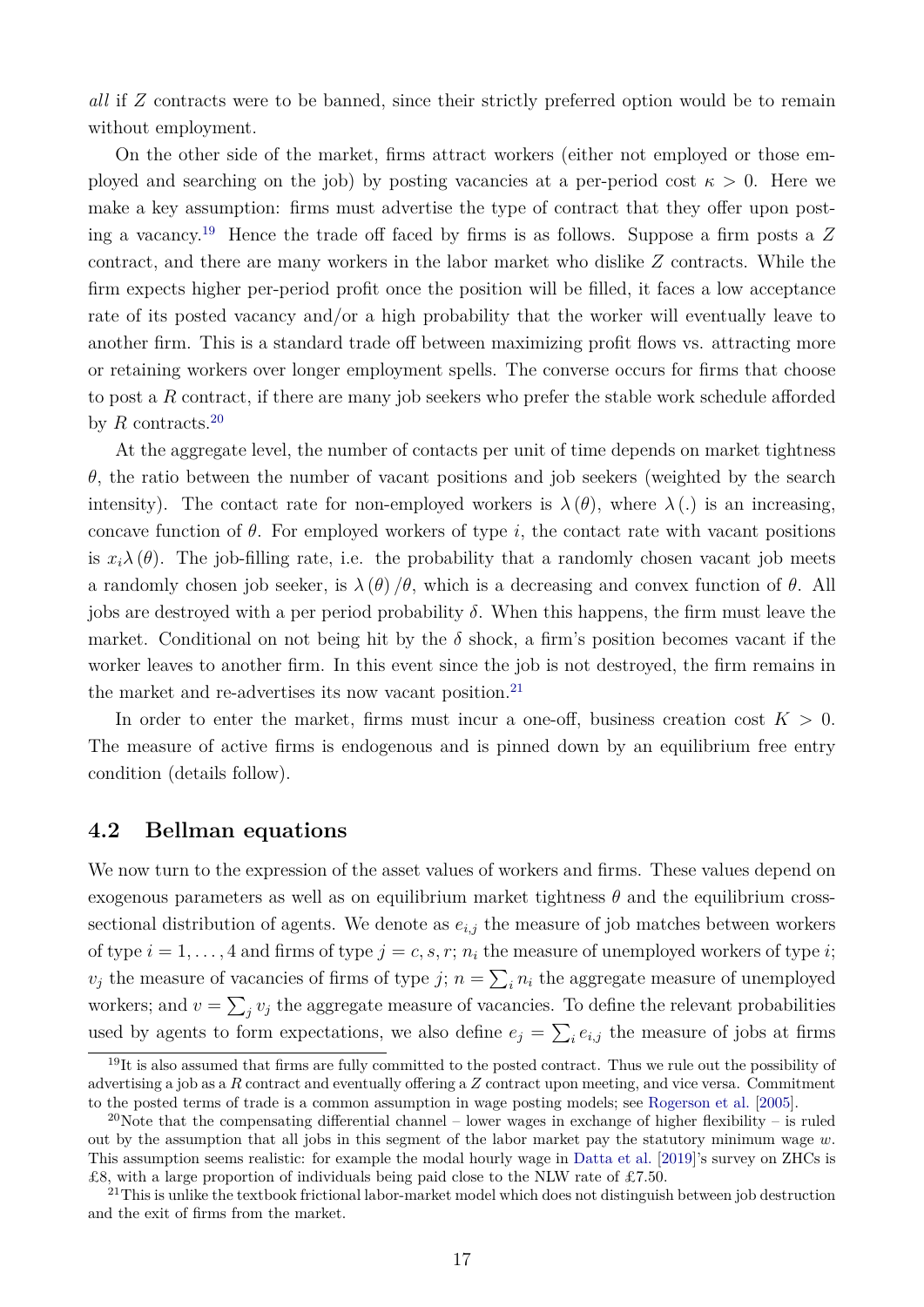of type  $j = c, s, r; e_i = \sum_j e_{i,j}$  the measure of employed workers of type  $i = 1, \ldots, 4; e_k$  the measure of jobs with contract  $k = Z, R$ ; and  $v_k$  the measure of vacant positions advertised as  $k = Z, R$ .

For workers of type *i*, we denote as  $N^i$  the value of non-employment and  $W_k^i$  the value of being employed in a contract  $k = Z, R$ . These asset values solve:

<span id="page-17-0"></span>
$$
N^{i} = u_N + \frac{1}{1+\rho} \left[ \left( 1 - \lambda(\theta) \right) N^{i} + \lambda(\theta) \sum_{k'} \frac{v_{k'}}{v} \max \left\{ N^{i}, W^{i}_{k'} \right\} \right],
$$
 (6)

and

<span id="page-17-1"></span>
$$
W_k^i = u_k^i + \frac{1}{1+\rho} \left[ \delta N^i + (1-\delta) \left( (1-x_i\lambda(\theta)) W_k^i + x_i\lambda(\theta) \sum_{k'} \frac{v_{k'}}{v} \max \left\{ W_k^i, W_{k'}^i \right\} \right) \right]. \tag{7}
$$

The "max" operator in Equations [\(6\)](#page-17-0) and [\(7\)](#page-17-1) captures the decision to accept or reject an offer  $k' = Z, R$  from either non-employment or employment. The variable  $x_i$ , which is a policy function, must be consistent with the worker's own search decisions in the sense that  $x_i = x > 0$ if and only if there exists a contract k' such that  $W_{k'}^i > W_k^i$ . The probability that the offer is a labor contract  $k' = Z, R$  is  $v_{k'}/v$ . Lastly, in Equation [\(6\)](#page-17-0) the flow value of non-employment is  $u_N = u^i(0, a)$ , which is the same across all worker types *i*. Furthermore, the flow value of employment  $u_k^i$  in Equation [\(7\)](#page-17-1) differs across worker types and depends on the equilibrium mix of firm types:

<span id="page-17-2"></span>
$$
u_Z^i = \frac{e_c}{e_Z} \int u^i \left(\tilde{h}, a\right) dG_c \left(\tilde{h}\right) + \frac{e_s}{e_Z} \int u^i \left(\tilde{h}, a\right) dG_s \left(\tilde{h}\right) \text{ and } u_R^i = u^i \left(\bar{h}, a\right) \tag{8}
$$

There is an obvious simplification in [\(8\)](#page-17-2): we rule out workers' learning about the specific type of their own employer so as to compute the expected flow value of employment in a Z contract directly based on the equilibrium mix of type-c and type-s firms among all  $Z$  employers. We think learning is an interesting issue on its own but is unlikely to be of first order importance for the quantification of the effects of ZHCs.

Next, for firms of type  $j$ ,  $V^j$  denotes the asset value of holding a vacant position advertised as a contract  $k = Z, R$ , and  $J_{i,k}^j$  is the asset value of filling this position with a type-i worker. Firms' asset values of advertising a vacant position is given by:

<span id="page-17-4"></span>
$$
V_k^j = -\kappa + \frac{1}{1+\rho} \left[ V_k^j + \frac{\lambda(\theta)}{\theta} \sum_i \frac{n_i \mathbb{1}_{\{W_k^i > N^i\}} + \sum_{j'} x_i e_{i,j'} \mathbb{1}_{\{W_k^i > W_{k(j')}^i\}}}{n + \sum_{i'} x_{i'} e_{i'}} \left( J_{i,k}^j - V_k^j \right) \right], \quad (9)
$$

where  $\mathbb{1}_{\{.\}}$  is the indicator function. Conditional on meeting a worker, which occurs at rate  $\lambda(\theta)$  /θ for vacant jobs, the probability that she will accept contract k depends on her current labor market status and preferred employment contract. For filled jobs, the asset values solve:

<span id="page-17-3"></span>
$$
J_{i,k}^{j} = \pi_{k}^{j} + \frac{1-\delta}{1+\rho} \left[ V_{k}^{j} + \left( 1 - x_{i} \lambda \left( \theta \right) \sum_{k'} \frac{v_{k'}}{v} \mathbb{1}_{\left\{ W_{k'}^{i} > W_{k}^{i} \right\}} \right) \left( J_{i,k}^{j} - V_{k}^{j} \right) \right]. \tag{10}
$$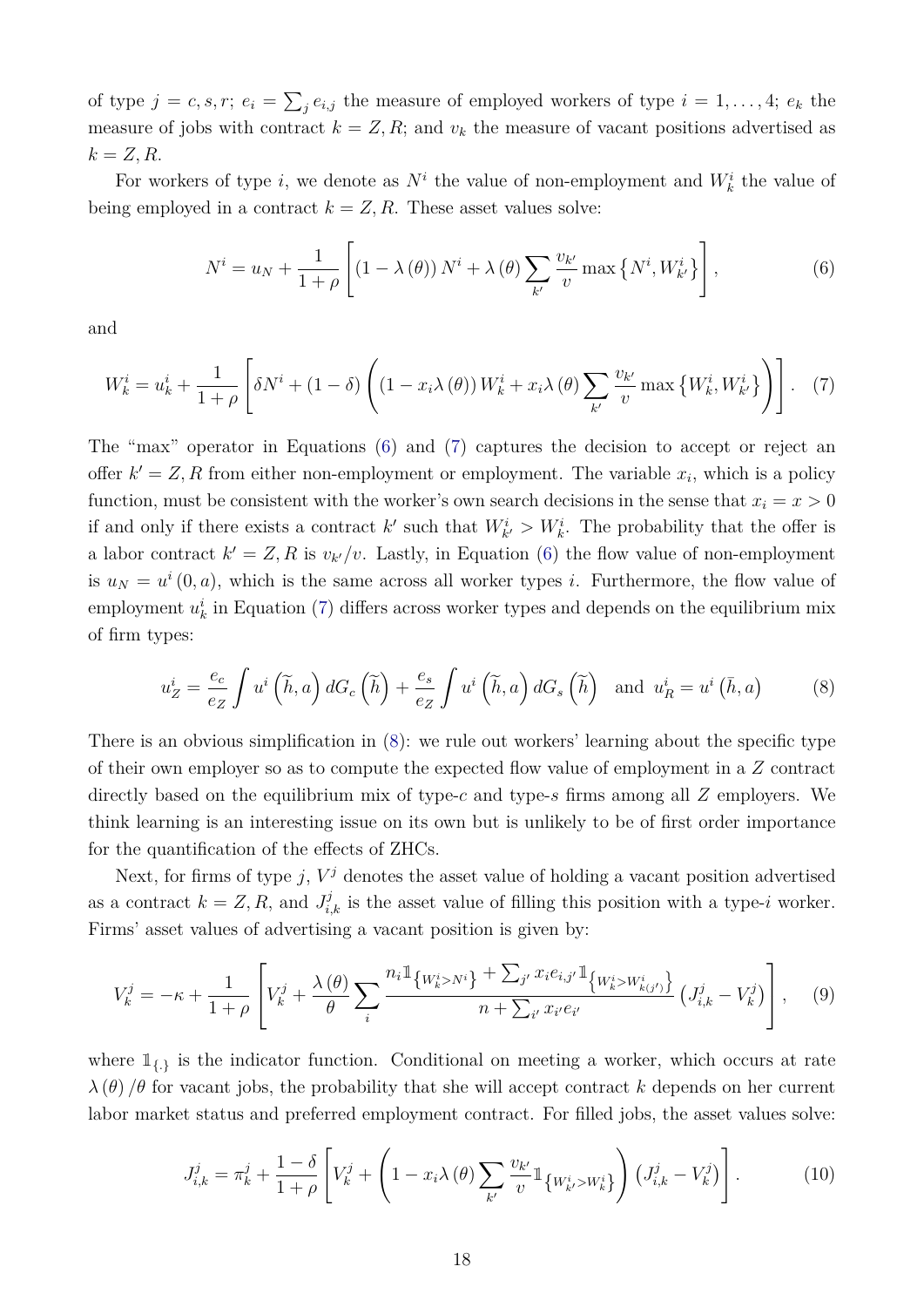In this equation, the probability that the job remains filled depends on the equilibrium offers from other firms (through  $v_{k'}/v$ ) and on workers' preferences over those offers. The flow values of employing a worker under contract k are:

$$
\pi_Z^j = \int \pi\left(\widetilde{h}, \widetilde{h}\right) dG_j\left(\widetilde{h}\right) \text{ and } \pi_R^j = \int \pi\left(\overline{h}, \widetilde{h}\right) dG_j\left(\widetilde{h}\right). \tag{11}
$$

Finally, observe that in Equation [\(10\)](#page-17-3) the continuation value is multiplied by  $1 - \delta$ . This is because with probability  $\delta$  the firm exits the market and its asset value becomes zero under the equilibrium free entry condition.

#### **4.3 Free entry**

Firms enter the market until the expect value of doing so is exhausted. They pay a business creation cost K to enter the market and then draw their type j from a distribution  $(\gamma_j)_{j=c,s,r}$ . In an equilibrium, firms' vacancy posting decision must be consistent with the taxonomy of types in  $(2)$ : type-c and type-s firms post Z contracts, so that their asset value after paying K becomes  $V_Z^c$  and  $V_Z^s$ , respectively, while for type-r firms the asset value of a vacancy after market entry is  $V_R^r$ . Thus the free entry condition reads:

<span id="page-18-0"></span>
$$
K = \gamma_c V_Z^c + \gamma_s V_Z^s + \gamma_r V_R^r. \tag{12}
$$

Market tightness  $\theta$ , which is the ratio between v and  $n + \sum_i x_i e_i$ , adjusts to satisfy the above condition.

#### **4.4 Steady-state equilibrium**

We are in a position to define a steady-state equilibrium of this economy. A steady-state equilibrium is a list of asset values  $N^i$ ,  $W_k^i$ ,  $V_k^j$  $\mathbf{z}_k^{j}$ ,  $J_{i,k}^{j}$ ; a stationary distribution of job matches  $e_{i,j}$ , non-employed workers  $n_i$  and vacancies  $v_j$ ; and labor market tightness  $\theta$  such that:

- 1. Given the measures  $e_{i,j}, n_i, v_j$ , and market tightness  $\theta$ , the asset values  $N^i$ ,  $W^i_k$ ,  $V^j_k$  $\zeta^{j}_{k},\,J^{j}_{i}$ i,k solve the Bellman equations  $(6)$ ,  $(7)$ ,  $(9)$ ,  $(10)$ ;
- 2. Given  $N^i$ ,  $W_k^i$ , worker types satisfy the rankings presented in [\(1\)](#page-13-1); given  $V_k^j$  $V_k^j$ ,  $J_{i,k}^j$  firm types satisfy the rankings presented in [\(2\)](#page-13-0);
- 3. Given  $V_k^j$  $k_k^j$ , where  $k = Z, R$  is the contract offered by type-j firms, market tightness  $\theta$ solves the free entry condition in Equation [\(12\)](#page-18-0);
- 4. Given market tightness  $\theta$ , the measures  $e_{i,j}$ ,  $n_i$ ,  $v_j$  are time-invariant with respect to the law of motion described in Appendix [A.](#page-40-0)

Condition 2 of the above definition is key to understand the workings of the model. Suppose that this condition holds. Given market tightness  $\theta$ , the stationary distribution of job matches  $e_{i,j}$ , non-employed workers  $n_i$  and vacancies  $v_j$  can be found by iterating on the equilibrium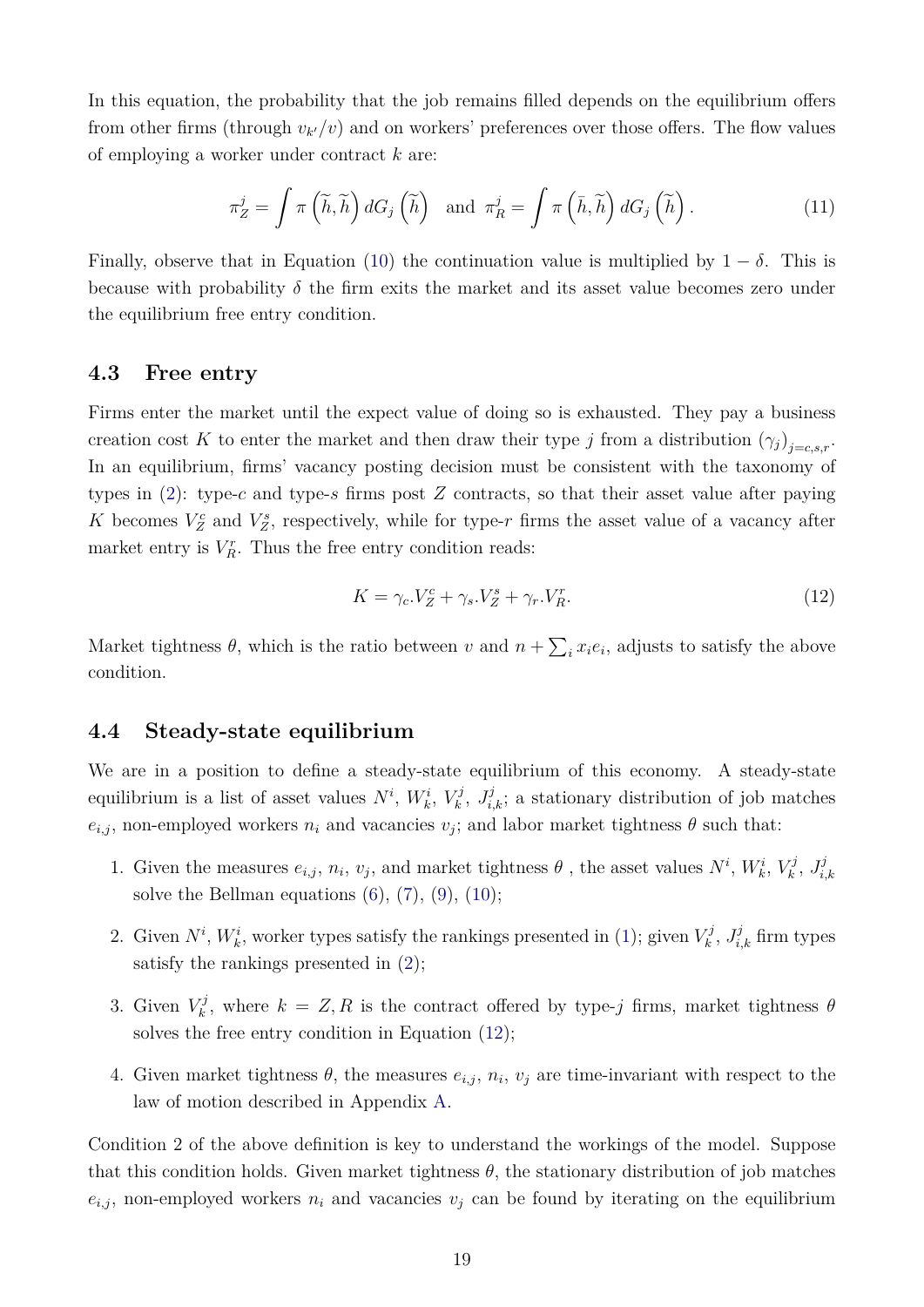stock-flow equations. Next, the fact that agents' rankings are satisfied allows us to simplify all the "max" operators in Equations [\(6\)](#page-17-0), [\(7\)](#page-17-1), [\(9\)](#page-17-4), [\(10\)](#page-17-3), because we know workers' preferred options. We can thus solve for workers' and firms' asset values in one step since the Bellman equations define a set of autonomous linear equations. Finally, we must verify that the free entry condition is met, and more importantly that the rankings are consistent with agents' types. What makes the computation challenging is that we cannot impose *ex ante* that the rankings be satisfied.

These observations are also useful to understand the out-of-steady-state dynamics of the model. Consider what would happen along a transition path of the economy. The trajectory of the cross-sectional distribution would directly impact the calculation of the asset values (recall that the distribution matters for the  $u_k^i$ 's), and more importantly the rankings of both firms and workers might change along the transition path, making the computation intractable. For these reasons, in Section [6](#page-27-0) we confine ourselves to making steady-state comparisons, with a view of focusing on the long-run labor market impacts of ZHCs.

## <span id="page-19-0"></span>**5 Calibration and inference on workers' and firms' types**

In this section, we calibrate the model and present a first set of results about workers' and firms' types. Our calibration method proceeds in two steps: first, we calibrate the model parameters that are directly related to labor turnover moments; and second, we calibrate the parameters that determine expected firms' profits and workers' utility functions.

#### **5.1 Parameters set externally**

The model period is set to be two weeks. We choose  $\rho = 0.0015$  to yield an annual discount rate of 4 percent. We set  $w$  to the 2017 U.K. national minimum wage for workers aged 25 and over, namely  $w = 7.50 \text{ L}$  per hour. The other parameter that we choose using external information relates to the elasticity of the job creation process. We use a standard Cobb-Douglas matching function to determine the number of contacts per unit of time:

$$
m(s, v) = Mv^{\psi}s^{1-\psi},\tag{13}
$$

where  $v$  denotes the number of vacancies and  $s$  the number of job seekers weighted by their search intensity. We think of  $\psi$  as being an important parameter for the job creation effects predicted by the model. Given this, we estimate  $\psi$  using U.K. data for the low-pay segment of the labor market. Our procedure, presented in Appendix [B,](#page-41-0) controls for occupation fixed effects as well as time variation in matching efficiency, and yields estimates of  $\psi$  between 0.60 and 0.70. These figures are higher than the value of 0.5 that is commonly used in the literature, but certainly not inconsistent with the bias-corrected estimate of  $\psi$  from [Borowczyk-Martins](#page-37-11) [et al.](#page-37-11) [\[2013\]](#page-37-11). We use the mid-point of our empirical estimates and set  $\psi$  to 0.65.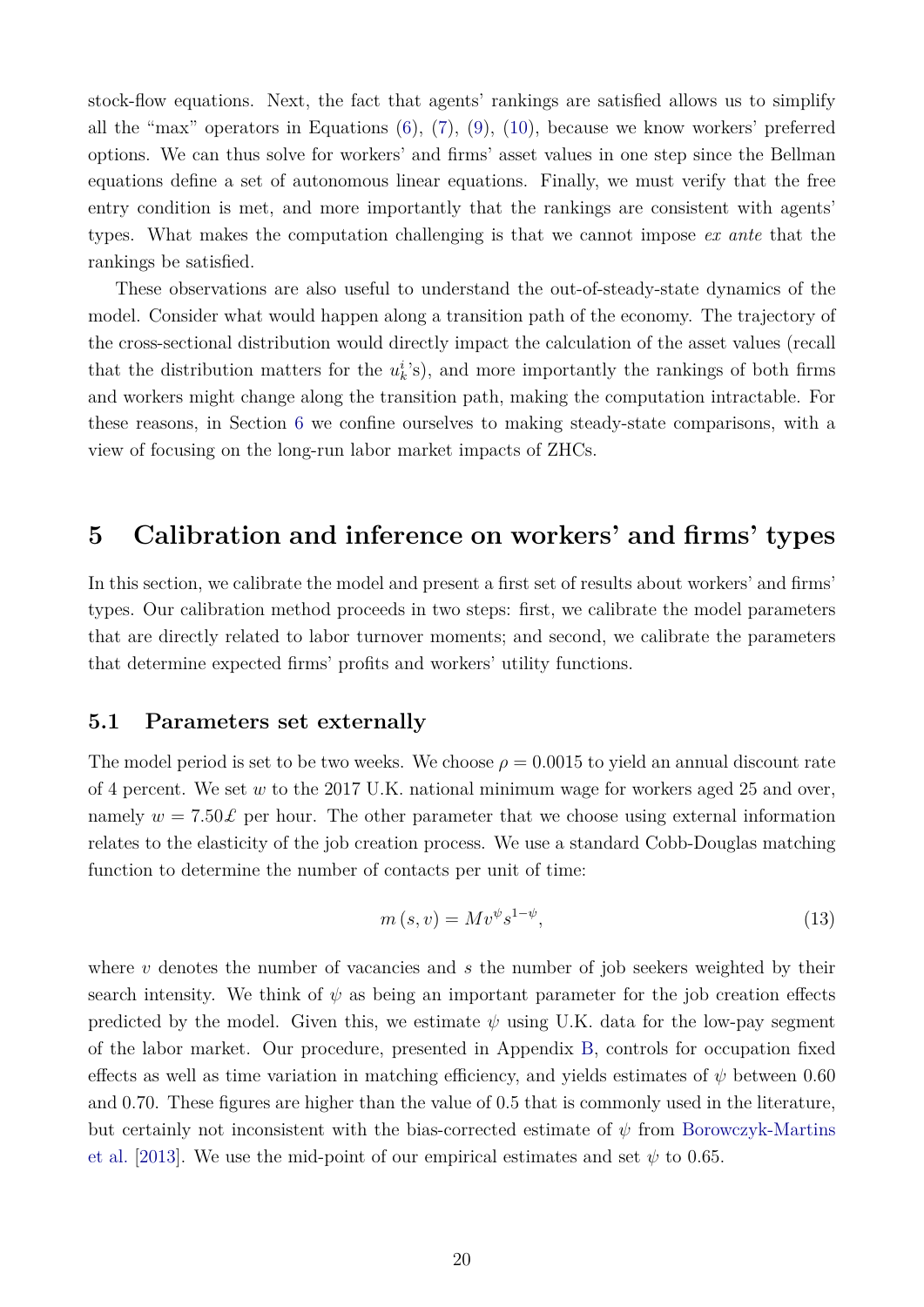#### **5.2 First-step calibration parameters**

We first calibrate M,  $\theta$ ,  $\delta$ , x, the  $\omega_i$ 's and  $\gamma_r$  to match data moments on job and worker turnover. Transitions out of unemployment enable us to pin down the job-finding rates, and hence determine either M or  $\theta$ . Whether workers transit to Z or R jobs then depends on the mix of contracts among posted vacancies, which is in turn informative about  $\gamma_r$ . The more crucial part concerns transitions out of Z and R jobs as they depend on  $\delta$ , x, as well as on the  $\omega_i$ 's. Our approach relies on close examination of the distribution of job tenure/duration in a given labor market state, which conveys information on the heterogeneity of exit rates, and of the transition matrix across  $N$ ,  $Z$  and  $R$  (Table [4\)](#page-12-2). The reason why the distribution of job tenure conveys additional information is the following. If the job distribution data are well matched by an exponential survival function, then we can fit it well by a homogeneous exit rate. Otherwise, we need at least two worker types to fit the data satisfactorily. It turns out that, given the data at hand, we only detect the presence of type-1 and type-2 workers. This result is intuitive. According to Table [4,](#page-12-2) there are virtually no transition from  $R$  to  $Z$  jobs. This rules out the presence of type-4 workers, i.e.  $\omega_4 = 0$ . Consistent with this, the job tenure distribution of R contracts suggests a homogeneous exit rate. The model can replicate this pattern by having only type-1 workers, only type-3 workers, or a combination of them (as they both have exit rate  $\delta$  from R contracts). On the other hand, the job-tenure distribution of Z contracts can only be matched by having a combination of type-1 and type-2 workers in these jobs. Thus  $\omega_1 > 0$ . Finally, to make it profitable for type-r firms to post R contracts, we need to have sufficiently many workers *among job seekers* who are willing to accept Z contracts. Only type-1 workers would satisfy this criterion, given that they search on the job while employed in Z contracts. This pushes up  $\omega_1$ , and since  $\omega_1 + \omega_2 + \omega_3 = 1$ , the share  $\omega_3$  decreases towards 0. In practice, we set  $\omega_3 = \omega_4 = 0$ , so that in the calibration we are left with searching for  $\omega_1$  to match the data and set  $\omega_2 = 1 - \omega_1$ . Last, we need another data moment to separately identify M and  $\theta$ . For this, we use U.K. estimates of the job-filling rate (the probability of filling a vacancy) from [Kuhn et al.](#page-38-7) [\[2021\]](#page-38-7). They estimate that the monthly job-filling rate for the U.K. is between 0.35 to 0.38. At the bi-weekly frequency, this yields a target for  $\lambda(\theta)/\theta$  of 0.20. We calibrate M,  $\theta$ ,  $\delta$ , x,  $\omega_1$ ,  $\gamma_r$  jointly to minimize the distance to the distributions of job tenure in  $Z$  and  $R$  jobs, the transition matrix in Table [4,](#page-12-2) and the targeted job-filling rate. Notice that at this point we obtain the sum  $\gamma_c + \gamma_s$ , but not  $\gamma_c$  and  $\gamma_s$  separately from each other.

Figure [3](#page-22-0) compares the distributions of job tenure in the LFS data with the model-generated ones. For completeness, the bottom panel of this figure reports the distribution of unemployment duration, although it is not directly targeted by our calibration. The key observation is that the distribution of job tenure in  $Z$  contracts can only be matched with heterogeneous workers within this labor market state. Some of these workers (namely type-1 workers) quit at a higher rate, which explains why we find more workers at short tenure (less than 6 months) than at slightly longer tenure (6 to 12 months). Other workers (type-2) remain much longer in these jobs, which explains why we find larger shares of workers at job tenure longer than 2 and 5 years. This phenomenon is much less pronounced in the data in what concerns R contracts. As a result, we obtain a satisfactory fit with homogeneous workers within these jobs. Panel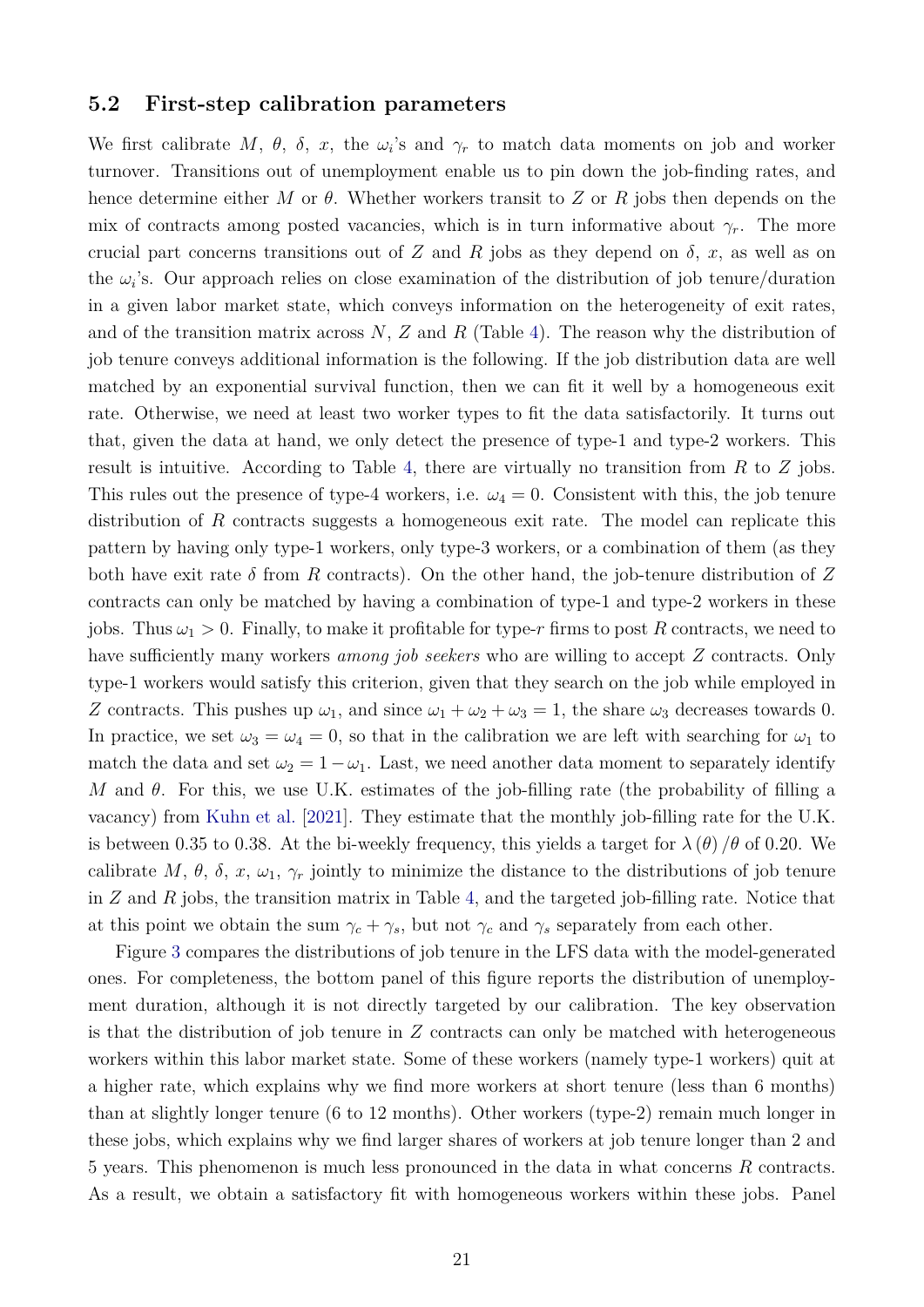(b) of Table [6](#page-24-0) reporting the parameter values that come out of this first calibration step shows that, in order to match the data, we need a large share of type-1 workers and a large probability of drawing type-r for firms upon entry:  $\omega_1$  is 0.97 and  $\gamma_r$  is 0.95. These numbers are consistent with the fact, described in Section [3,](#page-7-0) that ZHCs make up for a small share of employment, even in the low-pay segment of the labor market.

Table [C2](#page-42-1) in the appendix performs a similar comparison exercise for the quarterly transition matrix across  $N$ ,  $Z$  and  $R$ . It shows that the model overfits transitions from  $N$  to  $Z$  and slightly understates those from  $Z$  to  $R$ . On the other hand, the model matches perfectly all the outflow rates from  $R$  jobs.

<span id="page-21-0"></span>

|               |                                               | Model | Data |
|---------------|-----------------------------------------------|-------|------|
| n             | Unemployment rate                             | 9.2   | 10.1 |
|               | $e_Z/(e_Z+e_R)$ Employment share of ZHCs      | 6.5   | 7.2  |
|               | $v_Z/(v_Z + v_R)$ Vacancy share of ZHCs       | 19.4  |      |
| $e_{1,Z}/e_1$ | Share of employed type-1 workers in ZHCs      | 4.8   |      |
| $e_{1,Z}/e_Z$ | Share of filled ZHCs employing type-1 workers | 66.8  |      |

**Table 5:** Description of baseline equilibrium

**Notes:** The table reports model-predicted moments for the baseline steady-state equilibrium, and moments computed from the LFS data based on the ergodic distribution of the transition matrix across N, Z, R (Table [4\)](#page-12-2). All table entries are expressed in percent.

Table [5](#page-21-0) presents several moments describing the equilibrium allocation that results from the first step of the calibration. We compare the first two of these moments to the ergodic distribution of the empirical transition matrix across  $N$ ,  $Z$  and  $R$  shown in Table [4.](#page-12-2) The model's baseline unemployment rate is 9.2 percent, which is fairly similar to the value implied by the empirical transitions in and out of unemployment (10.1 percent). The model's ZHC share of employment is lower than the value implied by the empirical transition matrix (7.2 percent), but note that the latter is high compared to that of respondents in the LFS who report being employed under a ZHC (5.2 percent of employed workers during either the first or the second interviews; see Section [3\)](#page-7-0). The other moments reported in Table [5](#page-21-0) illustrate the sorting patterns predicted by the model. First, while ZHCs make up for a small share of employment (6.5 percent), they account for almost one-fifth of all vacant positions. This is due to higher worker turnover on these contracts, implying that they get readvertised more frequently compared to  $R$  contracts. Notice that, in a random search environment, this implies that ZHCs exert a negative effect on  $R$  vacancies by making it more difficult for these vacancies to contact workers who prefer regular employment. We will return to this point in Section [6.](#page-27-0) Second, since most vacant positions are  $R$  contracts, and because of on-the-job search, there are fewer than 5 percent of employed type-1 worker who hold a Z contract. Meanwhile, since type-1 workers make up for a very large share of the labor force, they account for two thirds of all ZHC jobs. Thus, type-1 workers are key to sustain an equilibrium with ZHC jobs.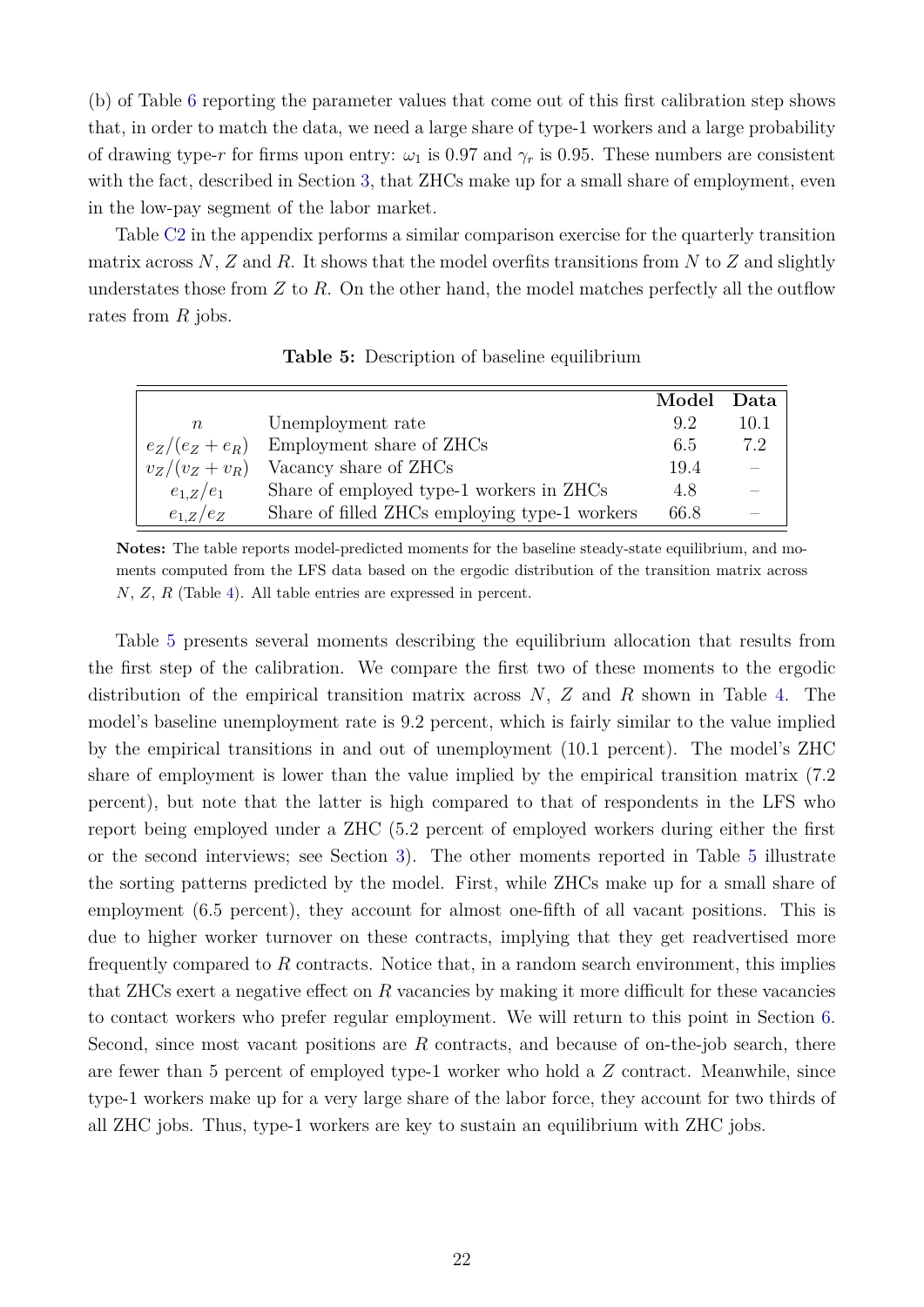<span id="page-22-0"></span>

**Figure 3:** Model fit: Job tenure and distribution of unemployment duration

**Notes:** Dashed bars: Model's predicted moments; Solid bars: authors' calculations based on data from the Labour Force Survey. Panel (a) reports the distribution of job tenure in Z contracts. Panel (b) reports the distribution of job tenure in R contracts. Panel (c) reports the distribution of the duration of unemployment spells.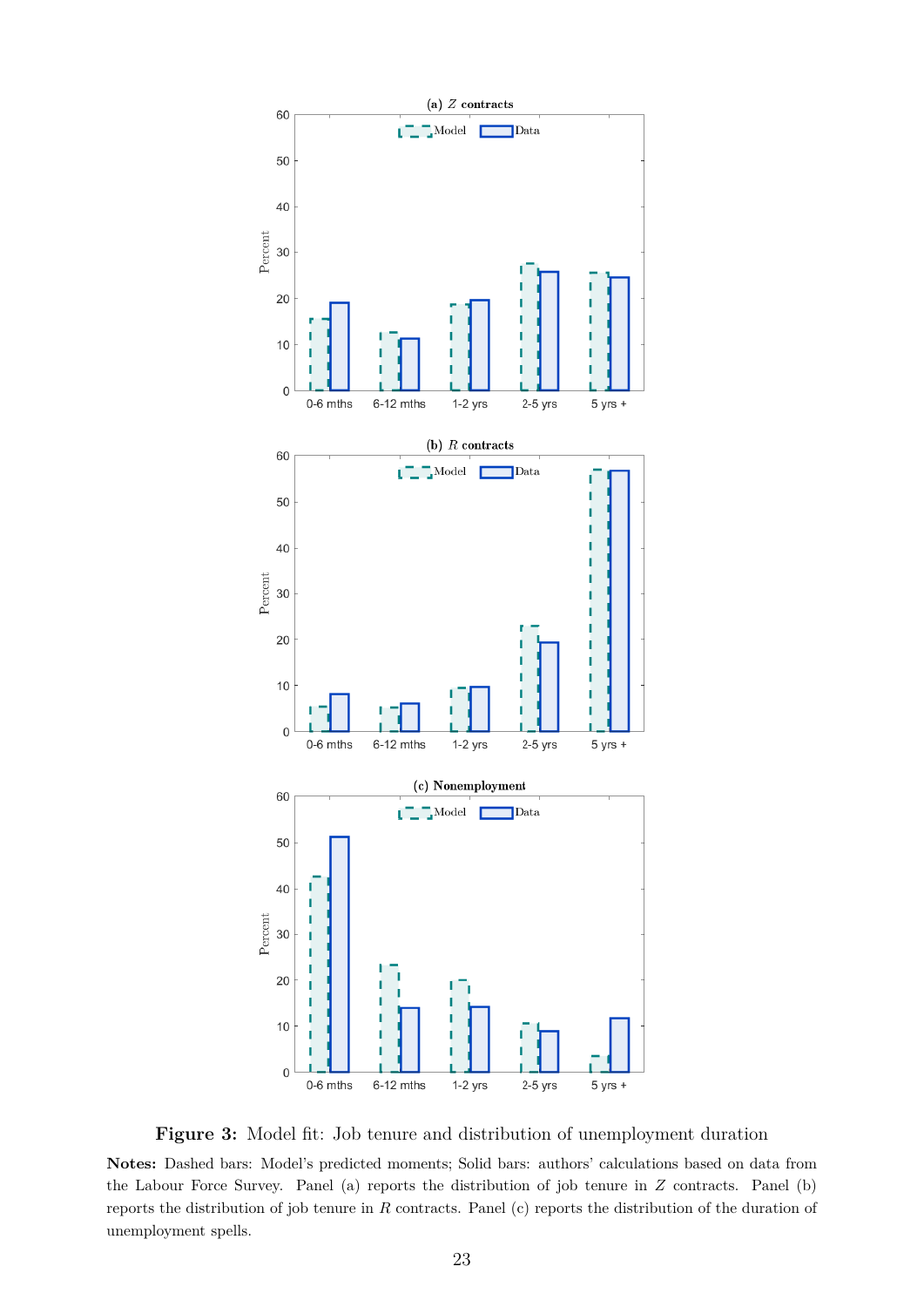#### **5.3 Second-step calibration parameters**

Given the first-step calibration parameters, we now examine parameters that relate to firms' hours worked and production costs. We must calibrate the following parameters:  $p, h, \phi, \kappa$ , K, and the stochastic distributions  $H_i(.)$  for each type j. We assume that the  $H_i(.)$ 's are Beta distributions over the interval [0, 50], where 50 refers to the upper bound on weekly hours worked. The reason we use Beta distributions is that they are flexible in terms of generating bellshaped distributions, bi-modal distributions, etc. and the parametrisation relies on the choice of two moments only, such as the mean and standard deviation of the distribution. Thus, in addition to the above parameters, we must calibrate the means  $\mu_c$ ,  $\mu_s$ ,  $\mu_r$  and standard deviations  $\sigma_c$ ,  $\sigma_s$ ,  $\sigma_r$  of these distributions.

We set  $p = 8.25$ , thus effectively assuming that the marginal productivity of workers in the low-pay segment is 10 percent higher than the statutory minimum wage, w. We choose  $\bar{h} = \mu_r$ , which is a normalization in the sense that the gap between  $\bar{h}$  and  $\tilde{h}$  in the profit function [\(5\)](#page-15-0) is scaled by  $\phi$ . From Table [2,](#page-11-0) we set  $\mu_r = 28$ , and choose  $\mu_c = \mu_s = 18$  to capture the 10 hours gap between the two contract types.<sup>[22](#page-0-0)</sup> At this point, we are left with the task of choosing  $\phi$ ,  $\kappa$ , K, and the standard deviations of hours,  $\sigma_c$ ,  $\sigma_s$ ,  $\sigma_r$ . There is no direct empirical counterpart for  $\phi$ , but note that any combination of parameter values for  $\phi$  and  $\kappa$  pins down the value of K through the free-entry condition [\(12\)](#page-18-0). Thus we set up calibration targets for  $\kappa$  and K, and then search for the value of  $\phi$  that allows the model to match these targets. For  $\kappa$ , we follow [Elsby and Michaels](#page-37-12) [\[2013\]](#page-37-12) and target an expected cost of vacancy posting (i.e.  $\kappa\theta/\lambda(\theta)$ ) that amounts to 14 percent of average quarterly labor earnings. We find that  $\kappa = 38\pounds$  (per week) achieves this objective.<sup>[23](#page-0-0)</sup> As regards the startup costs of creating a business,  $K$ , estimates for the U.K. suggests that it averages around  $\pounds 22,500$ .<sup>[24](#page-0-0)</sup> 95 percent of businesses in the U.K. have between 1 and 10 employees (House of Commons [\[2021\]](#page-38-8)). Assuming that the average business has 5 workers, and since each firm in our model has only one job, this suggests a target for K at around £4,500. We come very close to this target by setting  $\phi = 0.16$ ; we obtain  $K = 4,376\pounds$ . The calibrated  $\phi$  implies that the cost of deviating from  $\hat{h}$  by 5 hours in a given week reduces firms' accounting profits  $((p - w) h)$  by 10 percent.

The calibration of  $\phi$ ,  $\kappa$ , K is of course not independent of  $\sigma_c$ ,  $\sigma_s$ ,  $\sigma_r$ . For these parameters, however, we must choose them in a way that delivers rankings of the different contracts (i.e.  $V_Z$  and  $V_R$ ) consistent with the taxonomy of firm types in [\(2\)](#page-13-0). As will be shown in the next section, we find that  $\sigma_c = 6$ ,  $\sigma_s = 3$ ,  $\sigma_r = 2$  achieve this objective. There is some arbitrariness

<sup>&</sup>lt;sup>22</sup>The assumption that  $\mu_c = \mu_s$  is partly motivated by the fact that our model precludes job-to-job turnover within Z employment. Our reasoning in favor of this is that, although workers can easily update beliefs about the distribution of hours in their current job by observing the number of working hours every period, getting an accurate estimate of the hours variance would be much harder. Hence, ZHC workers would not be able to ascertain whether they work for a type- $c$  firm and, as a result, accept outside offers of another  $Z$  contract from firms which could be either of the c or the s types.

<sup>23</sup>Although [Elsby and Michaels](#page-37-12) [\[2013\]](#page-37-12)'s figure for vacancy posting cost is computed out of U.S. data, it seems well in line with numbers for the U.K. See, for example, [https://theundercoverrecruiter.com/](https://theundercoverrecruiter.com/true-costs-hiring-uk/) [true-costs-hiring-uk/](https://theundercoverrecruiter.com/true-costs-hiring-uk/): they estimate that the advertising cost using social media and job sites is between £200 and £400 per new hire. Our calibration yields  $\kappa\theta/\lambda(\theta)$  equal to £362.

 $24$ See <https://www.capalona.co.uk/blog/how-much-does-it-cost-to-start-a-business/> and [https:](https://www.telegraph.co.uk/business/sme-home/start-up-costs/) [//www.telegraph.co.uk/business/sme-home/start-up-costs/](https://www.telegraph.co.uk/business/sme-home/start-up-costs/). We are not aware of any official statistics, but the evidence gathered from the Internet puts the value of K between £20,000 and £30,000.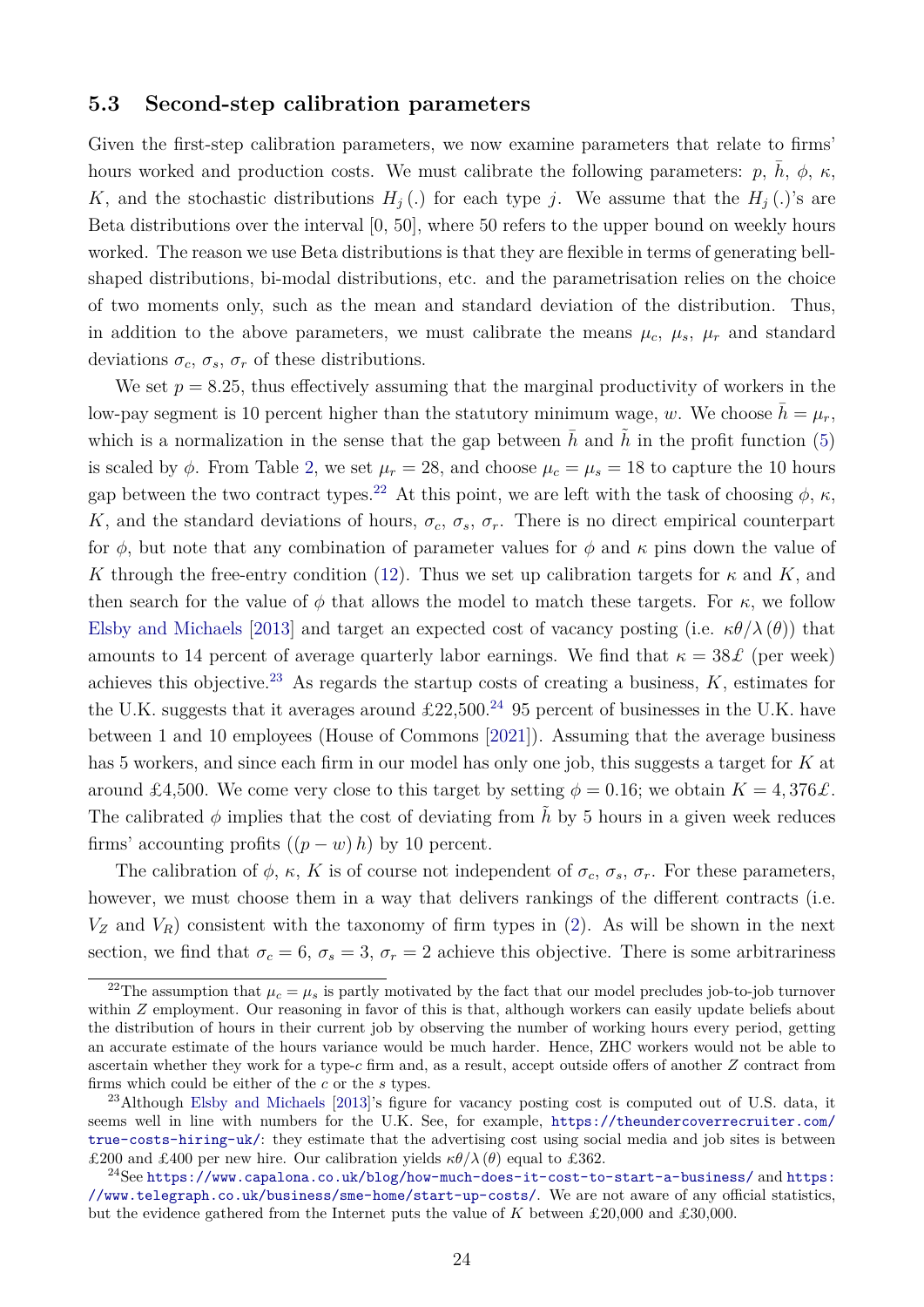in this choice, which seems unavoidable given the lack of additional empirical information on hours worked in ZHC jobs. Our choice is motivated by the observation that hours worked are more volatile in ZHC jobs, as shown in Table [2,](#page-13-0) and that the rankings of  $V_Z$  and  $V_R$  imply that  $\sigma_c$  must be larger than  $\sigma_s$  if type-c and type-s firms have the same mean of hours (i.e.  $\mu_c = \mu_s$ ). We conduct an extensive robustness analysis of the sensitivity of our results to changes in  $\sigma_c$ and  $\sigma_s$  (under the constraint that [\(2\)](#page-13-0) continues to hold) and find that our conclusions are not sensitive to these choices. As reported in Appendix [D,](#page-43-0) we show more generally that our results are robust to changes to the means  $\mu_c$ ,  $\mu_s$ ,  $\mu_r$  and standard deviations  $\sigma_c$ ,  $\sigma_s$ ,  $\sigma_r$ , provided that  $\phi$ ,  $\kappa$ , K are jointly recalibrated to match their targets. Figure [C1](#page-43-1) in the appendix shows the distribution  $H_j(.)$ 's of the baseline calibration.

**Table 6:** Parameter values

<span id="page-24-0"></span>

|                                  | (a) Parameters set externally                               |              |
|----------------------------------|-------------------------------------------------------------|--------------|
| $\rho$                           | Discount rate of 4 percent per annum                        | 0.0015       |
| $\psi$                           | Elasticity of job-filing rate w.r.t. tightness (Appendix B) | 0.65         |
| w                                | Minimum hourly wage in $\pounds$ (U.K. policies)            | 7.50         |
|                                  | (b) First stage calibration parameters                      |              |
| М                                | Matching function elasticity                                | 0.1278       |
| $\theta$                         | Labor market tightness                                      | 0.2418       |
| $\delta$                         | Job destruction probability                                 | 0.0047       |
| $\boldsymbol{x}$                 | On-the-job search efficiency                                | 0.3524       |
| $\omega_1$                       | Share of type-1 workers                                     | 0.9689       |
| $\gamma_r$                       | Probability of type- $r$ firms upon entry                   | 0.9498       |
|                                  | (c) Second stage calibration parameters                     |              |
| $\mathcal{D}$                    | Productivity of hours worked                                | 8.25         |
| $(\mu_c, \mu_s, \mu_r)$          | Average of weekly hours by firm type (Table 2)              | (18, 18, 28) |
| $(\sigma_c, \sigma_s, \sigma_r)$ | St. dev. of weekly hours by firm type (Table 2)             | (6, 3, 2)    |
| $\phi$                           | Marginal cost of deviating from targeted hours              | 0.16         |
| $\kappa$                         | Flow cost of vacancy posting, in $\pounds$ per week         | 38.0         |
| К                                | Startup cost of new businesses, in $\pounds1,000$           | 4.38         |

**Notes:** Panel (a) reports parameters that are calibrated outside the model. Panel (b) reports parameters calibrated using data moments on job and worker turnover. Panel (c) reports parameters calibrated using information on hours worked and labor costs, under the assumption that  $\gamma_c = \gamma_s$ . The model period is set to be two weeks. Consequently, weekly hours worked and the flow vacancy posting cost are multiplied by 2 before plugging into agents' profit and utility functions.

Table [6](#page-24-0) reports the outcomes of the calibration. Notice that, through Equation [\(12\)](#page-18-0), the parameters reported in panel (c) can only be calibrated by choosing values for  $\gamma_c$  or  $\gamma_s$ . On the other hand, parameters reported in panel (b) of the Table depend only on  $\gamma_r = 1 - \gamma_c - \gamma_s$ which is determined through the first step of the model's calibration. In Section [6,](#page-27-0) we will cover the whole spectrum of values for  $\gamma_c$  and  $\gamma_s$  such that  $\gamma_c/(\gamma_c + \gamma_s)$  varies between 0 and 1. In all instances, we always recalibrate the parameters in the bottom panel of Table [6,](#page-24-0) but in general we find that they vary little with the assumption we make about  $\gamma_c$  or  $\gamma_s$ . This is intuitive, since  $\gamma_r$  is close to 1. For the sake of exposition, in Table [6](#page-24-0) and in the results shown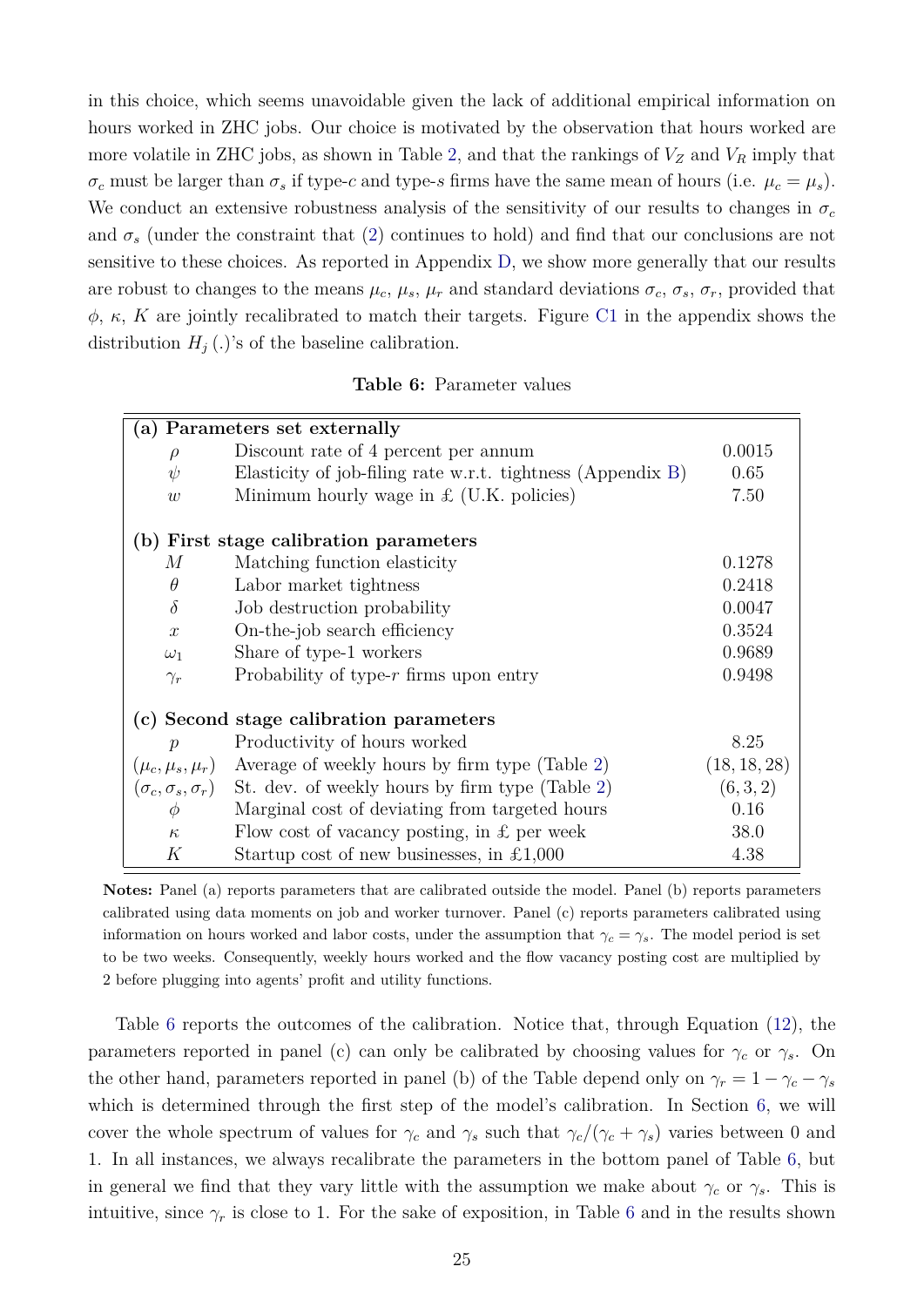<span id="page-25-1"></span>

**Figure 4:** Firms' types across (some) regions of the parameter space

**Notes:** The figure shows firms' rankings of the asset values of advertising Z jobs  $(V_Z)$  and R jobs  $(V_R)$ , as a function of firms' mean  $\mu_j$  and standard deviation  $\sigma_j$  of the demand of weekly hours worked.

<span id="page-25-0"></span>in the next section, we use  $\gamma_c = \gamma_s$ .

### **5.4 Heterogeneous workers' and firms' types**

We begin with the analysis of firms' types. Figure [4](#page-25-1) depicts the different regions of the parameter space  $\mu_j$  and  $\sigma_j$  that lead to different preferences over ZHCs and regular contracts. For instance, the top-right corner corresponds to firm types r, for which the mean of h is quite high and its standard deviation relatively low. This seems plausible in the sense that firms that would always prefer to post R contracts might be facing less volatility in consumer's demand. When either the mean of  $\tilde{h}$  is lower or the standard deviation is higher, the firm type is s, as depicted in the Figure. These firms post a ZHC, but would be viable under a regular contract. In the area on the left part of the figure, where the mean of hours is lowest, firms are of type c, i.e. they are only viable when posting  $Z$  contracts. These type definitions are consistent with intuition, in that the higher and more stable hours are, the more likely the firm is to be of type r. Also, observe that by choosing  $\mu_c = \mu_s = 18$  hours, our choice set for  $\sigma_c$  and  $\sigma_s$  is quite limited, as we must choose them along the vertical line  $\mu = 18$  below and above the curve that separates out type-c and type-s firms. Appendix  $D$  shows that our results remain broadly similar when we allow  $\mu_c$  and  $\mu_s$  to differ from each other.

Next, we turn to the analysis of worker types. Figure [5](#page-26-0) plots regions of the parameter space where on the horizontal axis different values of available working hours  $a$  are considered, and on the vertical axis the utility from short hours is varying. Specifically, the numbers shown on the vertical axis are the marginal willingness to pay (MWP;  $\alpha_i$  over the marginal utility of consumption) to avoid working over and above available hours a. To calibrate the model, we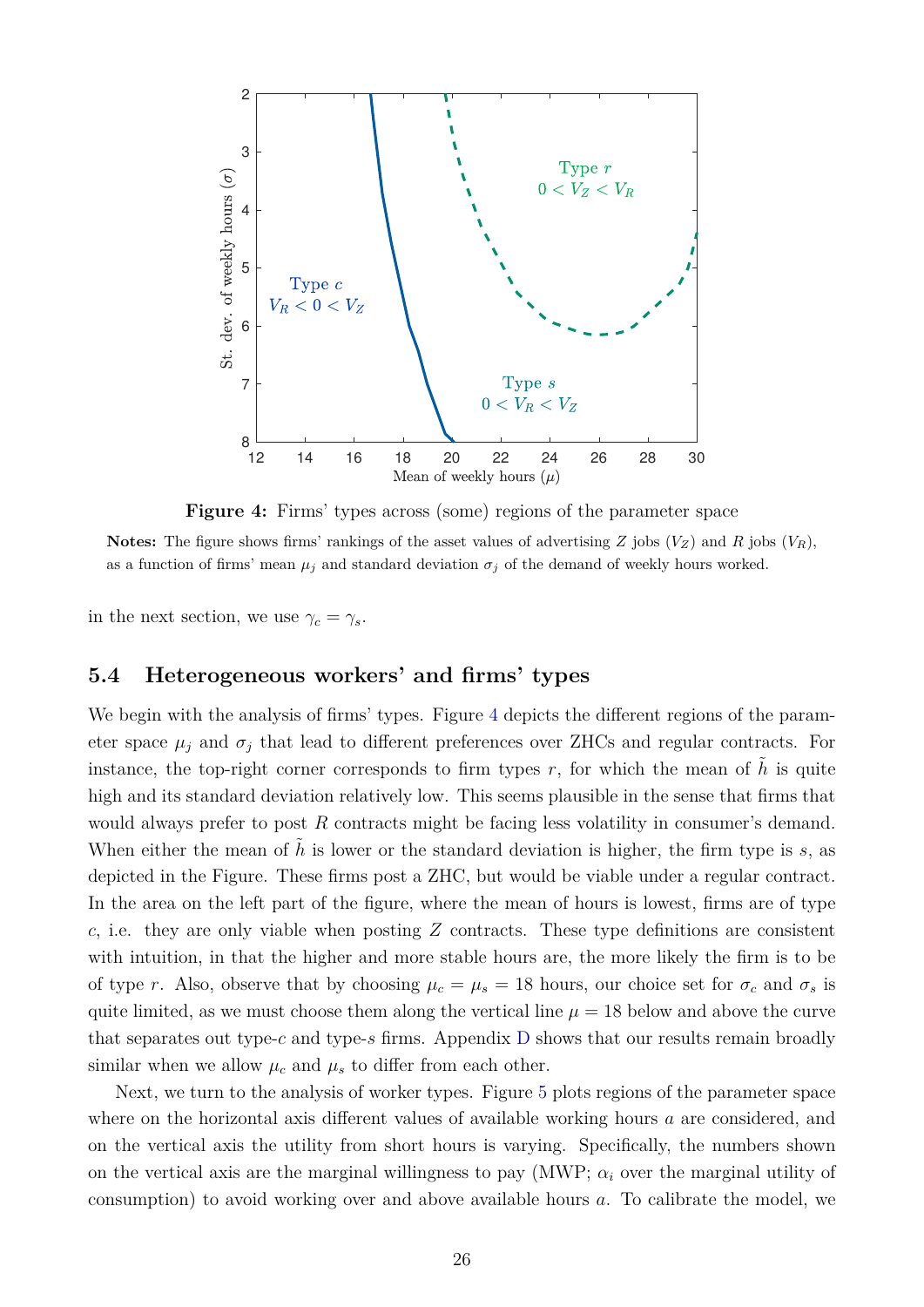<span id="page-26-0"></span>

**Figure 5:** Workers' types across (some) regions of the parameter space

**Notes:** The figure shows workers' rankings of the asset values of working a  $Z$  contract  $(W_Z)$ , R contract  $(W_R)$ , and the value of not working  $(N)$ , as a function of workers' available weekly hours a and disutility of work, where the latter is expressed as workers' marginal willingness to pay to avoid working hours beyond a (i.e.  $\alpha_i$  over the marginal utility of consumption, with consumption, and consumption is set equal to workers' average weekly labor income).

choose available hours a to be 22 weekly hours, which we interpret as four days of 5 hours of daily work plus half an hour of travel-to-work per day. According to Figure [5,](#page-26-0) type-1 workers are individuals who do not value short hours very much, especially at  $a = 22$  hours per week. The type-1 worker with the lowest  $\alpha_i$  would give up £0.5 of consumption (per week) to avoid working one hour beyond a, while at the highest  $\alpha_i$  the worker would give up 'only' £4.6 of her consumption. Quite sensibly, type-2 workers have a higher valuation of short hours. They would be willing to give up *at least* £10.9, or 1.45 times the minimum wage, to avoid working one hour over their available hours  $a$ . Notice that the MWPs are increasing functions of  $a$ : the higher available working hours  $a$ , the lower the marginal utility of consumption that the worker gets from working 1 hour beyond a hours, and therefore the higher her willingness to pay to avoid working this extra hour. For instance at  $a = 24$  hours per week, the upper bound for type-1 workers is a MWP of £6.9 (thus close to the minimum wage), and the lower bound for type-2 workers is £16.2. According to Figure [5,](#page-26-0) type-4 workers have preferences for short hours between those of type-1 and type-2 workers, and type-3 workers are typically workers who dislike short hours.

Table [7](#page-27-1) presents the parameter values that we choose to pin down workers' utility flows. The coefficient of relative risk aversion  $\eta$  is set to 2.0, which is a standard value in the literature. As just mentioned, we set available hours per week a to 22 hours.<sup>[25](#page-0-0)</sup> According to the OECD, the replacement ratio of UI benefits for those previously employed at the minimum wage, living

<sup>&</sup>lt;sup>25</sup>We show in Appendix [D](#page-43-0) that our results are robust to deviations of a above and below the value used to run the main experiments.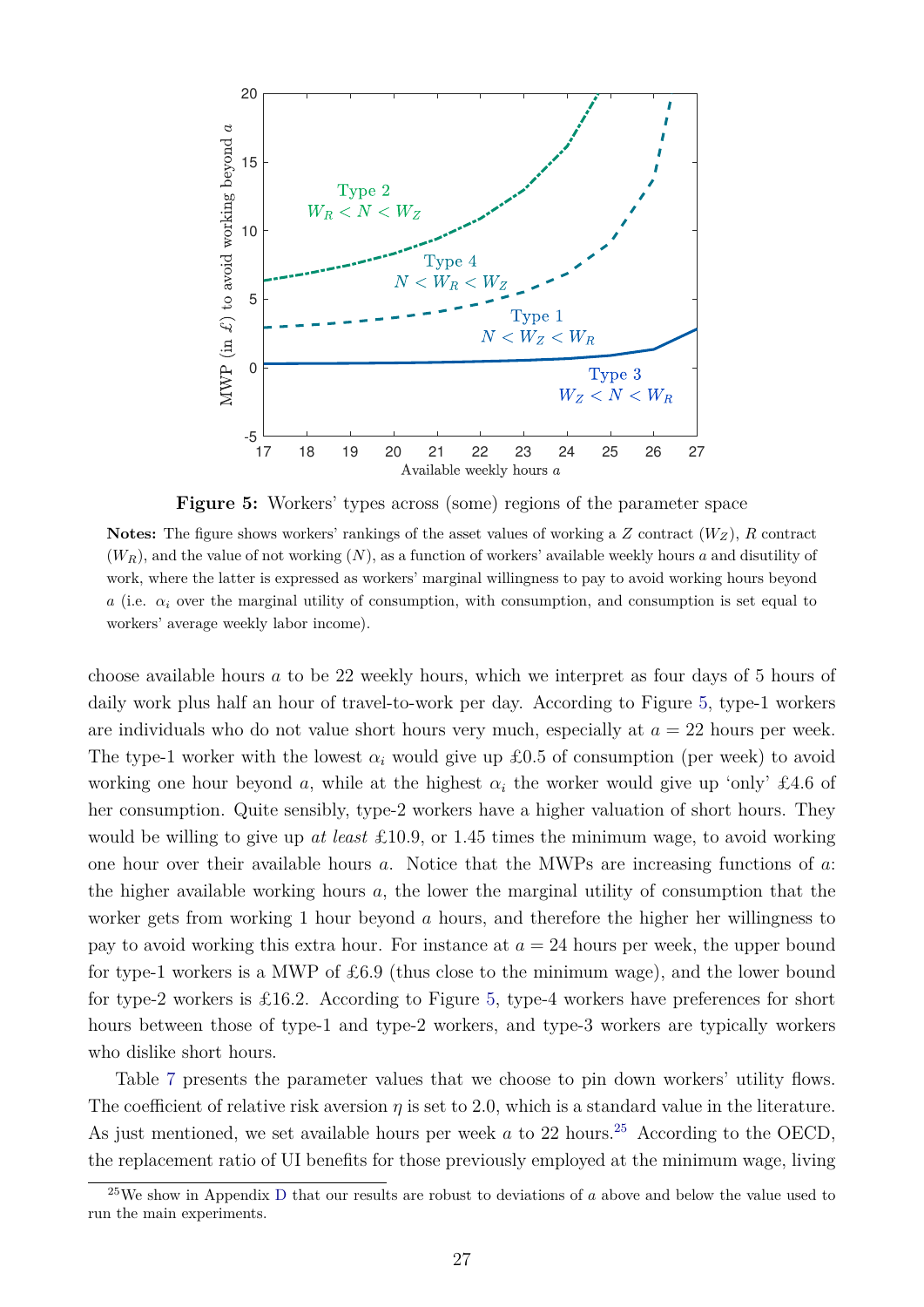<span id="page-27-1"></span>

|          | Relative risk aversion coefficient                          |       |
|----------|-------------------------------------------------------------|-------|
|          | Unemployment benefits in $\pounds$ per week (U.K. policies) | 148.5 |
| $\tau$   | Taper rate (U.K. policies)                                  | 0.63  |
| $\alpha$ | Available hours per week                                    | 22.0  |

**Table 7:** Parameter values for welfare assessment

**Notes:** The table reports the parameter values that are used for the assessment of the welfare effects of ZHCs. The model period is set to be two weeks. Consequently, weekly hours worked and the flow vacancy posting cost are multiplied by 2 before plugging into agents' profit and utility functions.

in a couple with two children and a partner earning the average wage, is 80 percent.<sup>[26](#page-0-0), [27](#page-0-0)</sup> We set b to £148.5 per week, which exactly match 80 percent of average weekly earnings  $wh$  in equilibrium. The taper rate  $\tau$  is set to 63 percent in line with U.K. policies. Notice a key feature of our model: instead of choosing specific values for  $\alpha_i$ , we only need to assume that they fall in the ranges implied by Figure [5.](#page-26-0) In the quantification of the welfare effects, we will report results evaluated over these ranges of values.

## <span id="page-27-0"></span>**6 Policy experiments**

This section contains the main discussion of the pros and cons of ZHCs. We simulate the impact of several counterfactual policies, and use the results as a basis for discussing policy issues related to the development of ZHCs and similar labor contracts.

#### **6.1 Impact of a minimum wage rise**

We begin with a simple comparative static analysis of the effects of a minimum wage rise according to our model. The motivation for this exercise comes from [Datta et al.](#page-37-7) [\[2019\]](#page-37-7) who estimate that the 2016 rise in minimum wage was accompanied by an increase in the use of ZHCs in low wage sectors in the U.K.

The arrows in Figure [6](#page-28-0) show the effects of a 3 percent increase in the statutory minimum wage,  $w$ . Most importantly, we observe that the region depicting the combinations of mean and standard deviation of hours for which a firm is of type  $r$  shrinks when the minimum wage increases. This implies that firms' use of ZHCs would increase following an increase in the minimum wage. We also see that the composition of ZHC employers would change: firms of type c would become more numerous, that is to say firms that can be viable only through the use of ZHCs. We cannot, however, quantify these effects since we do not have firm data that would allow us to estimate the mass of firms that are present in the different regions of Figure

<sup>26</sup>See <https://stats.oecd.org/Index.aspx?DataSetCode=NRR>. In the OECD's net replacement rate calculator, we set Family type to "Couple with 2 children - partner's earnings: AW" and Previous in-work earnings to "Minimum wage".

 $^{27}$ As reported in Appendix [D,](#page-43-0) a lower value of unemployment benefits amplifies the effects of a policy reform, such as a ban on ZHCs, that leads to more frequent spells of unemployment.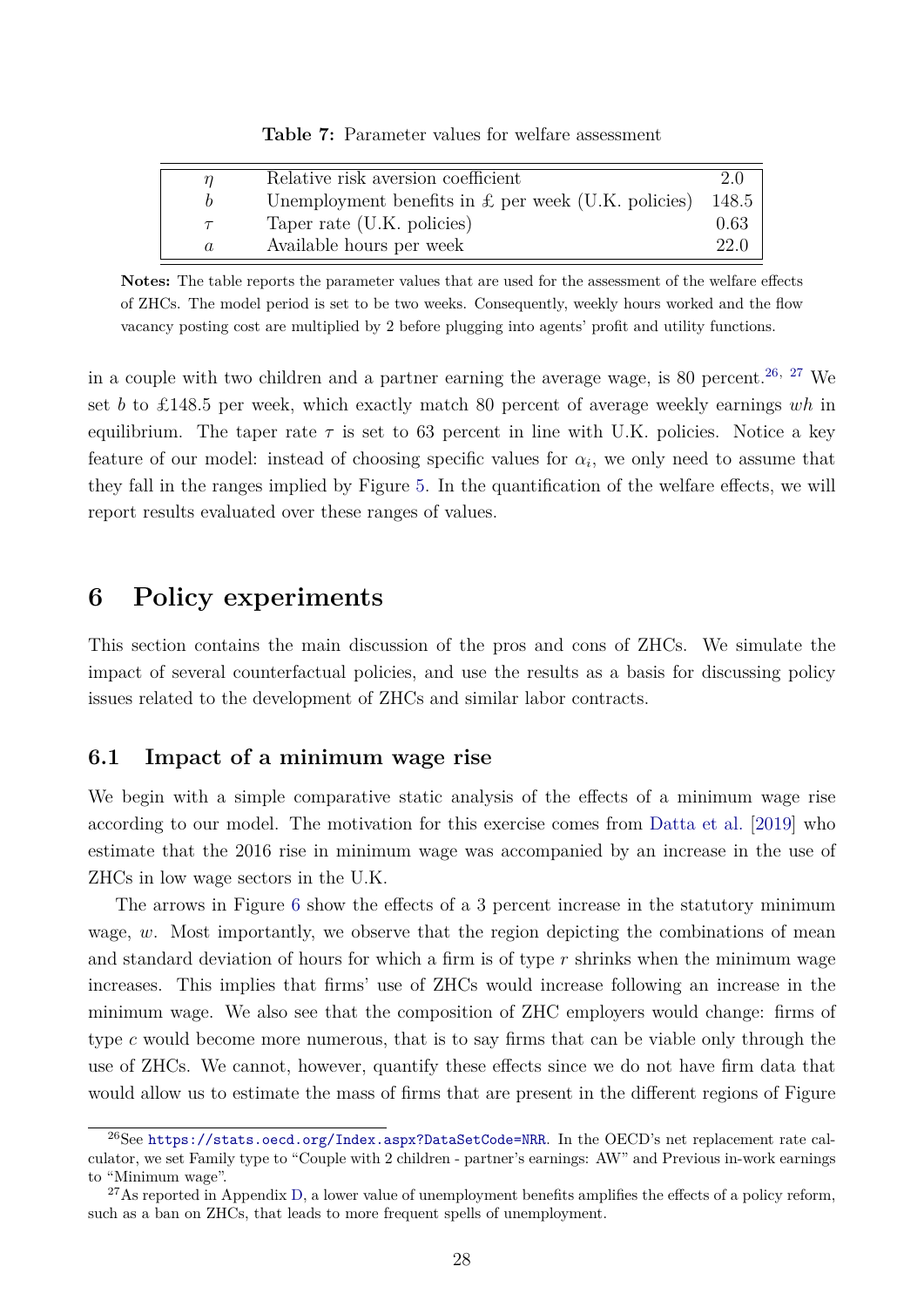<span id="page-28-0"></span>

**Figure 6:** Effect of a rise in the statutory minimum wage on firms' types

**Notes:** The figure shows firms' rankings of the asset values of advertising Z jobs  $(V_Z)$  and R jobs  $(V_R)$ , as a function of firms' mean  $\mu_i$  and standard deviation  $\sigma_i$  of the demand of weekly hours worked. The horizontal arrows shows the effects of a rise in the statutory minimum wage on the thresholds that define each type of firms.

[6.](#page-28-0) Yet, since the qualitative story is consistent with [Datta et al.](#page-37-7) [\[2019\]](#page-37-7)'s minimum wage results, we view it as a useful "over-identifying" test of the model.

### **6.2 Ban on ZHCs**

Since this proposal is at the heart of the media debate on ZHCs, we simulate a counterfactual policy consisting of a ban on these contracts. We carry out simulations under varying assumptions regarding the fraction of type-c and type-s firms among firms that choose to offer ZHCs in the baseline equilibrium. Results are reported in Table [8.](#page-30-0)

Consider first the results reported in the first column next to 'Baseline'. In this simulation, we assume that  $\gamma_c/(\gamma_c + \gamma_s)$  is 0, so that all ZHCs jobs are offered by type-s firms. The ban on ZHCs leads to an increase of the unemployment rate by 2 percentage points (p.p.). The main driver is that type-s firms face lower expected profits following a ban on ZHCs (they can no longer substitute ZHCs for regular contracts conditional on filling a vacancy), and as a result there are fewer entries of firms, making the unemployment rate increase. At the same time, the employment rate drops by a larger amount: it decreases by 4.8 p.p. The difference is accounted for by the so-called participation effect: type-2 workers drop from the labor force following a ban on ZHCs. The magnitude of the effect seems plausible, and indirectly this validates the calibration's outcome that assigns a small value to  $\omega_2$ . Since all workers who remain active in the market are willing to accept a job offer when they receive one, the duration of posted  $R$ vacancies decreases (by about 2.5 weeks). Fewer resources are devoted to vacancy posting, but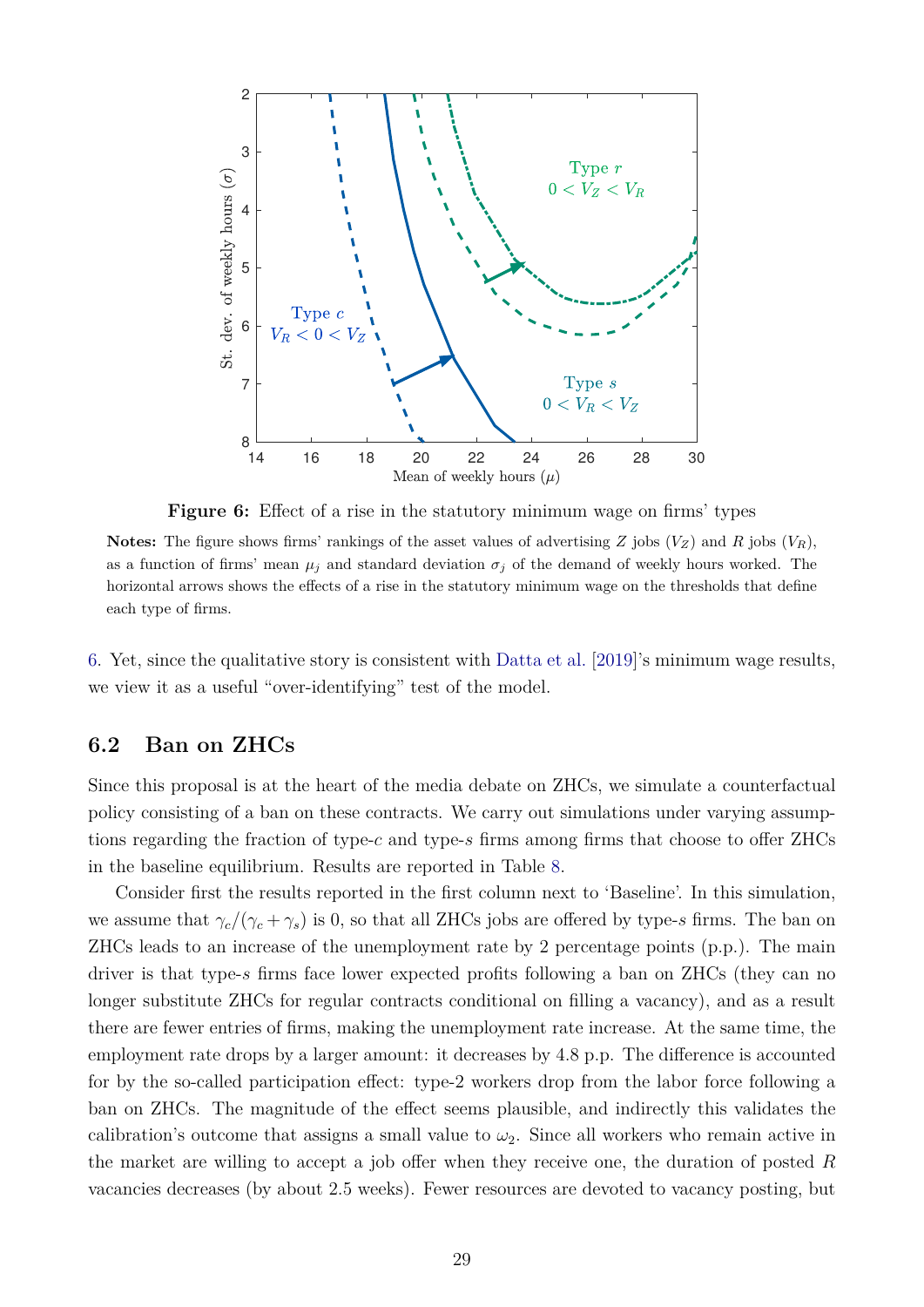the overall impact of the ban on output is negative, due to lower firm entry in equilibrium.

In the other columns of the table, we analyze the effect of a ZHC ban where some ZHCs are offered by type-c firms, making  $\gamma_c/(\gamma_c + \gamma_s)$  increase gradually all the way to  $\gamma_c/(\gamma_c + \gamma_s) = 1$ . By doing so, we assume a comparatively larger role for the job creation effect of ZHCs. In the rightmost column, a ban on ZHC causes the unemployment rate to increase by 2.7 p.p. and the employment rate to drop by 5.4 p.p. These are admittedly large effects, but bear in mind that our analysis is confined to the low-pay segment of the labor market. According to the model, when the job creation effect is largest, a ban on ZHC leads to a 4 percent decrease in net output in this sector of the economy.

**Accession to regular employment.** In the equilibrium without ZHCs, even though the unemployment rate is higher, regular employment  $(R)$  is also higher. Quantitatively the difference is small – R employment increases by 1.5 percent –, but understanding the sources of this difference helps to illuminate the mechanisms affecting labor reallocation following a ban on ZHCs. Our model offers a simple accounting for this purpose. Let  $\tilde{e}_R$ ,  $\tilde{\theta}$  and  $\tilde{n}_1$  denote respectively regular employment, market tightness and the measure of unemployed type-1 workers in the absence of ZHCs. We can write the ratio between regular employment without and with ZHCs, i.e.  $\tilde{e}_R/e_R$  as the product of three components:<sup>[28](#page-0-0)</sup>

<span id="page-29-0"></span>
$$
\frac{\widetilde{e}_R}{e_R} = \underbrace{\frac{\lambda(\widetilde{\theta})}{\lambda(\theta)}}_{\text{job creation}} \times \underbrace{\frac{1}{v_R/v}}_{\text{vacancy competition}} \times \underbrace{\frac{\widetilde{n}_1}{(1-\delta) \, xe_{1,Z} + n_1}}_{\text{search efficiency}}.
$$
\n(14)

The first component measures the effect of job creation: there are fewer firms entering the market after a ban on ZHCs, which reduces labor market tightness and hence regular employment through a lower aggregate job-finding rate. In the experiment with  $\gamma_c = \gamma_s$  for instance, we find that  $\lambda(\widetilde{\theta})/\lambda(\theta)$  equals 71 percent, meaning that lower job creation would reduce regular employment by almost 30 percent *ceteris paribus*. The second component measures the effects of competition between different type of vacancies. In the equilibrium with  $ZHCs$ , R vacancies are diluted in the pool of vacancies, which makes it more difficult for firms to find workers who would accept the offered contract. Indeed, recall from Table [5](#page-21-0) that although ZHCs make up a small share of employment, they account for almost 20 percent of all vacancies. The reduction in vacancy competition in isolation from the other effects would increase regular employment by 24 percent. Lastly, there is an increase in search efficiency units for  $R$  employment following a ban on ZHCs. Prior to the ban, type-1 workers who are employed on ZHCs are less effective in contacting R vacancies, given that on-the-job search efficiency x is well below 1. We find that this effect contributes an increase in R employment by 15 percent *ceteris paribus*.

$$
e_R = e_{1,r} = \frac{1}{\delta} \lambda (\theta) \frac{v_R}{v} (x (1 - \delta) e_{1,Z} + n_1),
$$

since  $v_r = v_R$ . Moreover, in the equilibrium without ZHCs we have:  $\tilde{e}_R = \frac{1}{\delta} \lambda(\tilde{\theta}) \tilde{n}_1$ . We obtain Equation [\(14\)](#page-29-0) by taking the ratio of these two equations.

<sup>&</sup>lt;sup>28</sup>Recall that according to our calibration, R employment is fully accounted for by type-1 workers. Use Equation [\(A.5\)](#page-40-1) that describes the law of motion of  $e_{1,r}$  to compute the steady-state stock of R employment: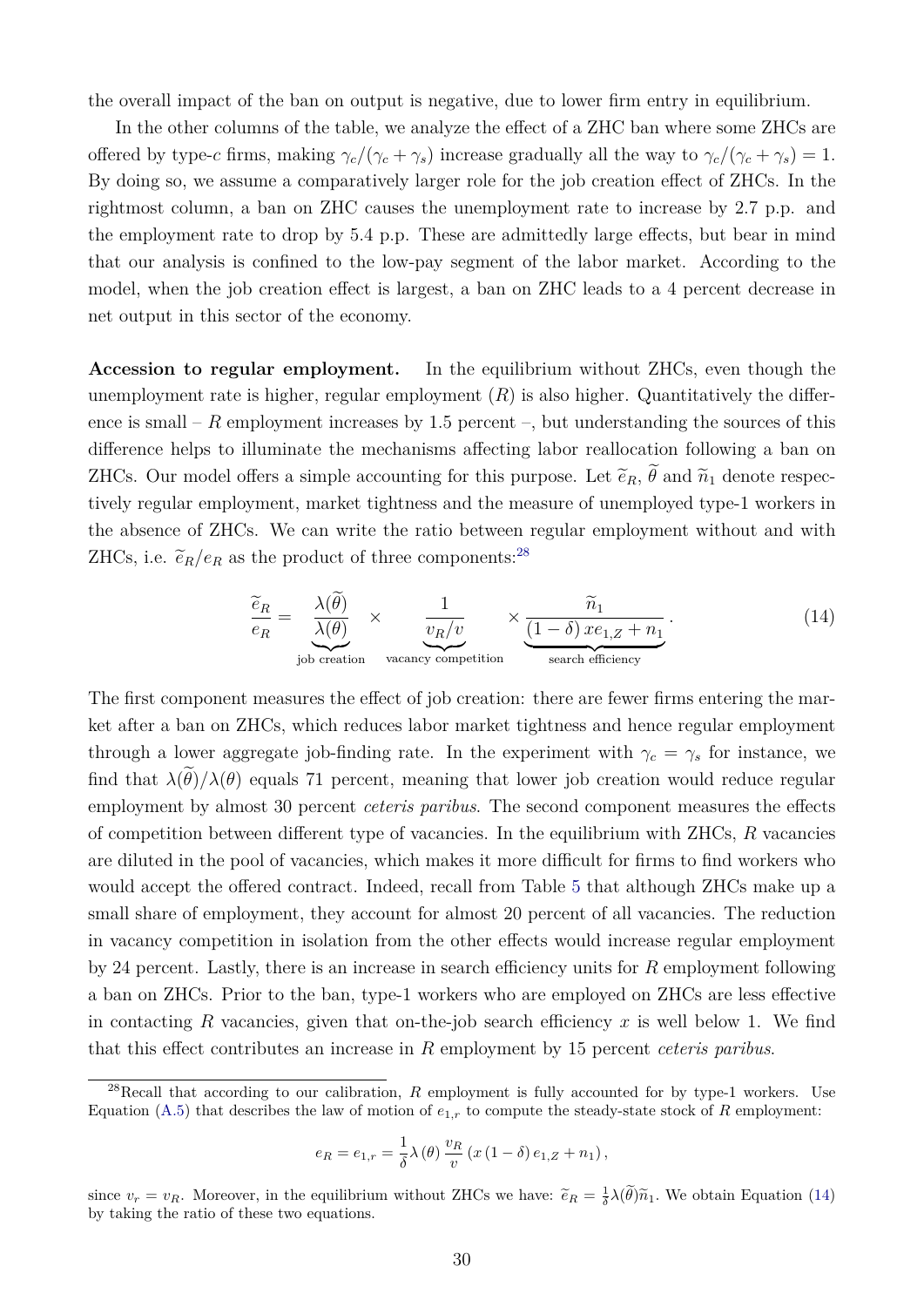<span id="page-30-0"></span>

|                                      | <b>Baseline</b> | Share of type- $c$ among $Z$ jobs |         |         |         |         |
|--------------------------------------|-----------------|-----------------------------------|---------|---------|---------|---------|
|                                      |                 | 0.00                              | 0.25    | 0.50    | 0.75    | 1.00    |
| (a) Equilibrium (re)allocation       |                 |                                   |         |         |         |         |
| Employment rate (in $\%$ )           | 90.8            | 86.0                              | 85.9    | 85.7    | 85.6    | 85.4    |
|                                      |                 | $-4.79$                           | $-4.93$ | $-5.08$ | $-5.23$ | $-5.40$ |
| Unemployment rate (in $\%$ )         | 9.2             | 11.2                              | 11.4    | 11.5    | 11.7    | 11.8    |
|                                      |                 | 2.03                              | 2.17    | 2.33    | 2.48    | 2.65    |
| Duration of $R$ vacancies (in weeks) | 10.5            | 8.0                               | 8.0     | 7.9     | 7.8     | 7.8     |
|                                      |                 | $-2.47$                           | $-2.53$ | $-2.59$ | $-2.66$ | $-2.73$ |
| Net output $(1 = \text{baseline})$   | 1.00            | 0.98                              | 0.97    | 0.97    | 0.97    | 0.96    |
| (b) Welfare (in $\%$ of CEV)         |                 |                                   |         |         |         |         |
| At 1st percentile of $\alpha$        | 0.00            | $-0.93$                           | $-0.99$ | $-1.06$ | $-1.12$ | $-1.15$ |
| At 25th percentile of $\alpha$       | 0.00            | $-0.96$                           | $-1.02$ | $-1.08$ | $-1.13$ | $-1.14$ |
| At 50th percentile of $\alpha$       | 0.00            | $-0.99$                           | $-1.04$ | $-1.09$ | $-1.15$ | $-1.13$ |
| At 75th percentile of $\alpha$       | 0.00            | $-1.02$                           | $-1.07$ | $-1.11$ | $-1.16$ | $-1.13$ |
| At 99th percentile of $\alpha$       | 0.00            | $-1.05$                           | $-1.09$ | $-1.13$ | $-1.17$ | $-1.12$ |

**Table 8:** Equilibrium and welfare effects of a ban on Z contracts

**Notes:** Panel (a) of the table reports the equilibrium allocation effects of a ban on ZHCs. Panel (b) of the table reports the welfare consequences for workers who remain in the labor market after a ban on ZHCs. The first column called 'Baseline' describes the equilibrium with ZHCs. The other columns describe the equilibrium obtained under the ban on ZHCs, under the assumptions that type-c firms accounted for 0, 25, 50, 75, or 100 percent of all firms that offered ZHCs in the baseline equilibrium (the other providers of ZHCs are type-s firms). Welfare effects are computed in consumption equivalent variation (CEV) and expressed in percent.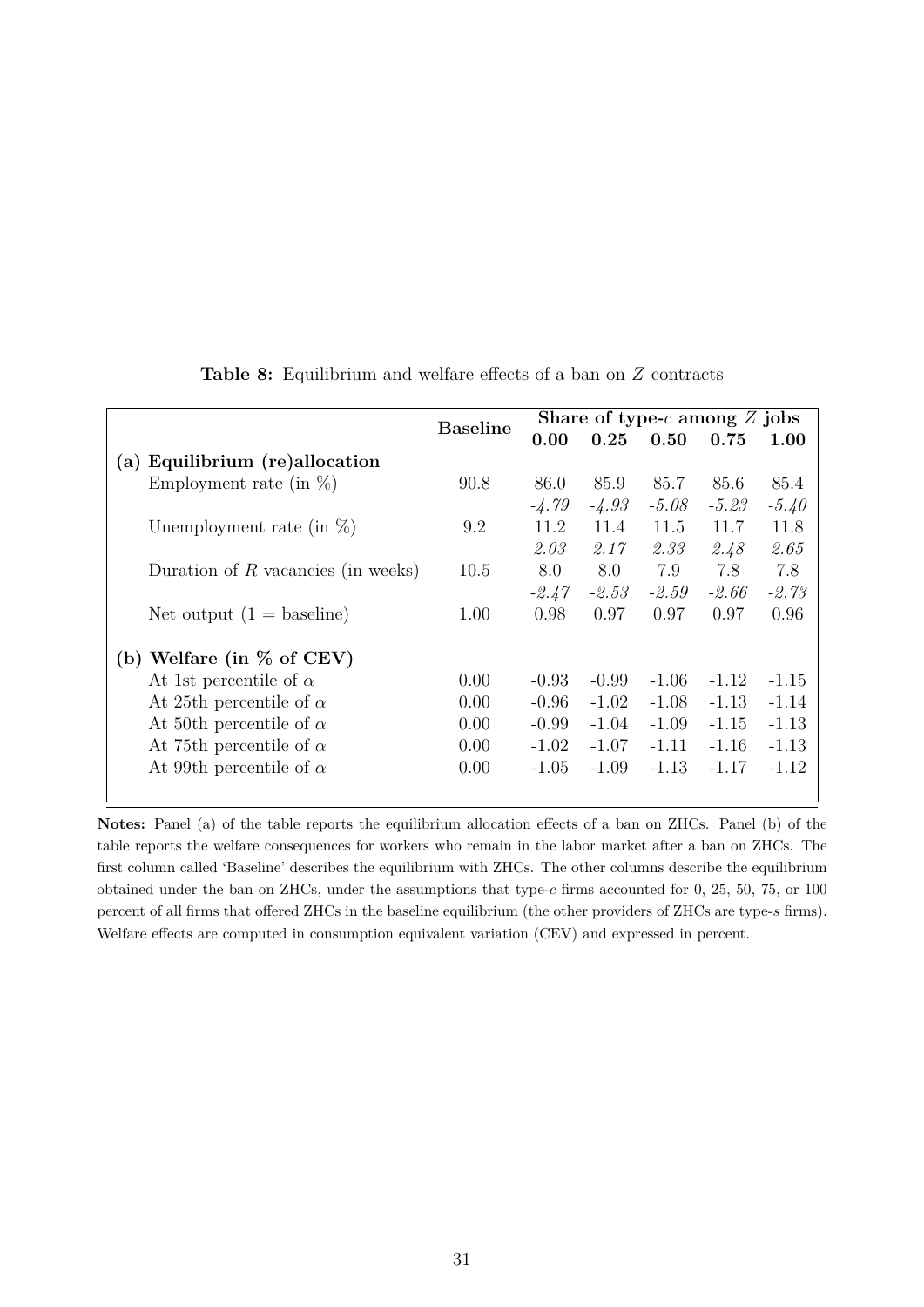What is the overall impact of the ban on time spent *out* of regular employment? After the policy reform, this duration is given by the duration of unemployment spells. Prior to the ban, this is the duration that type-1 workers spent in unemployment as well as in Z employment waiting to eventually transit to  $R$  employment. The difference between these durations, which we denote as  $\triangle$ , is readily measured in our model, since<sup>[29](#page-0-0)</sup>

$$
\Delta = \frac{\omega_1}{\lambda(\tilde{\theta})\tilde{n}_1} - \frac{\omega_1}{\lambda(\theta)\frac{v_R}{v}\left(x\left(1-\delta\right)e_{1,Z} + n_1\right)} \approx -7 \text{ weeks}
$$
\n(15)

in the main experiments. Thus, even though the unemployment rate increases after a ban on ZHCs, type-1 workers spend on average more time in regular employment. That is, lacking a stepping stone towards regular employment, workers would face higher unemployment, and at the same time face more stable employment.<sup>[30](#page-0-0)</sup> The implications on welfare are not obvious, however. In the equilibrium with ZHCs, when type-1 workers are not in regular employment, they spent only a fraction of that time in unemployment and spend the remainder in Z employment, which makes them better off compared to being unemployed. This difference must be factored in to compute the overall welfare effect. This is the issue we turn to in the next paragraphs.

**Welfare effects.** The lower panel of Table [8](#page-30-0) provides an assessment of the welfare consequences of a ban on ZHCs on type-1 workers, who remain in the labor market after the policy reform.[31](#page-0-0) In order to evaluate these consequences, we assume that these workers are uniformly distributed across the utility parameters  $\alpha_i$  that correspond to this worker type (see Figure [5\)](#page-26-0). The specific assumption of a uniform distribution is irrelevant for any of the equilibrium effects computed in the upper panel of Table [8.](#page-30-0) It only matters to make statements about the distributional consequences of a ZHC ban among these workers. The Table shows that a ban on ZHCs has a wholly negative impact on workers' welfare. Depending on their own valuation of short hours, and on the strength of the job creation effect, they suffer a welfare loss that amounts to between -0.9 and -1.1 percent of foregone consumption. These are sizable welfare losses, essentially driven by the fact that workers in this segment of the labor market would face a longer expected duration of unemployment following a ban on ZHC.

In order to understand better the welfare consequences of a ban on ZHCs, we conduct a partial equilibrium experiment to isolate the role of the substitution effect. We ask how type-1 workers would be impacted if their ZHCs were replaced by regular contracts, holding constant all the other features of the economy. The results of this experiment are reported in Table [9.](#page-32-0) Workers' welfare increases by between 0.2 and 0.5 percent in consumption equivalent vari-

<sup>&</sup>lt;sup>29</sup>The average duration of spells out of regular employment (i.e. the worker might be unemployed or employed in a Z contract) is given by  $\frac{\omega_1}{\delta e_R} - \frac{1}{\delta} = \frac{\omega_1}{\lambda(\theta) \frac{v_R}{v}(x(1-\delta)e_{1,Z}+n_1)} - \frac{1}{\delta}$ . In the equilibrium without ZHC, the duration of these spells is  $\frac{\omega_1}{\delta e_R} - \frac{1}{\delta} = \frac{\omega_1}{\delta \tilde{e}_R} - \frac{1}{\delta} = \frac{\omega_1}{\lambda(\tilde{\theta})}$  $\frac{\omega_1}{\lambda(\widetilde{\theta})\widetilde{n}_1} - \frac{1}{\delta}.$ 

<sup>&</sup>lt;sup>30</sup>This illustrates well the importance of going beyond the measurement of unemployment duration to get a full picture of workers' trajectories in markets with atypical employment; see [Güell et al.](#page-38-9) [\[2021\]](#page-38-9) for a recent illustration.

 $31$ Type-2 workers drop from the labor force permanently. From the model's perspective, this means that their consumption becomes equal to b forever, but this seems an unreasonable assumption to compute their welfare after a ban on ZHCs. For this reason we focus on type-1 workers in our welfare analysis.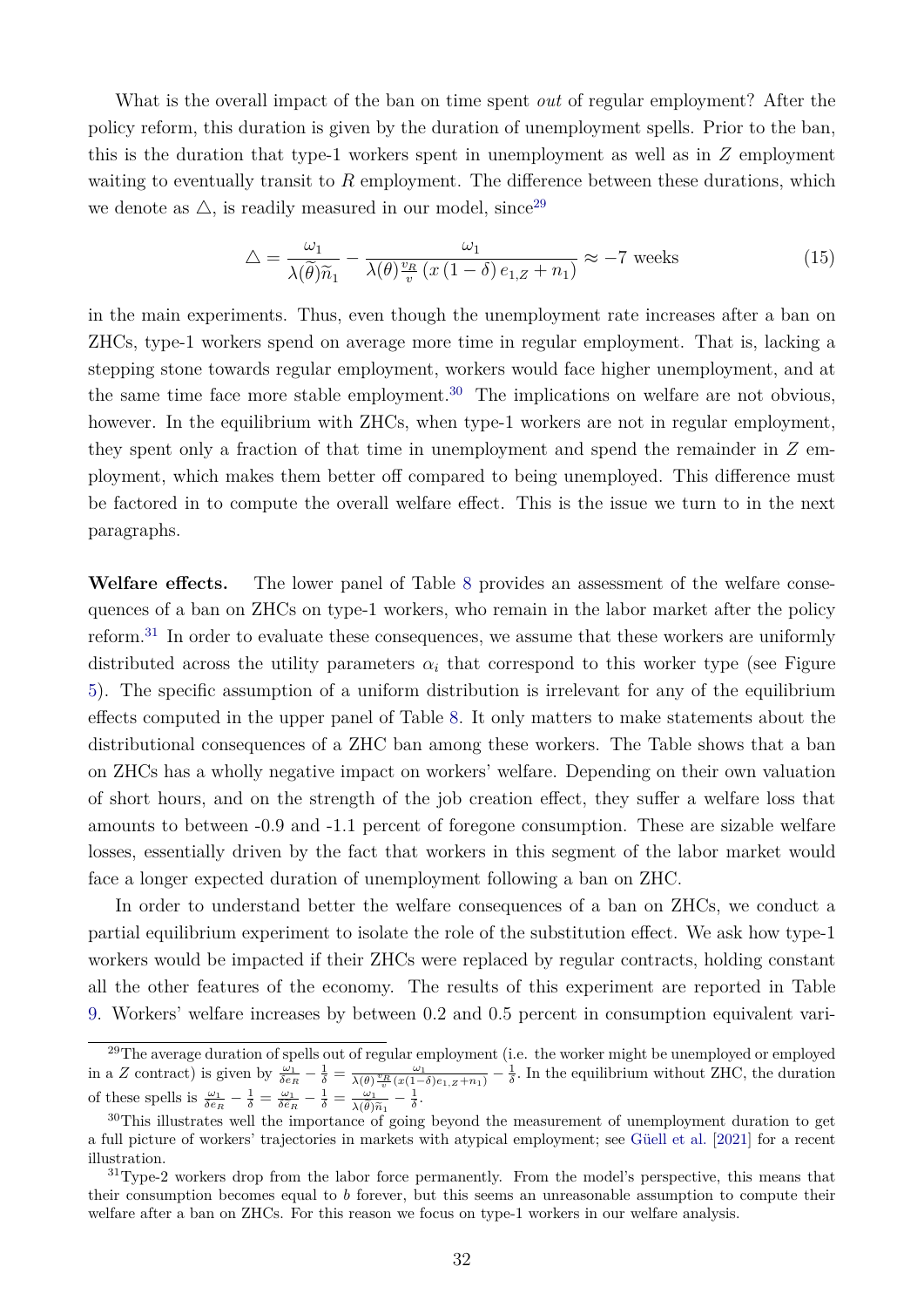|                                |      |      |      |      | Share of type-c among $Z$ jobs<br><b>Baseline</b> |      |
|--------------------------------|------|------|------|------|---------------------------------------------------|------|
|                                |      | 0.00 | 0.25 | 0.50 | 0.75                                              | 1.00 |
| Welfare (in $\%$ of CEV)       |      |      |      |      |                                                   |      |
| At 1st percentile of $\alpha$  | 0.00 | 0.54 | 0.54 | 0.53 | 0.53                                              | 0.52 |
| At 25th percentile of $\alpha$ | 0.00 | 0.45 | 0.45 | 0.45 | 0.44                                              | 0.44 |
| At 50th percentile of $\alpha$ | 0.00 | 0.37 | 0.36 | 0.36 | 0.36                                              | 0.35 |
| At 75th percentile of $\alpha$ | 0.00 | 0.28 | 0.28 | 0.27 | 0.27                                              | 0.27 |
| At 99th percentile of $\alpha$ | 0.00 | 0.20 | 0.19 | 0.19 | 0.19                                              | 0.18 |
|                                |      |      |      |      |                                                   |      |

<span id="page-32-0"></span>**Table 9:** Welfare effects of a ban on Z contracts: The role of substitution

**Notes:** The table reports the welfare consequences of a ban on ZHCs for workers who remain in the labor market, under the (partial equilibrium) assumption that the only effect of the ban is to replace ZHCs with regular contracts. Welfare effects are computed in consumption equivalent variation (CEV) and expressed in percent.

ations.[32](#page-0-0) In our view, these numbers dovetail well with the negative reactions against ZHCs popularized in the British media and political arena. In equilibrium, however, the substitution effect is counteracted mostly by the job creation effect, so that at least in steady-state comparisons workers suffer from a ban on ZHCs.<sup>[33](#page-0-0)</sup>

**Sensitivity analysis.** We conduct several robustness analyses of the results presented in Tables [8](#page-30-0) and [9.](#page-32-0) As shown in Appendix [D,](#page-43-0) they are robust to various changes to the baseline parameter values, once the other parameters are recalibrated following the procedure presented in Section [5.](#page-19-0) We also show that similar effects of a ban on ZHCs would arise after the reform of the Universal Credit's taper rate  $\tau$  from 63 to 55 percent. In order to measure these effects, we assume that this reform would, in the first place, draw more type-2 workers (i.e., the less attached ones) into the labor force, given that its goal is to provide stronger work incentives to individuals at the margin of non-participation. Last, in Appendix [D,](#page-43-0) we report larger welfare losses if the replacement ratio of UI benefits is lower than under the baseline experiments, which is likely relevant for the evaluation of the consequences of a ban on ZHCs for younger workers.

**Alternative view on ZHCs.** We examine another regime of the model that allows workers employed in ZHCs decline any workload beyond their available working time. Foremost, we view this scenario as a "stress test" of the model, in that it enables us to check the robustness of the calibration to the hypothesis that ZHCs are much less favorable to firms. Concretely, workers can turn down working hours that become a source of disutility, making expected

 $32$ Notice that the mix of type-c and type-s firms has a negligible impact on these figures, due to the fact that the utility flows derived from each contract type are similar to each other. Again, this lines up well with the assumption that workers under ZHCs do not attempt to learn the specific type of their own employer.

<sup>&</sup>lt;sup>33</sup>Notice that in principle the labor force participation effect also matters for the welfare of workers who remain in the market after the policy reform. By dropping from the labor force, type-2 workers reduce congestion externalities on the workers' side of the market. But in quantitative terms this effect is dwarfed by the job creation effect of ZHCs.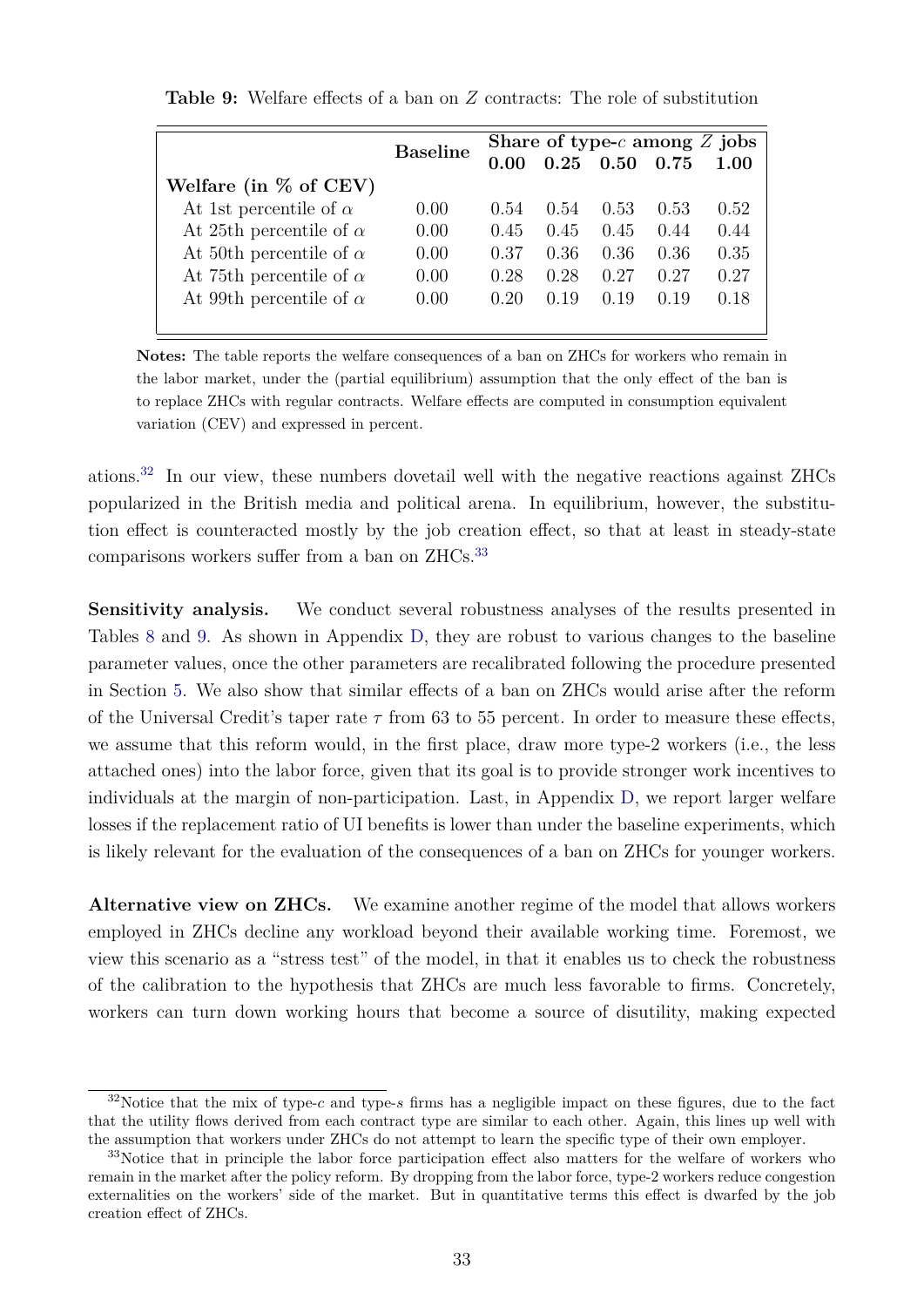|                                      | <b>Baseline</b> | Share of type- $c$ among $Z$ jobs |         |         |         |         |
|--------------------------------------|-----------------|-----------------------------------|---------|---------|---------|---------|
|                                      |                 | 0.00                              | 0.25    | 0.50    | 0.75    | 1.00    |
| Equilibrium (re)allocation<br>(a)    |                 |                                   |         |         |         |         |
| Employment rate (in $\%$ )           | 90.8            | 86.4                              | 86.2    | 86.0    | 85.8    | 85.6    |
|                                      |                 | $-4.41$                           | $-4.60$ | $-4.81$ | $-5.02$ | $-5.25$ |
| Unemployment rate (in $\%$ )         | 9.2             | 10.8                              | 11.0    | 11.2    | 11.5    | 11.7    |
|                                      |                 | 1.63                              | 1.83    | 2.04    | 2.27    | 2.50    |
| Duration of $R$ vacancies (in weeks) | 10.5            | 8.2                               | 8.1     | 8.0     | 7.9     | 7.8     |
|                                      |                 | $-2.29$                           | $-2.38$ | $-2.48$ | $-2.57$ | $-2.67$ |
| Net output $(1 = \text{baseline})$   | 1.00            | 0.98                              | 0.98    | 0.98    | 0.97    | 0.97    |
| (b) Welfare (in $\%$ of CEV)         |                 |                                   |         |         |         |         |
| At 1st percentile of $\alpha$        | 0.00            | $-1.31$                           | $-1.41$ | $-1.53$ | $-1.64$ | $-1.75$ |
| At 25th percentile of $\alpha$       | 0.00            | $-1.38$                           | $-1.49$ | $-1.59$ | $-1.70$ | $-1.81$ |
| At 50th percentile of $\alpha$       | 0.00            | $-1.45$                           | $-1.55$ | $-1.65$ | $-1.76$ | $-1.86$ |
| At 75th percentile of $\alpha$       | 0.00            | $-1.53$                           | $-1.62$ | $-1.72$ | $-1.82$ | $-1.92$ |
| At 99th percentile of $\alpha$       | 0.00            | $-1.59$                           | $-1.69$ | $-1.78$ | $-1.88$ | $-1.97$ |

<span id="page-33-0"></span>Table 10: Equilibrium and welfare effects of a ban on Z contracts: Alternative view

**Notes:** Panel (a) of the table reports the equilibrium allocation effects of a ban on ZHCs. Panel (b) of the table reports the welfare consequences for workers who remain in the labor market after a ban on ZHCs. The first column called 'Baseline' describes the equilibrium with ZHCs. The other columns describe the equilibrium obtained under the ban on ZHCs, under the assumptions that type- $c$  firms accounted for 0, 25, 50, 75, or 100 percent of all firms that offered ZHCs in the baseline equilibrium (the other providers of ZHCs are type-s firms). Welfare effects are computed in consumption equivalent variation (CEV) and expressed in percent.

utility and profit functions for Z contracts become:

$$
u_Z^i = \frac{e_c}{e_Z} \int u^i \left( \min\left(\tilde{h}, a\right), a\right) dG_c\left(\tilde{h}\right) + \frac{e_s}{e_Z} \int u^i \left( \min\left(\tilde{h}, a\right), a\right) dG_s\left(\tilde{h}\right)
$$
  
and 
$$
\pi_Z^j = \int \pi \left( \min\left(\tilde{h}, a\right), \tilde{h}\right) dG_j\left(\tilde{h}\right).
$$
 (16)

Figure [C2](#page-43-2) in the appendix shows that our choices of  $\mu_c$ ,  $\mu_s$ ,  $\mu_r$  and  $\sigma_c$ ,  $\sigma_s$ ,  $\sigma_r$  remain consistent with the taxonomy of firms' types, despite important changes in how firms ranks  $Z$  and  $R$ contracts in different regions of the parameter space. On the other hand, in this scenario, the fact that some firms substitute ZHCs for regular contracts is actually beneficial to the other side of the market, since regular contracts entail working longer hours, which is valued negatively by some workers.

The results reported in Table [10](#page-33-0) show, firstly, that the impact of a ZHC ban on the unemployment rate is dampened. We find increases in the unemployment rate between 1.6 and 2.5 p.p., and decreases in the employment rate between 4.4 and 5.3 p.p. Output is reduced by 2 to 3 percent. Comparing these results to Table [8,](#page-30-0) we observe that the mix of type-c and type-s employers who offer ZHCs matters slightly more for the equilibrium effects of a ban on ZHCs. Thus our baseline results likely represent an upper bound on the effects of ZHC on equilibrium allocations, given that in some circumstances ZHC workers might be given the option to decline additional working hours. Second, the negative welfare effects are larger, reflecting the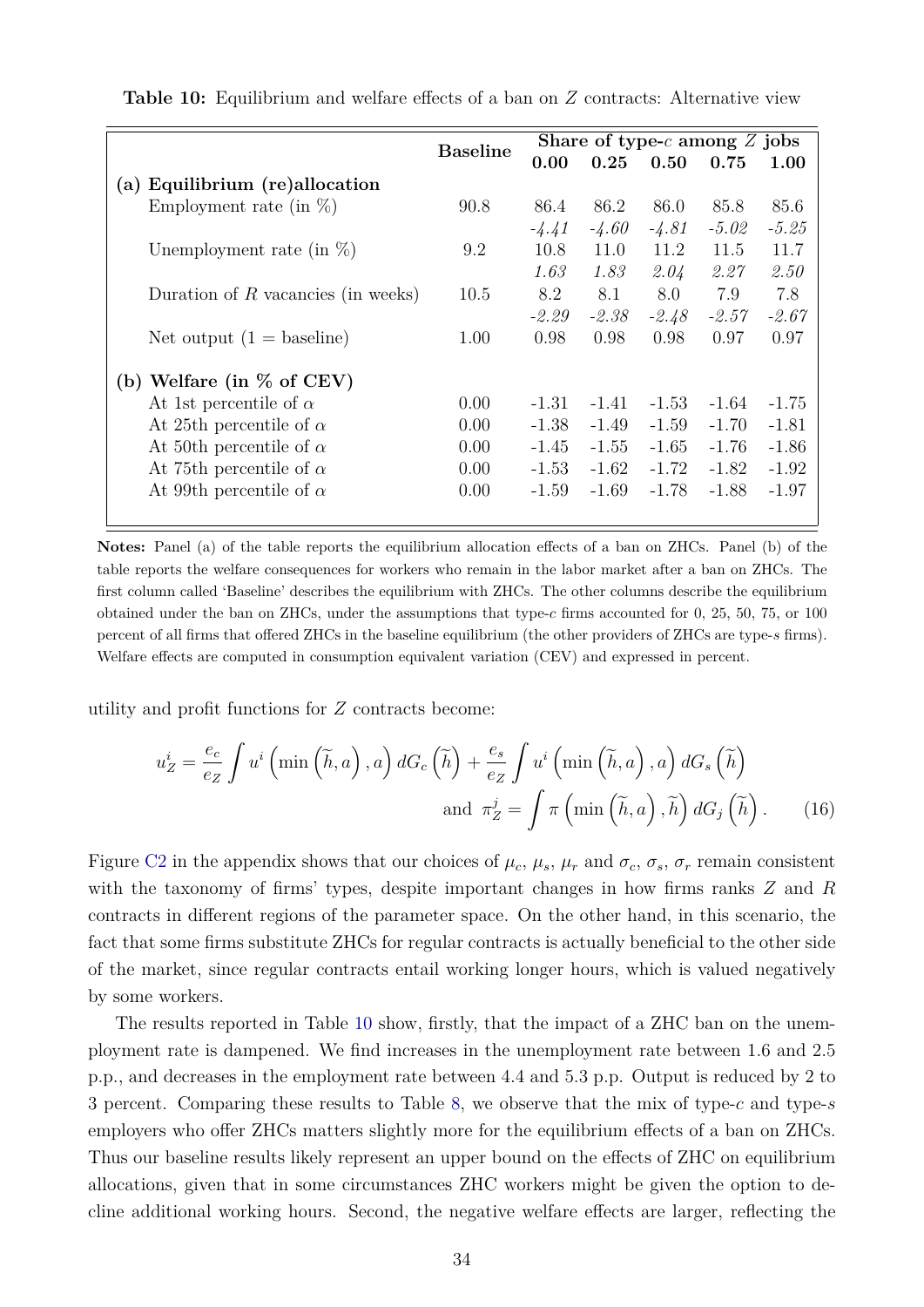assumption that all workers in ZHCs would be able to decline any workload when they see fit. In this scenario, the reduction in workers' welfare ranges from between 1.3 and 1.9 percent in consumption equivalent variations. In this respect, the baseline also represent an upper bound on the losses suffered by workers when firms substitute ZHCs with regular contracts.

#### **6.3 Policy discussion**

Turning back to the ongoing media and political debate about the pros and cons of ZHCs, we summarize here how our approach sheds light on the arguments often put forward. The debate focuses on the loss of workers' welfare due to income volatility and tends to assume two extreme opposite views, namely, that either (i) all those workers under Z contracts would be rehired under R contracts when banned, or (ii) all  $Z$  jobs would be destroyed under such a ban. Our simulations show that a fraction of  $ZHCs$  would survive as  $R$  contracts and that, for these matches, there would be a transfer of welfare from firms to workers. There is also a fraction of jobs and workers that only become operative when ZHCs are available. Consequently, their availability allows some additional job creation and higher labor force participation that would otherwise disappear. Our calibration results suggest that the substitution effect from  $R$  to  $Z$ contracts is of secondary importance relative to the latter effects. We find, however, that in absolute terms substitution effects are the source of important welfare losses.

In light of these findings, we see at least two policy recommendations that should be brought into debate regarding the availability of ZHCs:

- **(P1)** ZHCs could be restricted to job matches where workers opt for Z when offered a choice of contract;
- **(P2)** Access to ZHCs could be prioritized for workers employed in small firms rather than in large firms.

The reasoning behind (P2) is that the volatility of  $\tilde{h}$  in a given job match is likely to be lower in large firms where orders can be spread over many employees. As a result, it is likely that substitution is a bigger driver of the use of ZHCs in large firms, whereas in small firms the job creation channel of ZHCs might be relatively more important.

Another direction for policy change would be to regulate the type of flexibility attached to ZHCs. In the above, for our baseline experiment we have assumed that the firm chooses the workload in terms of hours and the worker chooses the timing of work, and found important differences when we made different assumptions along this dimension of the model. Anecdotal evidence suggests that any combination of choices of hours and timing made by the worker or the firm exist within ZHCs. Given the costs incurred on both sides when the match is producing fewer/more hours than desired, a promising avenue for improving workers' welfare under these contracts would be to:

- **(P3)** Recognize that the sharing of hours flexibility between workers and firms is often part of the incompleteness of employment contracts;
- **(P4)** Take steps to regulate the sharing of hours flexibility between workers and firms.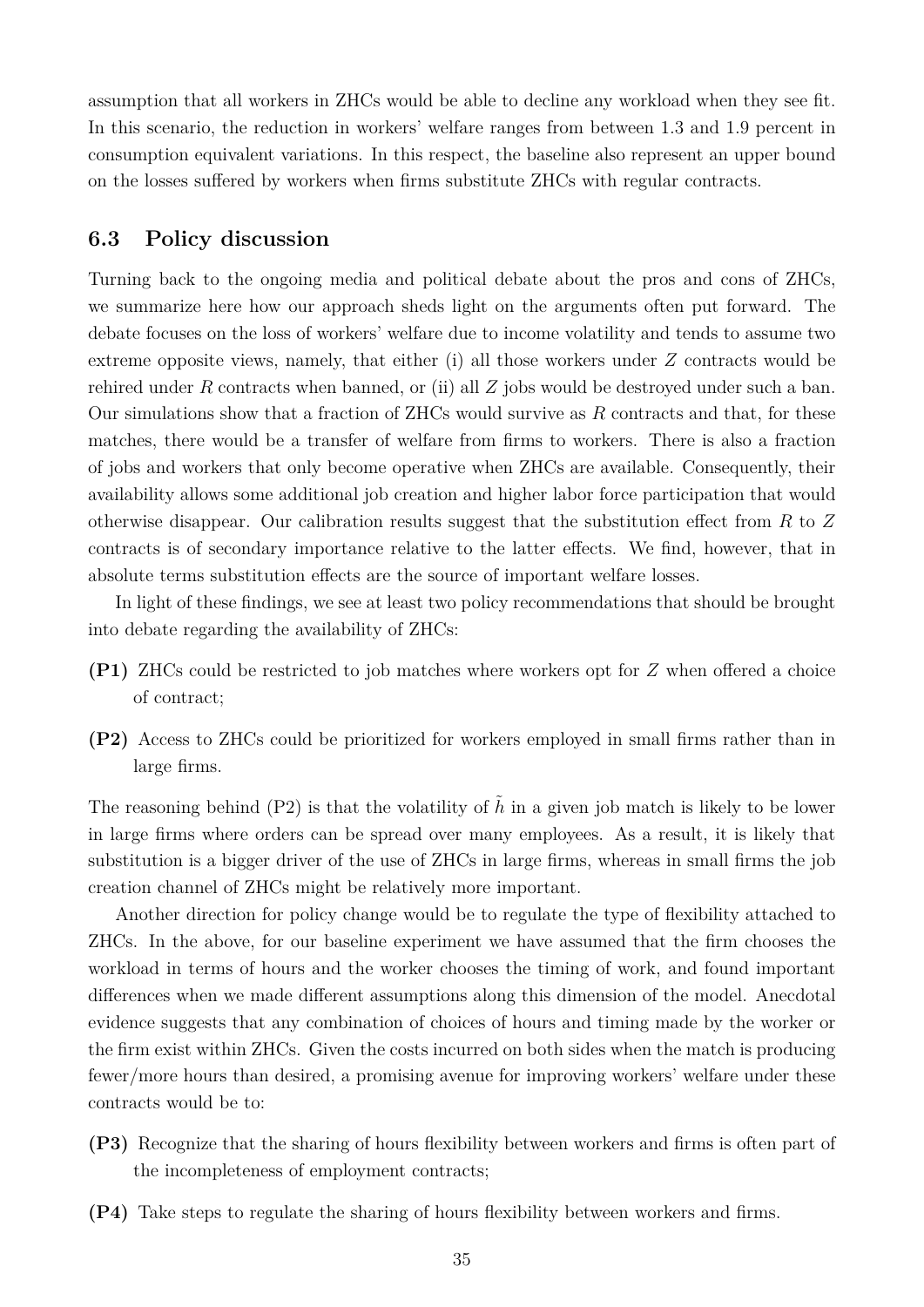In addition, an assumption in our model is that the fixed costs of employment for the firms and worker's rights are equal across the two contract types. This is an approximation, since there are some relevant differences in workers' rights as detailed in Section [2.](#page-5-0) In the media debate, ZHCs are often amalgamated with self-employment, as in the current news items on Uber drivers.<sup>[34](#page-0-0)</sup> Despite being beyond the scope of this paper to draw general conclusions about the optimal regulation of the various forms of employment gathered under the label of 'gig economy', our analysis sheds light on some relevant issues in this respect. In particular, our findings point to the need to clarify the type of flexibility and rights attached to each employment relationship and, on the other, that it is key to foster gains from trade in some segments of the labor force where flexibility plays a big role both for firms and workers, without compromising the welfare of workers with low bargaining power.

Finally, it follows from the comparative statics analysis of our model that policy changes affecting labor market institutions, such as a rise of the statutory minimum wage, affect the attractiveness of ZHCs. The quantitative inference that can be drawn from the combination of model and data does not allow us to assess the magnitude of these effects. However, we find it important to highlight that these interactions should be accounted for when it comes to changing the regulation of ZHCs.

## <span id="page-35-0"></span>**7 Conclusions**

In this paper we provide a theoretical setup which helps discuss the effects of flexible contracts on labor market outcomes. In particular, we focus on zero-hours contracts (ZHCs) which have become increasingly popular in the U.K. after the Great Recession. Under these contracts, neither employers nor workers commit themselves to offer/accept any given number of working hours. Both may prefer these contracts due to their flexibility; however, workers who are more attached to the labor force, i.e. most workers, would prefer the income stream provided by regular contracts. This gives rise to higher labor turnover in ZHCs which, in the presence of vacancy-opening costs, may lead firms in some instances to replace them by regular contracts.

Our model, which is calibrated to the low-pay occupation segment of the U.K. labor market using LFS data, does a good job in replicating its main stylized facts. We identify worker types that value ZHCs differently because they have different marginal costs of working short vs. long hours schedules, possibly due to household care responsibilities. Similarly, firms do not value different contracts the same as they differ in the mean and variance of their demand of working hours, reflecting differences in the volatility of idiosyncratic business conditions. Accordingly, employers offering ZHCs are better able to satisfy their demand of working hours. Yer, in exchange, they face a higher separation rate because their employees are either of the 'labor-market attached' type (and are searching on the job for a regular contract) or instead belong to the 'less attached' type. This higher worker turnover rate under ZHCs than under regular contracts, and the mix of different worker types among job seekers, become the key determinants of the trade-off that firms face when choosing a contract type. We find that

<sup>34</sup>See this [editorial in The Guardian.](https://www.theguardian.com/commentisfree/2021/feb/19/the-guardian-view-on-the-uber-drivers-ruling-a-challenge-to-government)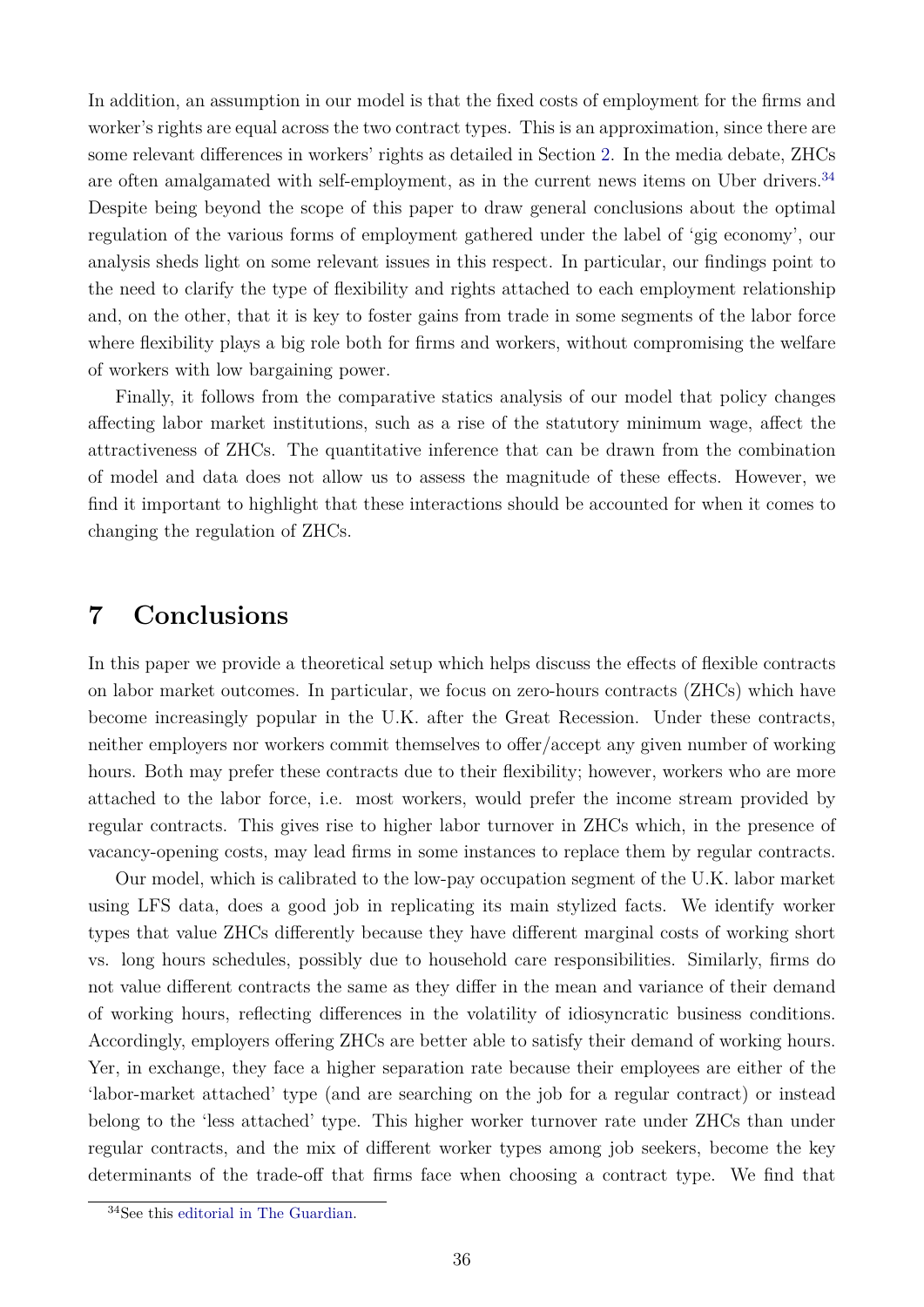simulations of a rise in the minimum wage increases firms' propensity to post ZHCs, which is supported by the empirical findings of [Datta et al.](#page-37-7) [\[2019\]](#page-37-7). Foremost, our simulation of the impact of a ban of ZHCs suggests that a share of existing ZHCs would be replaced by regular contracts, while at the same time reducing labor force participation as well as job creation.

Among the issues discussed in the ongoing debate on ZHCs, there is some controversy about the nature of the relationship between some firms and their self-employed contractors, such as Uber drivers. Our findings suggest that most workers employed under ZHCs would prefer having a regular contract. At the same time, as estimated for the U.S. by [Frazier](#page-37-9) [\[2018\]](#page-37-9), there is not only a substantial willingness to pay for flexible working schedules in some segments of the (potential) labor force, but also productive opportunities in sectors facing highly volatile demand which may not be viable without the ability to adjust working hours at no cost. In light of these considerations, there is scope to improve the regulation of the gig economy. In particular, regulations should clarify the extent and sharing of flexibility of all employment relationships, and target the use of flexible contracts to segments of economic activity and the workforce where the existence of these casual contracts conditions the viability of firms' entry and participation of workers. Identifying such segments, which requires the availability of richer data on firms' profitability and workers' time use and preferences, is left for future research.

## **References**

- <span id="page-36-2"></span>Zero-hours contracts: Myth and reality. *Chartered Institute of Personnel and Development*, November 2013. [https://www.cipd.co.uk/Images/zero-hours-contracts\\_](https://www.cipd.co.uk/Images/zero-hours-contracts_2013-myth-reality_tcm18-10710.pdf) [2013-myth-reality\\_tcm18-10710.pdf](https://www.cipd.co.uk/Images/zero-hours-contracts_2013-myth-reality_tcm18-10710.pdf).
- The Guardian view on the Uber drivers ruling: A challenge to government. *The Guardian*, February 2021. [https://www.theguardian.com/commentisfree/2021/feb/](https://www.theguardian.com/commentisfree/2021/feb/19/the-guardian-view-on-the-uber-drivers-ruling-a-challenge-to-government) [19/the-guardian-view-on-the-uber-drivers-ruling-a-challenge-to-government](https://www.theguardian.com/commentisfree/2021/feb/19/the-guardian-view-on-the-uber-drivers-ruling-a-challenge-to-government) (accessed July 30, 2021).
- <span id="page-36-0"></span>Katharine Abraham, John C Haltiwanger, Kristin Sandusky, and James R Spletzer. Measuring the gig economy: Current knowledge and open issues. In Carol A Corrado, Jonathan Haskel, Javier Miranda, and Daniel E Sichel, editors, *Measuring and Accounting for Innovation in the 21st Century*. National Bureau of Economic Research, 2021.
- <span id="page-36-1"></span>Katharine G Abraham, John Haltiwanger, Kristin Sandusky, and James Spletzer. The rise of the gig economy: Fact or fiction? *AEA Papers and Proceedings*, 109:357–61, 2019.
- Karla Adam. Britain's Supreme Court rules Uber drivers are 'workers' entitled to minimum wage and paid vacation. *The Washington Post*, February 2021. [https:](https://www.washingtonpost.com/world/europe/britain-uber-supreme-court-workers/2021/02/19/5f9a0b24-729f-11eb-8651-6d3091eac63f_story.html) [//www.washingtonpost.com/world/europe/britain-uber-supreme-court-workers/](https://www.washingtonpost.com/world/europe/britain-uber-supreme-court-workers/2021/02/19/5f9a0b24-729f-11eb-8651-6d3091eac63f_story.html) [2021/02/19/5f9a0b24-729f-11eb-8651-6d3091eac63f\\_story.html](https://www.washingtonpost.com/world/europe/britain-uber-supreme-court-workers/2021/02/19/5f9a0b24-729f-11eb-8651-6d3091eac63f_story.html) (accessed September 10, 2021).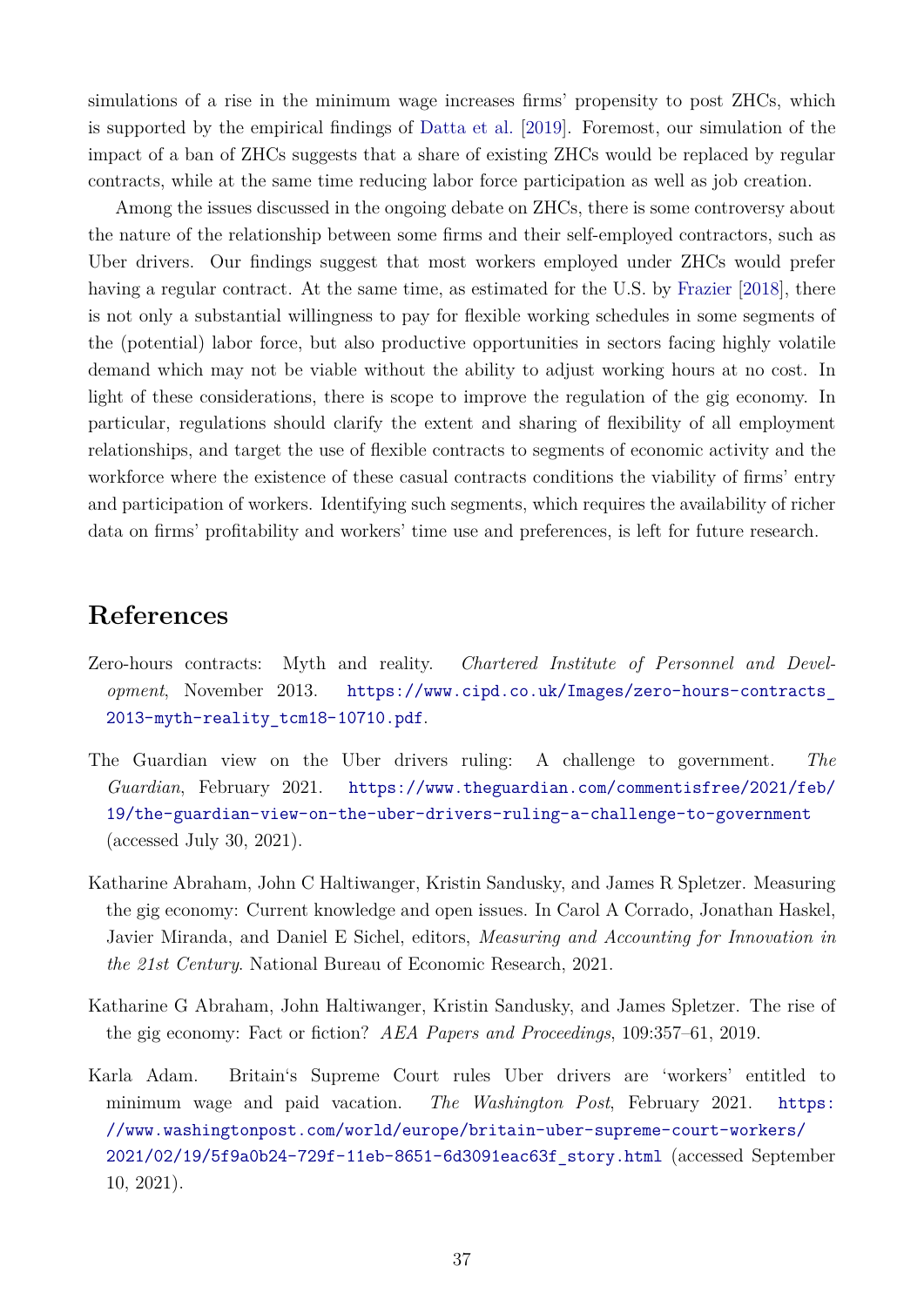- <span id="page-37-0"></span>Abi Adams, Mark Freedland, and Jeremias Prassl. «Zero-hours contracts» in the United Kingdom: Regulating casual work, or legitimating precarity? *Giornale di Diritto del Lavoro e di Relazioni Industriali*, 2015.
- <span id="page-37-1"></span>Abi Adams, Judith Freedman, and Jeremias Prassl. Rethinking legal taxonomies for the gig economy. *Oxford Review of Economic Policy*, 34(3):475–494, 2018.
- <span id="page-37-10"></span>John Ameriks, Joseph Briggs, Andrew Caplin, Minjoon Lee, Matthew D Shapiro, and Christopher Tonetti. Older Americans would work longer if jobs were flexible. *American Economic Journal: Macroeconomics*, 12(1):174–209, 2020.
- <span id="page-37-6"></span>Marta Angelici and Paola Profeta. Smart-working: Work flexibility without constraints. *CESifo Working Paper 8165*, 2020.
- <span id="page-37-5"></span>Nicholas Bloom, James Liang, John Roberts, and Zhichun Jenny Ying. Does working from home work? Evidence from a Chinese experiment. *The Quarterly Journal of Economics*, 130 (1):165–218, 2015.
- <span id="page-37-3"></span>Tito Boeri, Giulia Giupponi, Alan B Krueger, and Stephen Machin. Solo self-employment and alternative work arrangements: A cross-country perspective on the changing composition of jobs. *Journal of Economic Perspectives*, 34(1):170–95, 2020.
- <span id="page-37-11"></span>Daniel Borowczyk-Martins, Grégory Jolivet, and Fabien Postel-Vinay. Accounting for endogeneity in matching function estimation. *Review of Economic Dynamics*, 16(3):440–451, 2013.
- <span id="page-37-4"></span>Brett Collins, Andrew Garin, Emilie Jackson, Dmitri Koustas, and Mark Payne. Is gig work replacing traditional employment? Evidence from two decades of tax returns. *Unpublished paper, IRS SOI Joint Statistical Research Program*, March 2019.
- <span id="page-37-7"></span>Nikhil Datta, Giulia Giupponi, and Stephen Machin. Zero-hours contracts and labour market policy. *Economic Policy*, 34(99):369–427, 2019.
- <span id="page-37-8"></span>Linda Dickens. Exploring the atypical: Zero hours contracts. *Industrial Law Journal*, 26(3): 262–264, 1997.
- <span id="page-37-2"></span>Arindrajit Dube, Jeff Jacobs, Suresh Naidu, and Siddharth Suri. Monopsony in online labor markets. *American Economic Review: Insights*, 2(1):33–46, 2020.
- <span id="page-37-12"></span>Michael WL Elsby and Ryan Michaels. Marginal jobs, heterogeneous firms, and unemployment flows. *American Economic Journal: Macroeconomics*, 5(1):1–48, 2013.
- <span id="page-37-9"></span>Nick Frazier. An equilibrium model of wage and hours determination: Labor market regulation in the retail sector. *Unpublished working paper, Rice University*, 2018. [https://npfrazier.](https://npfrazier.com/nfrazier-geneqm.pdf) [com/nfrazier-geneqm.pdf](https://npfrazier.com/nfrazier-geneqm.pdf).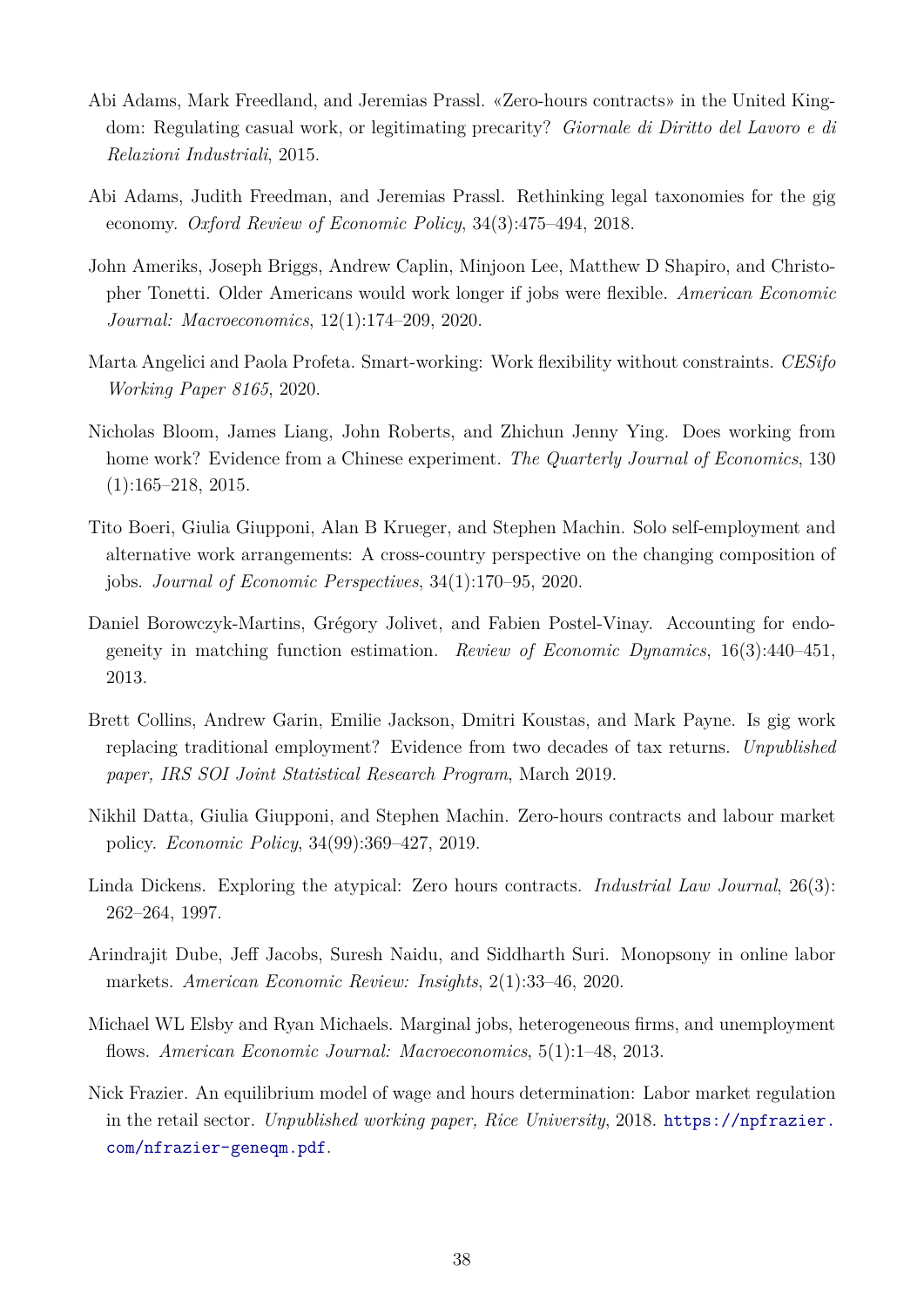- <span id="page-38-9"></span>Maia Güell, Cristina Lafuente, Manuel Sánchez, and Hélène Turon. So different yet so alike: Micro and macro labour market outcomes in Germany and Spain. *SERIEs, Journal of the Spanish Economic Association*, pages 1–23, 2021.
- <span id="page-38-8"></span>Georgina Hutton and Matthew Ward. Business Statistics. *House of Commons Research Briefing*, December 2021. [https://researchbriefings.files.parliament.uk/documents/](https://researchbriefings.files.parliament.uk/documents/SN06152/SN06152.pdf) [SN06152/SN06152.pdf](https://researchbriefings.files.parliament.uk/documents/SN06152/SN06152.pdf).
- <span id="page-38-0"></span>Lawrence F Katz and Alan B Krueger. The rise and nature of alternative work arrangements in the United States, 1995-2015. *Industrial & Labor Relations Review*, 72(2):382–416, 2019a.
- <span id="page-38-2"></span>Lawrence F Katz and Alan B Krueger. Understanding trends in alternative work arrangements in the United States. *RSF: The Russell Sage Foundation Journal of the Social Sciences*, 5  $(5):132-146, 2019b.$
- <span id="page-38-3"></span>Dmitri Koustas. Consumption insurance and multiple jobs: Evidence from rideshare drivers. *Unpublished working paper, University of Chicago*, 2018. [http://dmitrikoustas.com/](http://dmitrikoustas.com/DKoustas-RideSmoothing-WP.pdf) [DKoustas-RideSmoothing-WP.pdf](http://dmitrikoustas.com/DKoustas-RideSmoothing-WP.pdf).
- <span id="page-38-7"></span>Moritz Kuhn, Iourii Manovskii, and Xincheng Qiu. The geography of job creation and job destruction. *NBER Working Paper 29399*, 2021.
- <span id="page-38-1"></span>Alexandre Mas and Amanda Pallais. Valuing alternative work arrangements. *American Economic Review*, 107(12):3722–59, 2017.
- <span id="page-38-5"></span>Alexandre Mas and Amanda Pallais. Alternative work arrangements. *Annual Review of Economics*, 12:631–658, 2020.
- Lawrence Mishel and Celine McNicholas. What we learned from the UK case rendering Uber drivers employees. *Economic Policy Institute*, Working Economics Blog, March 2021. [https://www.epi.org/blog/](https://www.epi.org/blog/what-we-learned-from-the-uk-case-rendering-uber-drivers-employees/) [what-we-learned-from-the-uk-case-rendering-uber-drivers-employees/](https://www.epi.org/blog/what-we-learned-from-the-uk-case-rendering-uber-drivers-employees/) (accessed September 10, 2021).
- <span id="page-38-10"></span>Christina Patterson, Ayşegül Şahin, Giorgio Topa, and Giovanni L Violante. Working hard in the wrong place: A mismatch-based explanation to the uk productivity puzzle. *European Economic Review*, 84:42–56, 2016.
- <span id="page-38-6"></span>Richard Rogerson, Robert Shimer, and Randall Wright. Search-theoretic models of the labor market: A survey. *Journal of Economic Literature*, 43(4):959–988, 2005.
- Graham Ruddick. McDonald's offers fixed contracts to 115,000 UK zero-hours workers. *The Guardian*, April 2017. [https://www.theguardian.com/business/2017/apr/25/](https://www.theguardian.com/business/2017/apr/25/mcdonalds-contracts-uk-zero-hours-workers) [mcdonalds-contracts-uk-zero-hours-workers](https://www.theguardian.com/business/2017/apr/25/mcdonalds-contracts-uk-zero-hours-workers) (accessed July 30, 2021).
- <span id="page-38-4"></span>Rachel Scarfe. Flexibility or certainty? The aggregate effects of casual jobs on labour markets. *Edinburgh School of Economics Discussion Paper 294*, January 2019.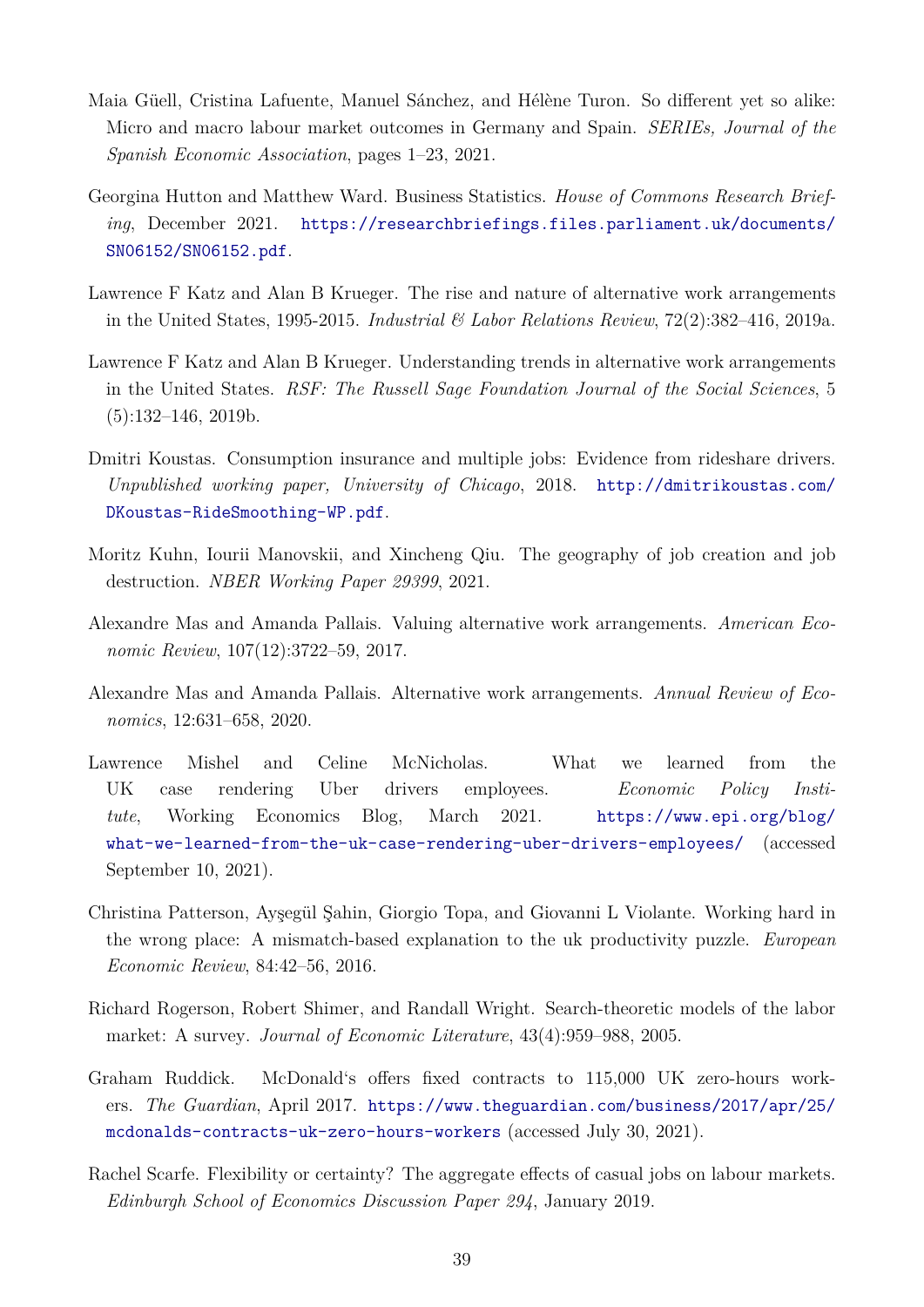Alain Tolhurst. Record figures reveal almost one million workers on zero-hour contracts. *Politics Home*, February 2020. [https://www.politicshome.com/news/article/](https://www.politicshome.com/news/article/record-figures-reveal-almost-one-million-workers-on-zerohour-contracts) [record-figures-reveal-almost-one-million-workers-on-zerohour-contracts](https://www.politicshome.com/news/article/record-figures-reveal-almost-one-million-workers-on-zerohour-contracts) (accessed September 10, 2021).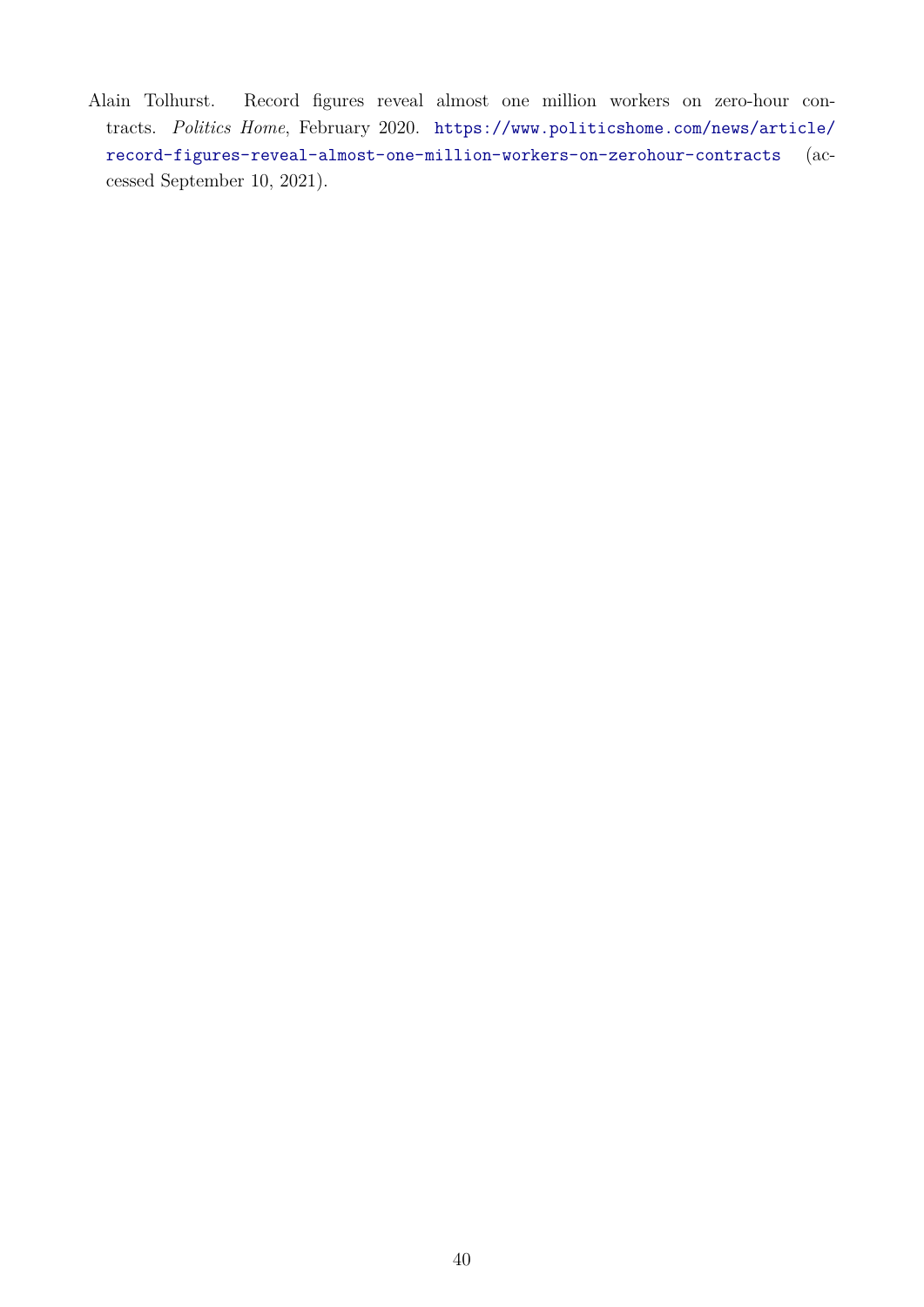# **Appendix**

The appendix contains four sections. Section [A](#page-40-0) presents the stock-flow equations that define the law of motion of the model. Section [B](#page-41-0) presents the estimation of the vacancy-elasticity of the matching function based on U.K. data for the low-pay labor market. Section [C](#page-42-2) collects additional figures and tables. Section [D](#page-43-0) includes several robustness checks of the main results of the paper.

## <span id="page-40-0"></span>**A Stock-flow equations**

 $e_{i,j}$  denotes the measure of job matches between workers of type  $i = 1, \ldots, 4$  and firms of type  $j = c, s, r$ .  $n_i$  is the measure of non-employed workers of type i, and  $v_j$  the measure of vacancies of firms of type j.  $v = \sum_j v_j$  is the aggregate measure of vacancies. Employment in firm types  $j = c, s$  (i.e, the firms offering Z contracts) evolves according to:

$$
e'_{1,j} = \left(1 - x\lambda(\theta)\frac{v_r}{v}\right)\left(1 - \delta\right)e_{1,j} + \lambda(\theta)\frac{v_j}{v}n_1\tag{A.1}
$$

$$
e'_{2,j} = (1 - \delta) e_{2,j} + \lambda(\theta) \frac{v_j}{v} n_2
$$
\n(A.2)

$$
e_{3,j}' = 0\tag{A.3}
$$

$$
e'_{4,j} = (1 - \delta) e_{4,j} + x\lambda(\theta) \frac{v_j}{v} (1 - \delta) e_{4,r} + \lambda(\theta) \frac{v_j}{v} n_4,
$$
 (A.4)

while the corresponding law of motion for employment in type- $r$  firms is:

$$
e'_{1,r} = (1 - \delta) e_{1,r} + x\lambda(\theta) \frac{v_r}{v} (1 - \delta) (e_{1,c} + e_{1,s}) + \lambda(\theta) \frac{v_r}{v} n_1
$$
\n(A.5)\n  
\n
$$
e'_{1,r} = 0
$$
\n(A.6)

$$
e'_{2,r} = 0 \tag{A.6}
$$

$$
e_{3,r}' = (1 - \delta) e_{3,r} + \lambda (\theta) \frac{v_r}{v} n_3
$$
 (A.7)

$$
e'_{4,r} = \left(1 - x\lambda(\theta)\frac{v_c + v_s}{v}\right)(1 - \delta) e_{4,r} + \lambda(\theta)\frac{v_r}{v}n_4.
$$
 (A.8)

The measures of non-employed workers evolve according to:

<span id="page-40-1"></span>
$$
n'_{1} = \delta (e_{1,r} + e_{1,c} + e_{1,s}) + (1 - \lambda(\theta)) n_{1}
$$
 (A.9)

$$
n_2' = \delta (e_{2,c} + e_{2,s}) + \left(1 - \lambda (\theta) \frac{v_c + v_s}{v}\right) n_2
$$
 (A.10)

$$
n_3' = \delta e_{3,r} + \left(1 - \lambda \left(\theta\right) \frac{v_r}{v}\right) n_3 \tag{A.11}
$$

<span id="page-40-2"></span>
$$
n_4' = \delta (e_{4,r} + e_{4,c} + e_{4,s}) + (1 - \lambda(\theta)) n_4
$$
 (A.12)

Let  $n = \sum_i n_i$  denote the aggregate measure of non-employed workers. The stocks of vacant positions of firm types  $j = c, s$  evolve according to:

$$
v'_{j} = x\lambda(\theta) \frac{v_{r}}{v} (1 - \delta) e_{1,j} + \left(1 - \frac{\lambda(\theta)}{\theta} \frac{n_{1} + n_{2} + n_{4} + x e_{4,r}}{n + x (e_{1,c} + e_{1,s} + e_{4,r})}\right) v_{j} + \delta (1 - n) \gamma_{j}, \qquad (A.13)
$$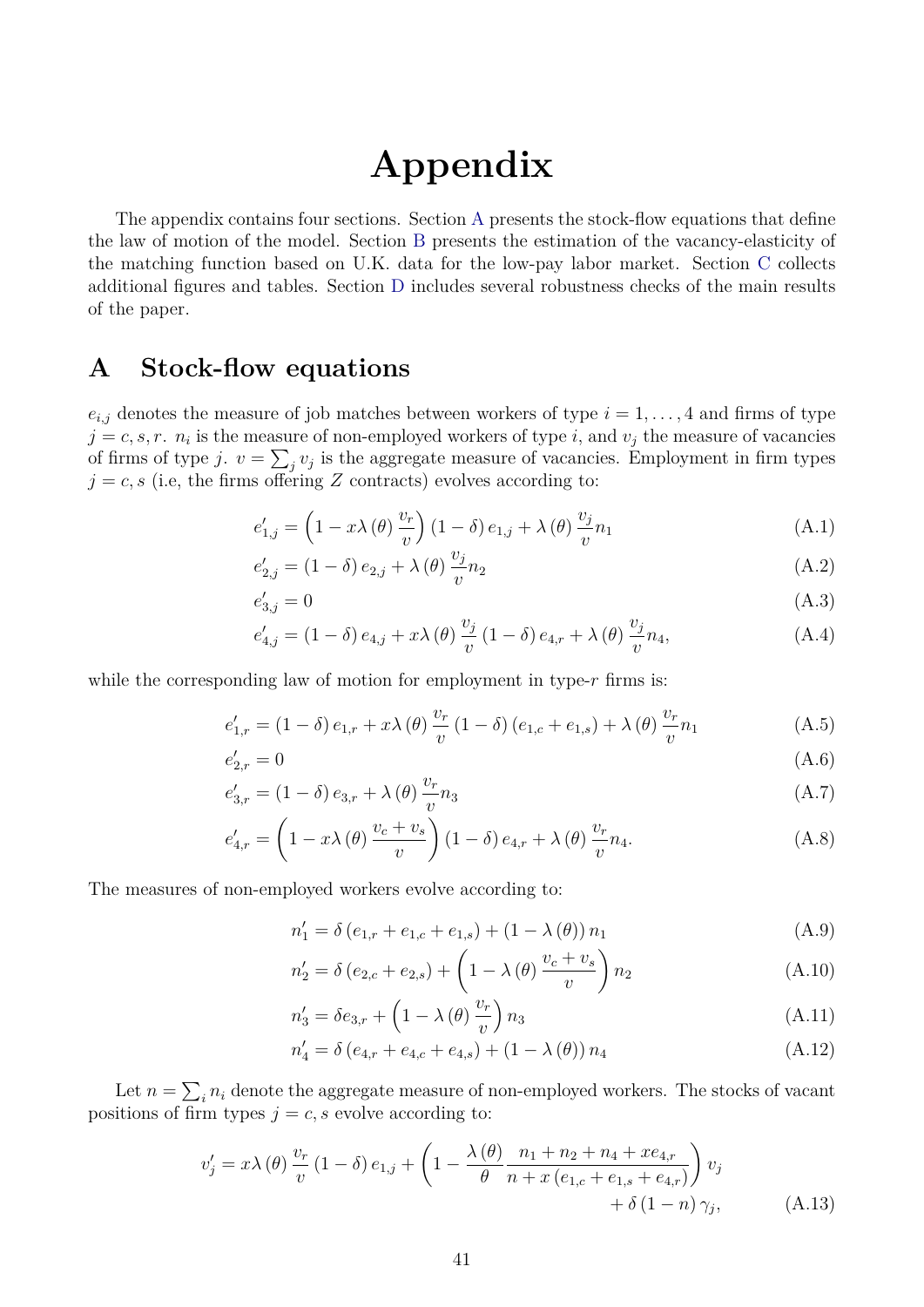while the corresponding law of motion for  $r$  firms is:

$$
v'_{r} = x\lambda(\theta) \frac{v_c + v_s}{v} (1 - \delta) e_{4,r} + \left(1 - \frac{\lambda(\theta)}{\theta} \frac{n_1 + n_3 + n_4 + x (e_{1,c} + e_{1,s})}{n + x (e_{1,c} + e_{1,s} + e_{4,r})}\right) v_r + \delta (1 - n) \gamma_j.
$$
 (A.14)

In Equations [\(A.13\)](#page-40-2) and [\(A.14\)](#page-41-1),  $\delta(1-n)$  corresponds to the number of firms with a filled position hit by the destruction shock, which exit the market and are replaced by firms that draw their type from the distribution  $\gamma_j$ , with  $j = c, s, r$ .

Finally, we have:

<span id="page-41-1"></span>
$$
e_{i,c} + e_{i,s} + e_{i,r} + n_i = \omega_i, \tag{A.15}
$$

<span id="page-41-0"></span>where  $\omega_i$  is the share of type-*i* workers, and  $\sum_i \omega_i = 1$ .

## **B Vacancy elasticity of the matching function**

We use U.K. hiring and job vacancy data from [Patterson et al.](#page-38-10) [\[2016\]](#page-38-10) to estimate the elasticity of the matching function with respect to vacancies. These data are available at the levels of 2-digit occupations, which enables us to extract information for the low-pay segment of the labor market. We use newly-formed matches  $(M_{o,t})$ , unemployment claims  $(U_{o,t})$  and job vacancies  $(V_{o,t})$  for the following occupations o: 'Administrative', 'Secretarial and related', 'Caring personal service', 'Leisure and other personal service', 'Process, plant and machine', 'Elementary trades, plant and storage related', and 'Elementary administration and service', to run the following linear regression:

<span id="page-41-3"></span>
$$
\log\left(\frac{M_{o,t}}{U_{o,t}}\right) = \alpha_o + \varpi' g\left(t\right) + \psi \log\left(\frac{V_{o,t}}{U_{o,t}}\right) + \varepsilon_{o,t}.\tag{B.1}
$$

 $\alpha_o$  is an occupation fixed effect,  $g(t)$  is a polynomial of time that allows for a flexible time trend,  $\varepsilon_{o,t}$  is the regression residual, and  $\psi$  is the coefficient of interest. The data is monthly, seasonally adjusted, and runs from April 2004 through June 2012. Estimation results are reported in Table [B1.](#page-41-2)

**Table B1:** Vacancy elasticity of the matching function

<span id="page-41-2"></span>

|                                                  | Log- job finding $(\log (M_{o,t}/U_{o,t}))$ |               |                                  |                   |  |  |  |
|--------------------------------------------------|---------------------------------------------|---------------|----------------------------------|-------------------|--|--|--|
|                                                  | (1)                                         | $\mathbf{2)}$ | $\mathbf{3)}$                    | $\left( 4\right)$ |  |  |  |
| Log- market tightness $(\log (V_{o,t}/U_{o,t}))$ |                                             |               | $0.643***$ $0.701***$ $0.586***$ | $0.703***$        |  |  |  |
|                                                  | (0.027)                                     | (0.041)       | (0.025)                          | (0.034)           |  |  |  |
| R-squared                                        | 0.859                                       | 0.896         | 0.802                            | 0.871             |  |  |  |
| Time trend $(q(t))$                              |                                             |               |                                  |                   |  |  |  |
| Occupation fixed effect $(\alpha_o)$             |                                             |               |                                  |                   |  |  |  |

**Notes:** Author's calculations based on data from [Patterson et al.](#page-38-10) [\[2016\]](#page-38-10). Each column reports coefficients from a linear estimation of Equation [\(B.1\)](#page-41-3). Column (1) presents the univariate regression, column (2) adds a polynomial time trend, column (3) adds occupation fixed effects, and column (4) controls simultaneously for the time trend and occupation fixed effects. The time trend  $g(t)$  is a 5-th order polynomial function. Standard errors in parentheses are clustered at the occupation level.

The coefficient on the log of market tightness (as measured by the ratio between job vacancies and unemployment claimants) is precisely estimated and statistically higher than the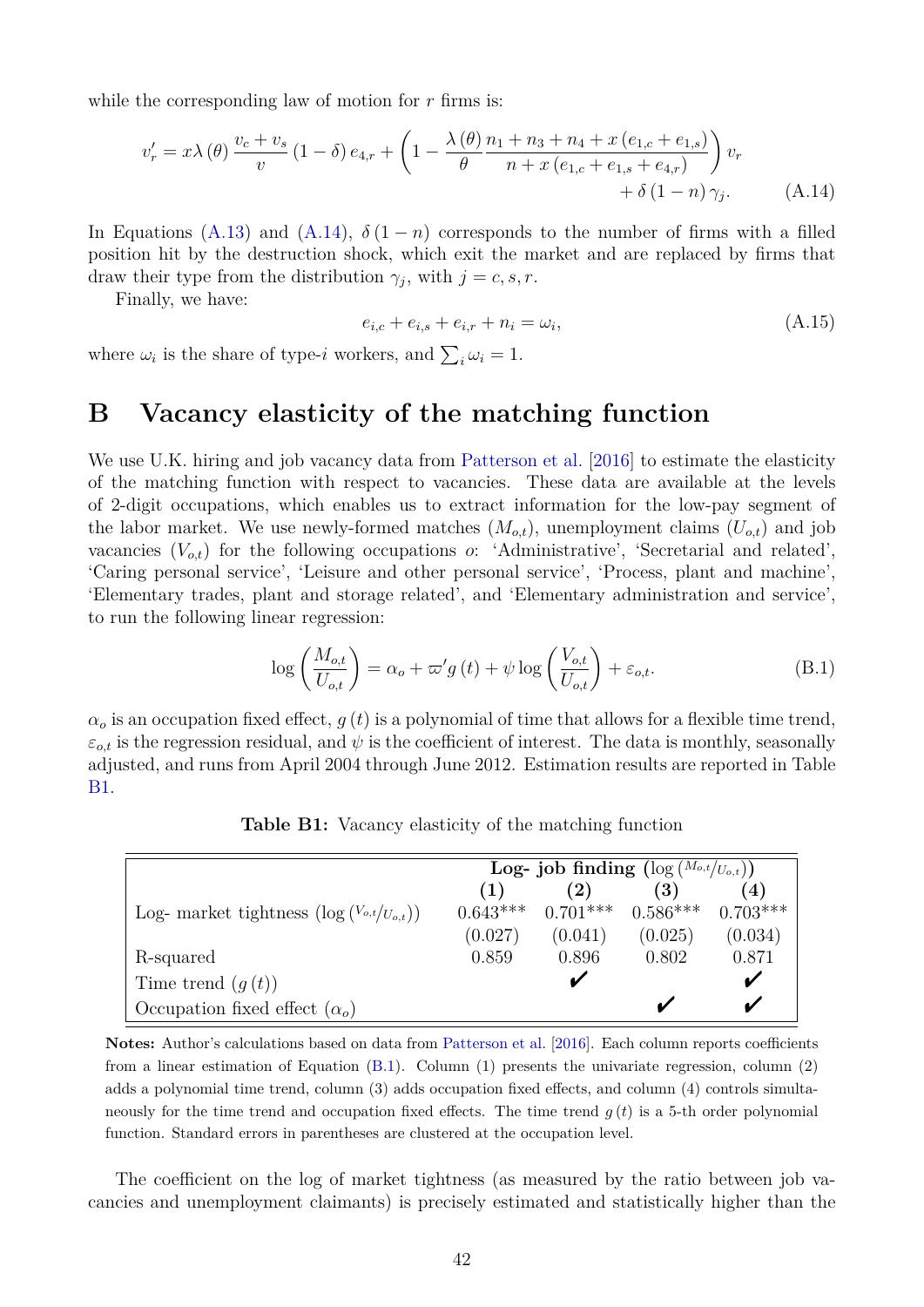conventional value of 0.50. Depending on the specification used, it ranges from 0.59 to 0.70. In the model's calibration, we use the mid-point value of 0.65.

## <span id="page-42-2"></span>**C Additional tables and figures**

<span id="page-42-0"></span>Table [C1](#page-42-0) reports the duration of unemployment spells computed from the LFS for workers in the low-pay segment of the labor market. Our model does a good job at matching the average duration of unemployment. However, as shown in the bottom panel of Figure [3,](#page-22-0) it does so by understating the shares of short (under 6 months) and very long (5 years and over) unemployment spells.

| Unemployment duration: |      |
|------------------------|------|
| Less than 3 months     | 35.2 |
| 3 to 6 months          | 16.0 |
| 6 to 12 months         | 14.0 |
| 1 to 2 years           | 14.2 |
| 2 to 3 years           | 4.9  |
| 3 to 4 years           | 2.4  |
| 4 to 5 years           | 1.6  |
| More than 5 years      | 11.7 |

**Table C1:** Distribution of unemployment duration

Table [C2](#page-42-1) compares the model-generated quarterly transition rates across labor market states to their empirical counterparts (displayed in Table [4,](#page-12-2) which is repeated here for reference). The model understates the transition rate from  $Z$  to  $R$  jobs, despite relying on a relatively high on-the-job search intensity  $(x$  is found to be 0.35, which is high compared to values of this parameter commonly used in the literature). It also overestimates the transition rate from non-employment to ZHCs. On the other hand, it matches perfectly the outflow rates of regular jobs. Notice that the model features a non-zero quarterly transition rate from  $R$  to  $Z$  jobs. This result is a fabrication of time aggregation. At the model's bi-weekly frequency, there is no such transitions, since the equilibrium does not feature any type-4 workers. But some type-1 workers who are employed in a  $R$  job at some point are employed in a  $Z$  job six months later after transitioning through unemployment.

<span id="page-42-1"></span>**Table C2:** Model fit: Transition rates between employment status and labor contracts

|                                |                            | (b) Data |                                |  |                               |  |                 |  |
|--------------------------------|----------------------------|----------|--------------------------------|--|-------------------------------|--|-----------------|--|
|                                | $To: N \t Z \t R$          |          |                                |  |                               |  | To: $N$ $Z$ $R$ |  |
| <b>From:</b> $N$ 56.0 8.8 35.2 |                            |          | <b>From:</b> $N$ 62.2 4.2 33.5 |  |                               |  |                 |  |
|                                | $\mathbf{Z}$ 4.8 83.6 11.6 |          |                                |  | $\boldsymbol{Z}$ 6.2 87.3 6.5 |  |                 |  |
|                                | <b>R</b> 44 0.3 95.3       |          |                                |  | <b>R</b> 4.4 0.5 95.2         |  |                 |  |

**Notes:** Panel (a): Model's predicted moments. Panel (b): Author's calculations based on data from the Labour Force Survey. N: Not employed, Z: Employed in a zero-hours contract, R: Employed not in a zero-hours contract. All table entries are expressed in percent.

Figure [C1](#page-43-1) plots the distributions  $H_i(.)$ 's from which each firm type j draws its demand of working hours, h. Types c and s demand lower and more volatile hours relative to type-r firms.

**Notes:** Authors' calculations based on data from the Labour Force Survey. All table entries are expressed in percent.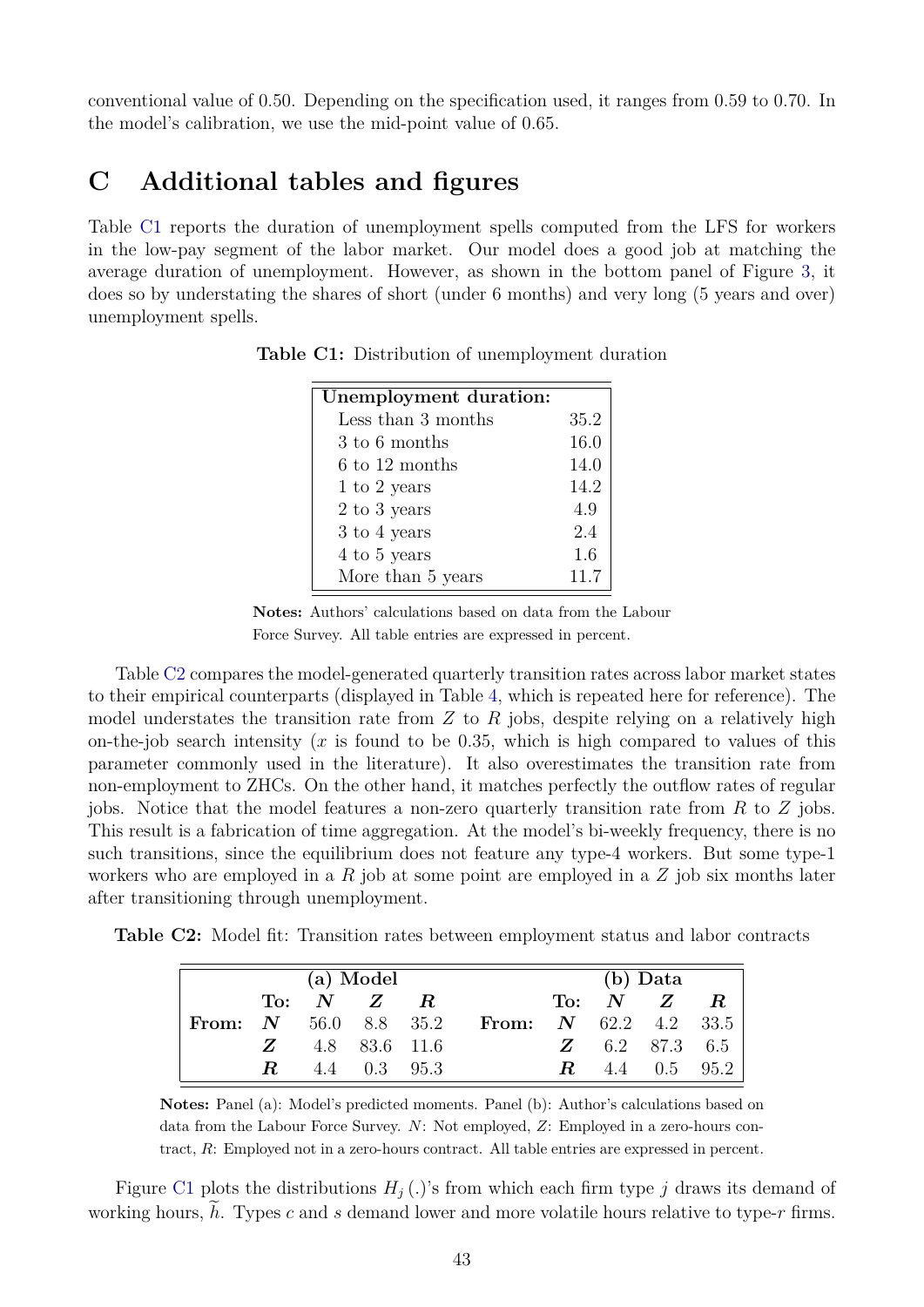<span id="page-43-1"></span>

**Figure C1:** Firms' distribution of the demand of weekly working hours  $\hat{h}$ 

**Notes:** The figure shows the distribution of the demand of weekly working hours of firms of type  $j = c, s, r$ .

Figure [C2,](#page-43-2) which is the counterpart of Figure [4](#page-25-1) in the text, presents regions of the parameter space under the assumption that workers employed in ZHCs can decline hours worked above a. As can be seen, firms with a relatively high mean of hours and high standard deviation can no longer profitably substitute ZHCs for regular contracts. As a result, the region of type- $r$  firms expands at the detriment of the region of type-s firms. Our baseline choices of  $\mu_c$ ,  $\mu_s$ ,  $\mu_r$  and  $\sigma_c$ ,  $\sigma_s$ ,  $\sigma_r$  remain consistent with the taxonomy of firms' types in [\(2\)](#page-13-0).

<span id="page-43-2"></span>

**Figure C2:** Firms' types across (some) regions of the parameter space

<span id="page-43-0"></span>**Notes:** The figure shows firms' rankings of the asset values of advertising Z jobs  $(V_Z)$  and R jobs  $(V_R)$ , as a function of firms' mean  $\mu_j$  and standard deviation  $\sigma_j$  of the demand of weekly hours worked.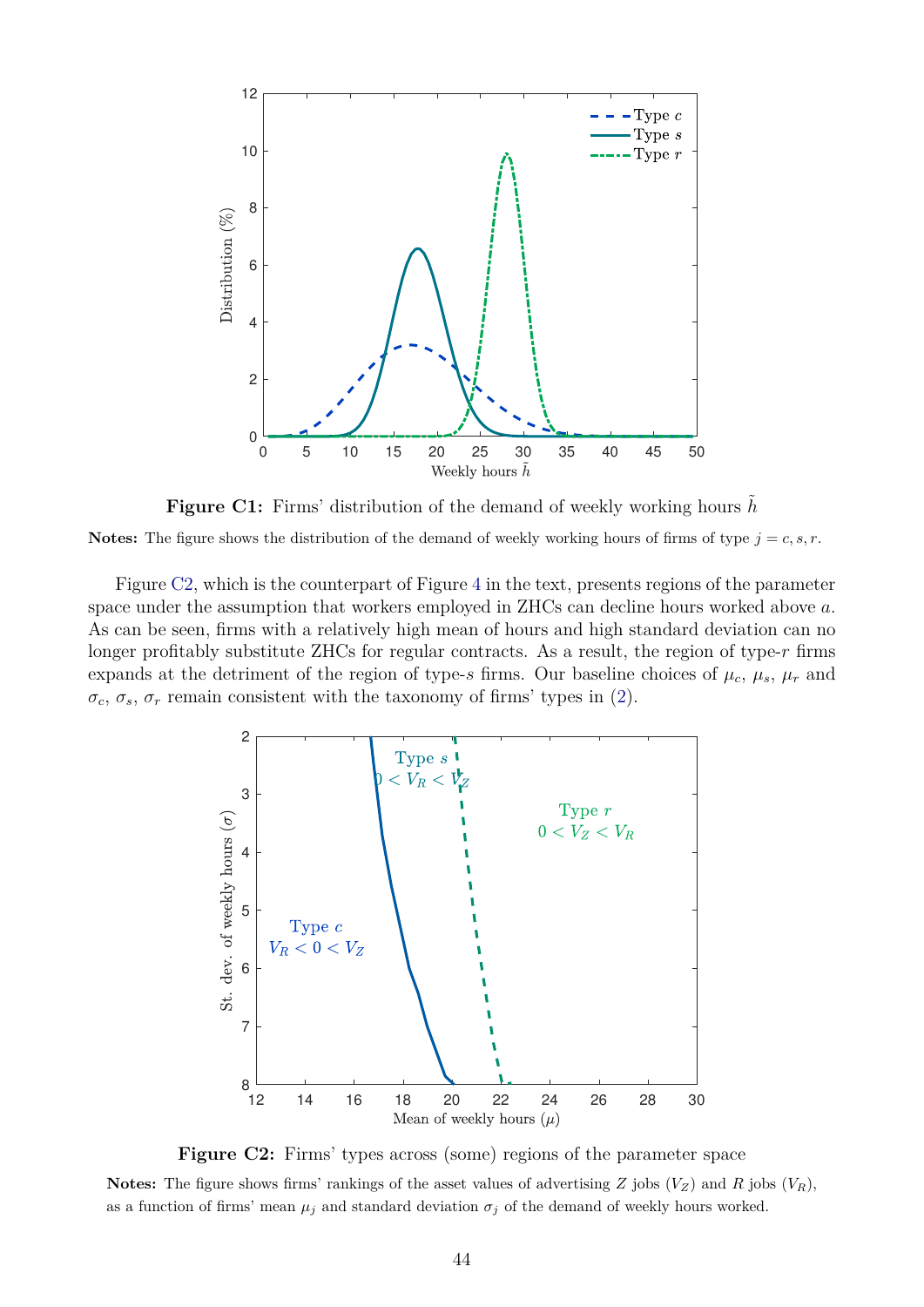## **D Robustness checks**

**D.1 The job-filling rate.** In the first step of the calibration, we target the job-finding rate observed in the LFS data and the mid-value of the U.K. job-filling rate from [Kuhn et al.](#page-38-7) [\[2021\]](#page-38-7) to pin down the values of matching efficiency M and market tightness  $\theta$ . In this section, we investigate the sensitivity of the results to the empirical values bracketing the job-filling rate. While the baseline calibration targets a bi-weekly value of 0.20, we recalibrate the model under the assumption that  $\lambda(\theta)$  / $\theta$  is lower by 25 percent. This yields matching efficiency M equal to 0.1071 and a value of market tightness  $\theta$  of 0.3172 (vs.  $M = 0.1278$  and  $\theta = 0.2412$ in the baseline calibration). The equilibrium and welfare effects of a ban on ZHCs under this calibration are reported in the upper panels of Table [D1.](#page-45-0) The main difference with the baseline results is that job creation is less responsive to the policy reform, which in turn leads to smaller welfare effects. Conversely, a 25 percent higher calibration target for  $\lambda(\theta)/\theta$ , which yields recalibrated values of  $M = 0.1478$  and  $\theta = 0.1953$ , amplifies the response of job creation and triggers larger welfare losses following a ban on ZHCs. These results are shown in the lower panels of Table [D1.](#page-45-0) The baseline results seem to compare favorably to these two scenarios. On the one hand, the targeted job-filling rate of 0.15 yields expected durations of vacancies of almost one semester, which seems rather long, and a decrease of sectoral output in response to a ban on ZHCs by 'only' 1 percent. On the other hand, the targeted job-filling rate of 0.25 generates a reduction of sectoral output by 5-6 percent following a ban on ZHCs, which seems large given that ZHCs account for 6.5 percent of baseline employment and would be partially replaced by regular employment contracts after the policy reform.

**D.2 Changes in the taper rate of welfare benefits.** The taper rate of the U.K.'s Universal Credit (UC) will soon be changed from 63 percent to 55 percent, which will give eligible workers an extra 8 pence for every extra £1 that they earn. We investigate the consequences of a ban on ZHCs in a steady-state equilibrium that is characterized by  $\tau = 0.55$ . We assume that in such a steady state there would be a larger share of type-2 workers who participate in the labor market, given the stronger work incentives provided by the UC taper rate. Specifically, we recalibrate the model under the constraint that  $\omega_2$  be 50 percent higher than in the baseline equilibrium ( $\omega_2 = 0.0467$  vs.  $\omega_2 = 0.0311$  in our main analysis). This leads to a higher employment rate in steady state equilibrium, which in turn is important to appreciate the magnitude of the impact of a ban on ZHCs. As shown in Table [D2,](#page-46-0) the ban causes a smaller change of the unemployment rate: it increases by between 1 and 1.5 p.p., which is twice as less as the baseline experiments. This partly explains why the welfare losses in Table [D2](#page-46-0) are lower compared to those in the main analysis. The other reason is that the more generous taper rate in this scenario mitigates the welfare losses for those workers who remain in the labor market after the policy reform.

**D.3 Other determinants of welfare effects.** The welfare effects of a ban on ZHCs depend workers' preferences, the endowment in terms of working time  $a$ , the taper rate and generosity of UI benefits b. In Table [D3,](#page-47-0) we assess the sensitivity of the welfare effects to the assumption on working time availability, a. In the upper panel, individuals are available to work three days per week, where each day consists of 5 hours of daily work plus half an hour of travel-to-work. In the lower panel, they are endowed with five working days per week. Recall from Figure [5](#page-26-0) that a matters for the bounds on the marginal utility cost of working excess hours,  $\alpha_i$ , that separate different worker types. Thus, the *values* of  $\alpha_i$  corresponding to the different percentiles are much different between the upper and lower panels of Table [D3.](#page-47-0) As the table shows, however, the welfare effects computed at those values are very similar to the welfare effects reported in the baseline experiments.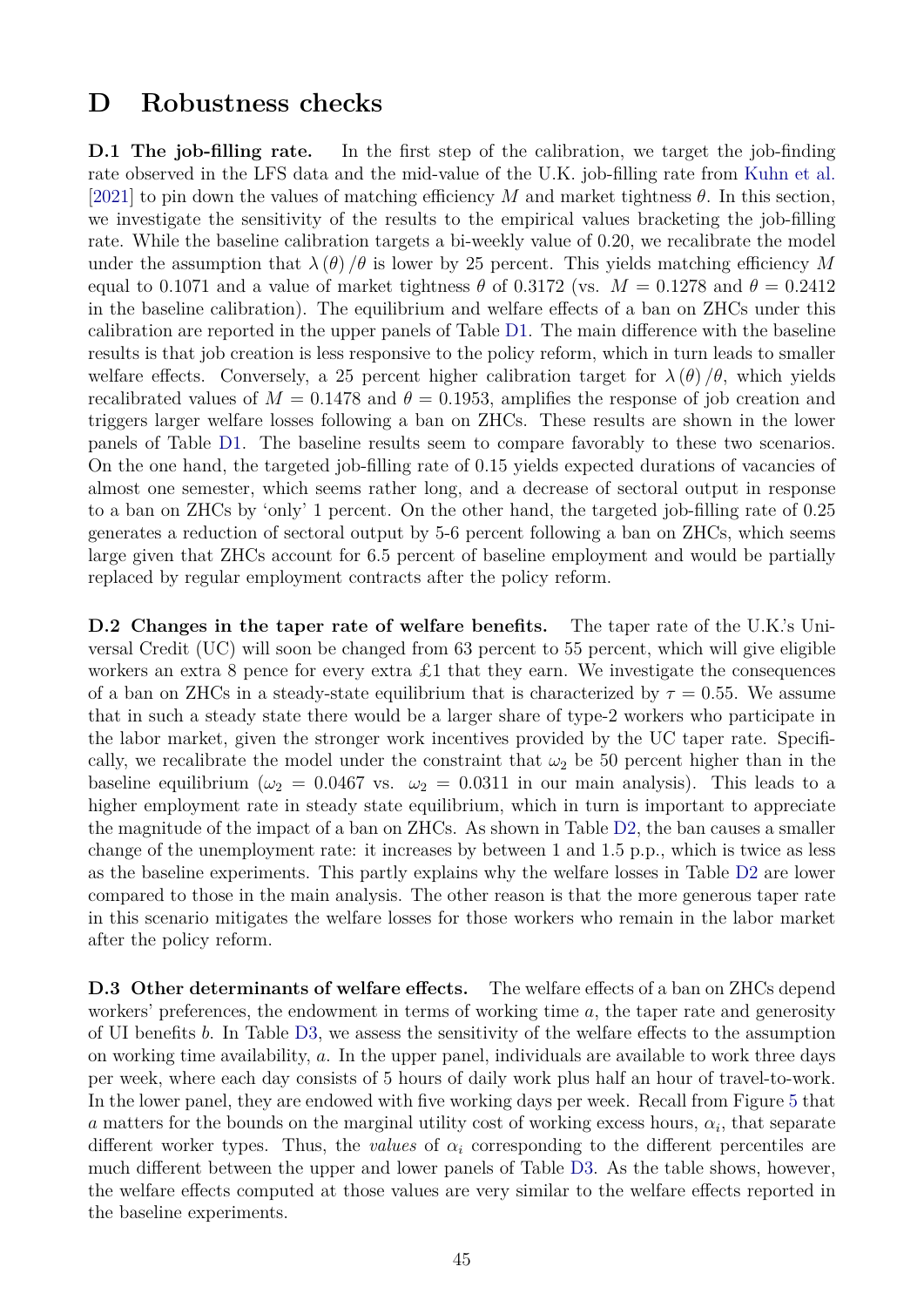| I. $\lambda(\theta)/\theta = 0.15$                               |                                     |                    |                                           |                    |                    |                    |  |  |  |
|------------------------------------------------------------------|-------------------------------------|--------------------|-------------------------------------------|--------------------|--------------------|--------------------|--|--|--|
|                                                                  | <b>Baseline</b>                     |                    | Share of type- $c$ among $Z$ jobs         |                    |                    |                    |  |  |  |
|                                                                  |                                     | 0.00               | 0.25                                      | 0.50               | 0.75               | 1.00               |  |  |  |
| (Ia) Equilibrium (re)allocation                                  |                                     |                    |                                           |                    |                    |                    |  |  |  |
| Employment rate (in $\%$ )                                       | 90.8                                | 87.5               | 87.5                                      | 87.5               | 87.4               | 87.4               |  |  |  |
|                                                                  |                                     | $-3.27$            | $-3.30$                                   | $-3.34$            | $-3.37$            | $-3.40$            |  |  |  |
| Unemployment rate (in $\%$ )                                     | 9.2                                 | 9.7                | 9.7                                       | 9.7                | 9.8                | 9.8                |  |  |  |
|                                                                  |                                     | 0.47               | 0.50                                      | 0.54               | 0.57               | 0.60               |  |  |  |
| Duration of $R$ vacancies (in weeks)                             | 8.5                                 | 11.5               | 11.5                                      | 11.5               | 11.5               | 11.5               |  |  |  |
|                                                                  |                                     | $-2.25$            | $-2.27$                                   | $-2.29$            | $-2.32$            | $-2.34$            |  |  |  |
| Net output $(1 = \text{baseline})$                               | 1.00                                | 0.99               | 0.99                                      | 0.99               | 0.99               | 0.99               |  |  |  |
| (Ib) Welfare (in $\%$ of CEV)                                    |                                     |                    |                                           |                    |                    |                    |  |  |  |
| At 1st percentile of $\alpha$                                    | 0.00                                | $-0.19$            | $-0.19$                                   | $-0.20$            | $-0.21$            | $-0.23$            |  |  |  |
| At 25th percentile of $\alpha$                                   | 0.00                                | $-0.23$            | $-0.24$                                   | $-0.26$            | $-0.27$            | $-0.28$            |  |  |  |
| At 50th percentile of $\alpha$                                   | 0.00                                | $-0.29$            | $-0.30$                                   | $-0.31$            | $-0.32$            | $-0.33$            |  |  |  |
| At 75th percentile of $\alpha$                                   | 0.00                                | $-0.35$            | $-0.36$                                   | $-0.37$            | $-0.37$            | $-0.38$            |  |  |  |
| At 99th percentile of $\alpha$                                   | 0.00                                | $-0.41$            | $-0.42$                                   | $-0.42$            | $-0.43$            | $-0.43$            |  |  |  |
|                                                                  |                                     |                    |                                           |                    |                    |                    |  |  |  |
|                                                                  |                                     |                    |                                           |                    |                    |                    |  |  |  |
|                                                                  | II. $\lambda(\theta)/\theta = 0.25$ |                    |                                           |                    |                    |                    |  |  |  |
|                                                                  | <b>Baseline</b>                     | 0.00               | Share of type- $c$ among $Z$ jobs<br>0.25 | 0.50               | 0.75               | 1.00               |  |  |  |
| (IIa) Equilibrium (re)allocation                                 |                                     |                    |                                           |                    |                    |                    |  |  |  |
| Employment rate (in $\%$ )                                       | 90.8                                | 84.2               | 83.8                                      | 83.5               | 83.2               | 82.8               |  |  |  |
|                                                                  |                                     | $-6.66$            | $-6.97$                                   | $-7.30$            | $-7.64$            | $-8.01$            |  |  |  |
| Unemployment rate (in $\%$ )                                     | 9.2                                 | 13.1               | 13.5                                      | 13.8               | 14.2               | 14.5               |  |  |  |
|                                                                  |                                     | 3.96               | 4.28                                      | 4.61               | 4.97               | 5.35               |  |  |  |
| Duration of $R$ vacancies (in weeks)                             | 8.5                                 | 5.9                | 5.8                                       | 5.7                | 5.6                | 5.5                |  |  |  |
|                                                                  |                                     | $-2.60$            | $-2.68$                                   | $-2.77$            | $-2.86$            | $-2.96$            |  |  |  |
| Net output $(1 = \text{baseline})$                               | 1.00                                | 0.95               | 0.95                                      | 0.94               | 0.94               | 0.94               |  |  |  |
|                                                                  |                                     |                    |                                           |                    |                    |                    |  |  |  |
| (IIb) Welfare (in % of CEV)                                      |                                     | $-1.87$            |                                           |                    |                    | $-2.45$            |  |  |  |
| At 1st percentile of $\alpha$                                    | 0.00                                |                    | $-2.01$                                   | $-2.15$            | $-2.30$            |                    |  |  |  |
| At 25th percentile of $\alpha$                                   | 0.00                                | $-1.87$            | $-1.99$                                   | $-2.12$            | $-2.26$            | $-2.39$            |  |  |  |
| At 50th percentile of $\alpha$                                   | 0.00                                | $-1.86$            | $-1.97$                                   | $-2.09$            | $-2.22$            | $-2.34$            |  |  |  |
| At 75th percentile of $\alpha$<br>At 99th percentile of $\alpha$ | 0.00<br>0.00                        | $-1.85$<br>$-1.84$ | $-1.96$<br>$-1.94$                        | $-2.06$<br>$-2.04$ | $-2.18$<br>$-2.14$ | $-2.29$<br>$-2.23$ |  |  |  |

<span id="page-45-0"></span>**Table D1:** Robustness check: Equilibrium and welfare effects of a ban on Z contracts Changing the targeted job-filling rate  $\lambda(\theta)/\theta$ 

**Notes:** Sections I, II of the table correspond to different calibration targets for the job-filling rate  $\lambda(\theta)/\theta$ . Panels (Ia), (IIa) of the table report the equilibrium allocation effects of a ban on ZHCs. Panels (Ib), (IIb) of the table report the welfare consequences for workers who remain in the labor market after a ban on ZHCs. The first column called 'Baseline' describes the equilibrium with ZHCs. The other columns describe the equilibrium obtained under the ban on ZHCs, under the assumptions that type-c firms accounted for 0, 25, 50, 75, or 100 percent of all firms that offered ZHCs in the baseline equilibrium (the other providers of ZHCs are type-s firms). Welfare effects are computed in consumption equivalent variation (CEV) and expressed in percent.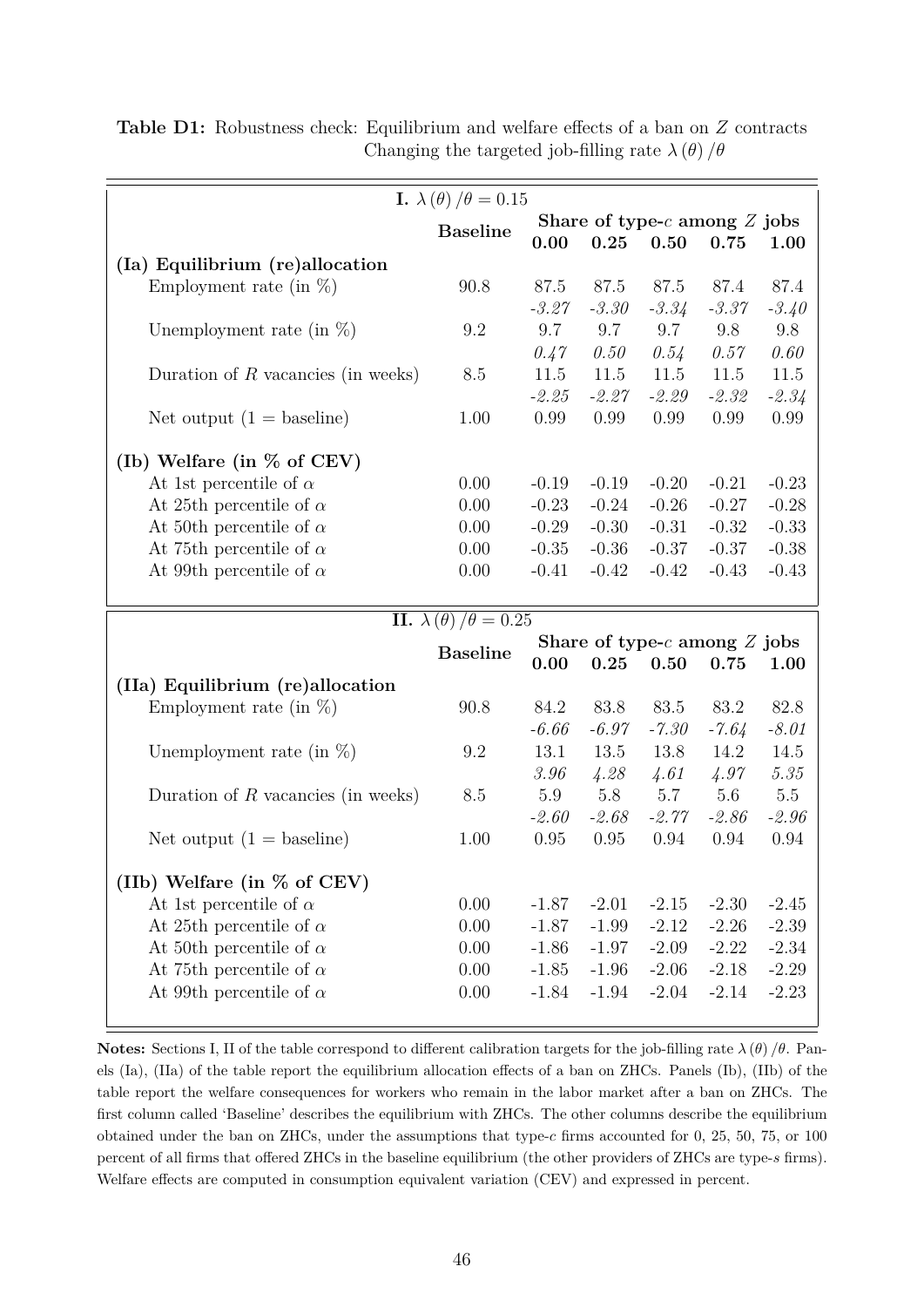<span id="page-46-0"></span>

|                                      | <b>Baseline</b> |         | Share of type- $c$ among $Z$ jobs |         |         |         |
|--------------------------------------|-----------------|---------|-----------------------------------|---------|---------|---------|
|                                      |                 | 0.00    | 0.25                              | 0.50    | 0.75    | 1.00    |
| Equilibrium (re)allocation<br>(a)    |                 |         |                                   |         |         |         |
| Employment rate (in $\%$ )           | 90.6            | 85.4    | 85.3                              | 85.2    | 85.0    | 84.9    |
|                                      |                 | $-5.91$ | $-6.02$                           | $-6.13$ | $-6.25$ | $-6.38$ |
| Unemployment rate (in $\%$ )         | 9.4             | 10.4    | 10.5                              | 10.7    | 10.8    | 10.9    |
|                                      |                 | 1.01    | 1.13                              | 1.25    | 1.38    | 1.51    |
| Duration of $R$ vacancies (in weeks) | 10.8            | 8.4     | 8.4                               | 8.3     | 8.2     | 8.2     |
|                                      |                 | $-2.41$ | $-2.47$                           | $-2.53$ | $-2.59$ | $-2.65$ |
| Net output $(1 = \text{baseline})$   | 1.00            | 0.97    | 0.97                              | 0.97    | 0.97    | 0.97    |
| (b) Welfare (in $\%$ of CEV)         |                 |         |                                   |         |         |         |
| At 1st percentile of $\alpha$        | 0.00            | $-0.57$ | $-0.63$                           | $-0.69$ | $-0.75$ | $-0.81$ |
| At 25th percentile of $\alpha$       | 0.00            | $-0.63$ | $-0.68$                           | $-0.74$ | $-0.80$ | $-0.85$ |
| At 50th percentile of $\alpha$       | 0.00            | $-0.69$ | $-0.74$                           | $-0.79$ | $-0.84$ | $-0.89$ |
| At 75th percentile of $\alpha$       | 0.00            | $-0.75$ | $-0.80$                           | $-0.84$ | $-0.89$ | $-0.93$ |
| At 99th percentile of $\alpha$       | 0.00            | $-0.81$ | $-0.85$                           | $-0.89$ | $-0.93$ | $-0.97$ |
|                                      |                 |         |                                   |         |         |         |

**Table D2:** Equilibrium and welfare effects of a ban on Z contracts Changing the taper rate  $\tau$  and participation of less attached workers

**Notes:** Panel (a) of the table reports the equilibrium allocation effects of a ban on ZHCs. Panel (b) of the table reports the welfare consequences for workers who remain in the labor market after a ban on ZHCs. The first column called 'Baseline' describes the equilibrium with ZHCs. The other columns describe the equilibrium obtained under the ban on ZHCs, under the assumptions that type-c firms accounted for 0, 25, 50, 75, or 100 percent of all firms that offered ZHCs in the baseline equilibrium (the other providers of ZHCs are type-s firms). Welfare effects are computed in consumption equivalent variation (CEV) and expressed in percent.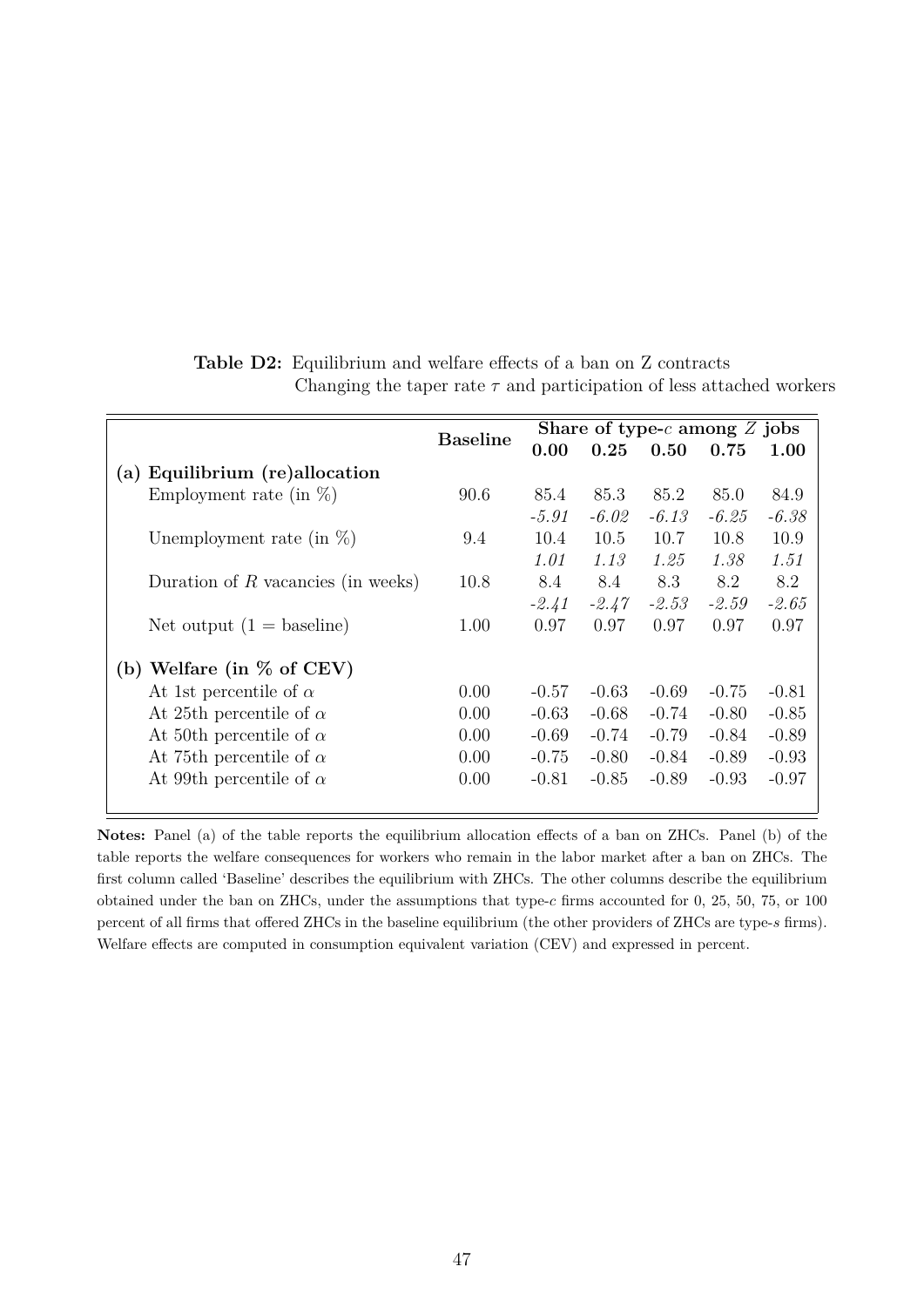|                                                            | <b>Baseline</b>        | Share of type-c among $Z$ jobs |         |         |         |         |  |  |  |
|------------------------------------------------------------|------------------------|--------------------------------|---------|---------|---------|---------|--|--|--|
|                                                            |                        | 0.00                           | 0.25    | 0.50    | 0.75    | 1.00    |  |  |  |
| I. Welfare (in $\%$ of CEV)<br>under $a =$<br>$16.5$ hours |                        |                                |         |         |         |         |  |  |  |
| At 1st percentile of $\alpha$                              | 0.00                   | $-0.91$                        | $-0.97$ | $-1.03$ | $-1.09$ | $-1.15$ |  |  |  |
| At 25th percentile of $\alpha$                             | 0.00                   | $-0.93$                        | $-0.98$ | $-1.03$ | $-1.09$ | $-1.14$ |  |  |  |
| At 50th percentile of $\alpha$                             | 0.00                   | $-0.94$                        | $-0.99$ | $-1.04$ | $-1.09$ | $-1.13$ |  |  |  |
| At 75th percentile of $\alpha$                             | 0.00                   | $-0.96$                        | $-1.01$ | $-1.05$ | $-1.09$ | $-1.13$ |  |  |  |
| At 99th percentile of $\alpha$                             | 0.00                   | $-0.98$                        | $-1.02$ | $-1.05$ | $-1.09$ | $-1.12$ |  |  |  |
|                                                            |                        |                                |         |         |         |         |  |  |  |
| II. Welfare (in $\%$ of CEV)                               | under $a = 27.5$ hours |                                |         |         |         |         |  |  |  |
| At 1st percentile of $\alpha$                              | 0.00                   | $-0.93$                        | $-0.99$ | $-1.04$ | $-1.08$ | $-1.11$ |  |  |  |
| At 25th percentile of $\alpha$                             | 0.00                   | $-0.96$                        | $-1.01$ | $-1.05$ | $-1.08$ | $-1.09$ |  |  |  |
| At 50th percentile of $\alpha$                             | 0.00                   | $-1.00$                        | $-1.03$ | $-1.06$ | $-1.08$ | $-1.07$ |  |  |  |
| At 75th percentile of $\alpha$                             | 0.00                   | $-1.03$                        | $-1.05$ | $-1.07$ | $-1.08$ | $-1.06$ |  |  |  |
| At 99th percentile of $\alpha$                             | 0.00                   | $-1.06$                        | $-1.08$ | $-1.08$ | $-1.07$ | $-1.04$ |  |  |  |
|                                                            |                        |                                |         |         |         |         |  |  |  |

<span id="page-47-0"></span>**Table D3:** Robustness checks: Welfare effects of a ban on Z contracts Changing available hours a

**Notes:** Sections I, II of the table correspond to different choices of values for available hours per week a. Each section of the table reports the welfare consequences of a ban on ZHCs for workers who remain in the labor market. The first column called 'Baseline' corresponds to the equilibrium with ZHCs. The other columns correspond to the equilibrium obtained under the ban on ZHCs, under the assumptions that type- $c$  firms accounted for 0, 25, 50, 75, or 100 percent of all firms that offered ZHCs in the baseline equilibrium (the other providers of ZHCs are type-s firms). Welfare effects are computed in consumption equivalent variation (CEV) and expressed in percent.

<span id="page-47-1"></span>

|  | <b>Table D4:</b> Robustness checks: Welfare effects of a ban on Z contracts |
|--|-----------------------------------------------------------------------------|
|  | Changing unemployment benefits $b$                                          |

|                                | <b>Baseline</b> | Share of type- $c$ among $Z$ jobs |      |                                 |                                         |         |  |  |  |
|--------------------------------|-----------------|-----------------------------------|------|---------------------------------|-----------------------------------------|---------|--|--|--|
|                                |                 | 0.00                              | 0.25 | $0.50\quad 0.75$                |                                         | 1.00    |  |  |  |
|                                |                 |                                   |      |                                 |                                         |         |  |  |  |
| At 1st percentile of $\alpha$  | 0.00            | $-1.07$                           |      | $-1.14$ $-1.22$ $-1.29$         |                                         | -1.37   |  |  |  |
| At 25th percentile of $\alpha$ | 0.00            |                                   |      | $-1.11$ $-1.17$ $-1.24$ $-1.31$ |                                         | $-1.38$ |  |  |  |
| At 50th percentile of $\alpha$ | 0.00            |                                   |      | $-1.14$ $-1.20$ $-1.26$ $-1.32$ |                                         | -1.38   |  |  |  |
| At 75th percentile of $\alpha$ | 0.00            | $-1.17$                           |      | $-1.23$ $-1.28$ $-1.34$         |                                         | $-1.39$ |  |  |  |
| At 99th percentile of $\alpha$ | 0.00            |                                   |      |                                 | $-1.21$ $-1.25$ $-1.30$ $-1.35$ $-1.40$ |         |  |  |  |
|                                |                 |                                   |      |                                 |                                         |         |  |  |  |

**Notes:** The table reports the welfare consequences for workers of a ban on ZHCs for workers who remain in the labor market. The first column called 'Baseline' corresponds to the equilibrium with ZHCs. The other columns correspond to the equilibrium obtained under the ban on ZHCs, under the assumptions that type-c firms accounted for 0, 25, 50, 75, or 100 percent of all firms that offered ZHCs in the baseline equilibrium (the other providers of ZHCs are type-s firms). Welfare effects are computed in consumption equivalent variation (CEV) and expressed in percent.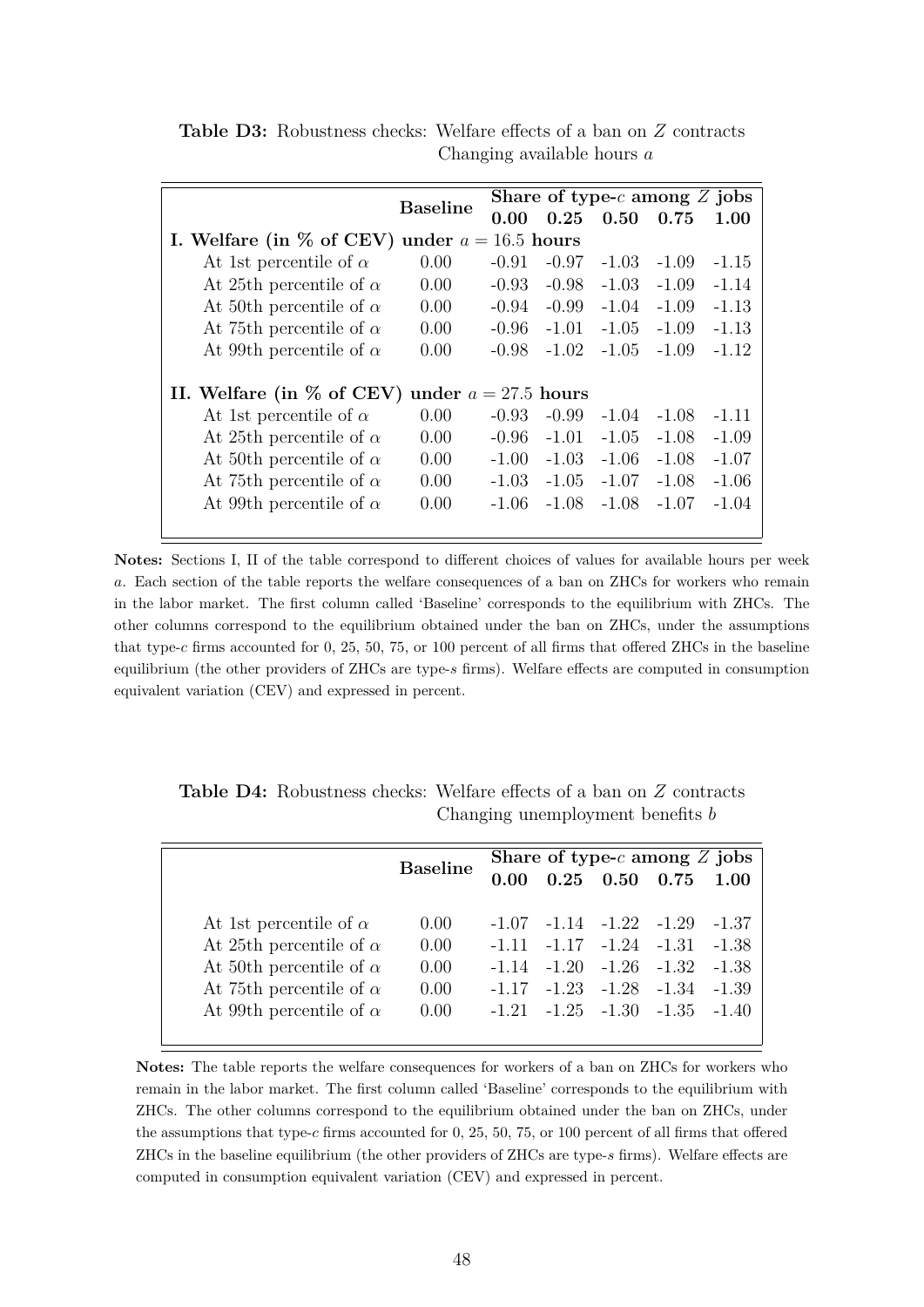| <b>I.</b> $(\mu_c, \mu_s, \mu_r) = (18, 18, 28)$ and $(\sigma_c, \sigma_s, \sigma_r) = (8, 1, 2)$      |                 |             |                                   |                 |                 |                     |  |  |  |
|--------------------------------------------------------------------------------------------------------|-----------------|-------------|-----------------------------------|-----------------|-----------------|---------------------|--|--|--|
|                                                                                                        |                 |             | Share of type- $c$ among $Z$ jobs |                 |                 |                     |  |  |  |
|                                                                                                        | <b>Baseline</b> | $0.00\,$    | 0.25                              | 0.50            | 0.75            | 1.00                |  |  |  |
| (Ia) Equilibrium (re)allocation                                                                        |                 |             |                                   |                 |                 |                     |  |  |  |
| Employment rate (in $\%$ )                                                                             | 90.8            | 86.9        | 86.6                              | 86.2            | 85.8            | 85.4                |  |  |  |
|                                                                                                        |                 | $-3.93$     | $-4.26$                           | $-4.61$         | $-4.99$         | $-5.40$             |  |  |  |
| Unemployment rate (in $%$ )                                                                            | 9.2             | 10.3        | 10.7                              | 11.0            | 11.4            | 11.8                |  |  |  |
|                                                                                                        |                 | 1.14        | 1.48                              | 1.84            | 2.23            | 2.65                |  |  |  |
| Duration of $R$ vacancies (in weeks)                                                                   | 10.5            | 8.5         | 8.3                               | 8.1             | 8.0             | 7.8                 |  |  |  |
|                                                                                                        |                 | $-2.06$     | $-2.22$                           | $-2.39$         | $-2.56$         | $-2.73$             |  |  |  |
| Net output $(1 = \text{baseline})$                                                                     | 1.00            | 0.98        | 0.98                              | 0.97            | 0.97            | 0.97                |  |  |  |
| (Ib) Welfare (in % of CEV)                                                                             |                 |             |                                   |                 |                 |                     |  |  |  |
| At 1st percentile of $\alpha$                                                                          | 0.00            | $-0.51$     | $-0.66$                           | $-0.81$         | $-0.97$         | $-1.12$             |  |  |  |
| At 25th percentile of $\alpha$                                                                         | 0.00            | $-0.55$     | $-0.69$                           | $-0.84$         | $-0.98$         | $-1.11$             |  |  |  |
| At 50th percentile of $\alpha$                                                                         | 0.00            | $-0.60$     | $-0.73$                           | $-0.86$         | $-0.99$         | $-1.10$             |  |  |  |
| At 75th percentile of $\alpha$                                                                         | 0.00            | $-0.65$     | $-0.77$                           | $-0.89$         | $-1.00$         | $-1.10$             |  |  |  |
| At 99th percentile of $\alpha$                                                                         | 0.00            | $-0.70$     | $-0.81$                           | $-0.91$         | $-1.01$         | $-1.09$             |  |  |  |
|                                                                                                        |                 |             |                                   |                 |                 |                     |  |  |  |
| <b>II.</b> $(\mu_c, \mu_s, \mu_r) = (16, 20, 28)$ and $(\sigma_c, \sigma_s, \sigma_r) = (4.5, 4.5, 2)$ |                 |             |                                   |                 |                 |                     |  |  |  |
|                                                                                                        | <b>Baseline</b> |             | Share of type- $c$ among $Z$ jobs |                 |                 |                     |  |  |  |
|                                                                                                        |                 | $0.00\,$    | 0.25                              | 0.50            | 0.75            | 1.00                |  |  |  |
| (IIa) Equilibrium (re)allocation                                                                       |                 |             |                                   |                 |                 |                     |  |  |  |
| Employment rate (in $\%$ )                                                                             | 90.8            | 87.7        | 87.4                              | 87.1            | 86.8            | 86.4                |  |  |  |
|                                                                                                        | 9.2             | $-3.14$     | $-3.42$                           | $-3.72$<br>10.1 | $-4.03$<br>10.4 | $-4.38$             |  |  |  |
| Unemployment rate (in $%$ )                                                                            |                 | 9.5<br>0.33 | 9.8<br>0.61                       | 0.92            | 1.25            | 10.8<br><i>1.60</i> |  |  |  |
| Duration of $R$ vacancies (in weeks)                                                                   | 10.5            | 8.9         | 8.7                               | 8.6             | 8.4             | 8.2                 |  |  |  |
|                                                                                                        |                 | $-1.63$     | $-1.79$                           | $-1.95$         | $-2.11$         | $-2.28$             |  |  |  |
| Net output $(1 = \text{baseline})$                                                                     | 1.00            | 0.99        | 0.99                              | 0.99            | 0.98            | 0.98                |  |  |  |
|                                                                                                        |                 |             |                                   |                 |                 |                     |  |  |  |
| (IIb) Welfare (in $\%$ of CEV)                                                                         |                 |             |                                   |                 |                 |                     |  |  |  |
| At 1st percentile of $\alpha$                                                                          | 0.00            | $-0.16$     | $-0.25$                           | $-0.38$         | $-0.52$         | $-0.66$             |  |  |  |
| At 25th percentile of $\alpha$                                                                         | 0.00            | $-0.19$     | $-0.30$                           | $-0.43$         | $-0.56$         | $-0.69$             |  |  |  |
| At 50th percentile of $\alpha$                                                                         | 0.00            | $-0.23$     | $-0.36$                           | $-0.48$         | $-0.60$         | $-0.72$             |  |  |  |
| At 75th percentile of $\alpha$                                                                         | 0.00            | $-0.30$     | $-0.41$                           | $-0.52$         | $-0.64$         | $-0.75$             |  |  |  |
| At 99th percentile of $\alpha$                                                                         | 0.00            | $-0.36$     | $-0.46$                           | $-0.57$         | $-0.68$         | $-0.79$             |  |  |  |
|                                                                                                        |                 |             |                                   |                 |                 |                     |  |  |  |
| <b>III.</b> $(\mu_c, \mu_s, \mu_r) = (18, 18, 28)$ and $(\sigma_c, \sigma_s, \sigma_r) = (2, 6, 4.5)$  |                 |             | Share of type-c among $Z$ jobs    |                 |                 |                     |  |  |  |
|                                                                                                        | <b>Baseline</b> | 0.00        | 0.25                              | 0.50            | 0.75            | 1.00                |  |  |  |
| (IIIa) Equilibrium (re)allocation                                                                      |                 |             |                                   |                 |                 |                     |  |  |  |
| Employment rate (in $\%$ )                                                                             | $90.8\,$        | 86.0        | 85.8                              | 85.7            | 85.5            | 85.4                |  |  |  |
|                                                                                                        |                 | $-4.83$     | $-4.98$                           | $-5.13$         | $-5.29$         | $-5.46$             |  |  |  |
| Unemployment rate (in $\%$ )                                                                           | $\ \, 9.2$      | 11.3        | 11.4                              | 11.6            | 11.7            | 11.9                |  |  |  |
|                                                                                                        |                 | 2.07        | 2.22                              | $\it 2.38$      | 2.54            | 2.71                |  |  |  |
| Duration of $R$ vacancies (in weeks)                                                                   | $10.5\,$        | 8.0         | $8.0\,$                           | $7.9\,$         | 7.8             | $7.8\,$             |  |  |  |
|                                                                                                        |                 | $-2.49$     | $-2.55$                           | $-2.62$         | $-2.68$         | $-2.75$             |  |  |  |
| Net output $(1 = \text{baseline})$                                                                     | $1.00\,$        | 0.97        | $0.97\,$                          | $0.97\,$        | $0.97\,$        | 0.97                |  |  |  |
| (IIIb) Welfare (in $\%$ of CEV)                                                                        |                 |             |                                   |                 |                 |                     |  |  |  |
| At 1st percentile of $\alpha$                                                                          | 0.00            | $-0.95$     | $-1.02$                           | $-1.08$         | $-1.15$         | $-1.21$             |  |  |  |
| At 25th percentile of $\alpha$                                                                         | 0.00            | $-0.98$     | $-1.04$                           | $-1.10$         | $-1.16$         | $-1.22$             |  |  |  |
| At 50th percentile of $\alpha$                                                                         | 0.00            | $-1.01$     | $-1.06$                           | $-1.12$         | $-1.17$         | $-1.22$             |  |  |  |
| At 75th percentile of $\alpha$                                                                         | 0.00            | $-1.04$     | $-1.09$                           | $-1.13$         | $-1.18$         | $-1.23$             |  |  |  |
| At 99th percentile of $\alpha$                                                                         | 0.00            | $-1.07$     | $-1.11$                           | $-1.15$         | $-1.19$         | $-1.23$             |  |  |  |
|                                                                                                        |                 |             |                                   |                 |                 |                     |  |  |  |

<span id="page-48-0"></span>

| <b>Table D5:</b> Robustness checks: Equilibrium and welfare effects of a ban on Z contracts |                                                                       |  |  |  |  |
|---------------------------------------------------------------------------------------------|-----------------------------------------------------------------------|--|--|--|--|
|                                                                                             | Changing $(\mu_c, \mu_s, \mu_r)$ and $(\sigma_c, \sigma_s, \sigma_r)$ |  |  |  |  |

**Notes:** Sections I, II, III of the table correspond to different choices of values for  $(\mu_c, \mu_s, \mu_r)$  and  $(\sigma_c, \sigma_s, \sigma_r)$ . Panels (Ia), (IIIa), (IIIa) of the table report the equilibrium allocation effects of a ban on ZHCs. Panels (Ib), (IIb), (IIIb) of the table report the welfare consequences for workers who remain in the labor market after a ban on ZHCs. The first column called 'Baseline' describes the equilibrium with ZHCs. The other columns describe the equilibrium obtained under the ban on ZHCs, under the assumptions that type-c firms accounted for 0, 25, 50, 75, or 100 percent of all firms that offered ZHCs in the baseline equilibrium (the other providers of ZHCs are type-s firms). Welfare effects are computed in consumption equivalent variation (CEV) and expressed in percent.